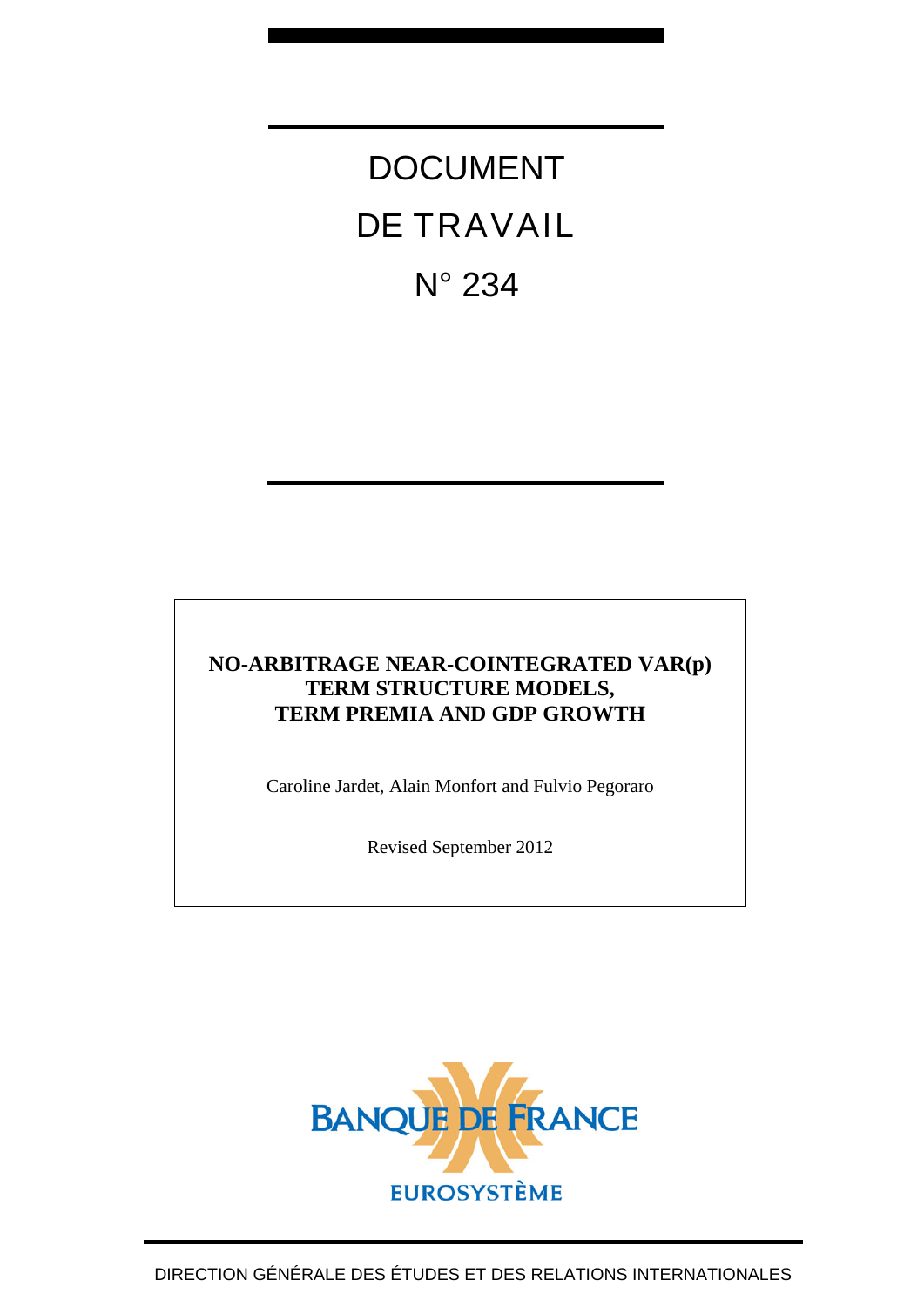# DIRECTION GÉNÉRALE DES ÉTUDES ET DES RELATIONS INTERNATIONALES

# **NO-ARBITRAGE NEAR-COINTEGRATED VAR(p) TERM STRUCTURE MODELS, TERM PREMIA AND GDP GROWTH**

Caroline Jardet, Alain Monfort and Fulvio Pegoraro

Revised September 2012

Les Documents de travail reflètent les idées personnelles de leurs auteurs et n'expriment pas nécessairement la position de la Banque de France. Ce document est disponible sur le site internet de la Banque de France « [www.banque-france.fr](http://www.banque-france.fr/) ».

Working Papers reflect the opinions of the authors and do not necessarily express the views of the Banque de France. This document is available on the Banque de France Website "[www.banque-france.fr](http://www.banque-france.fr/)".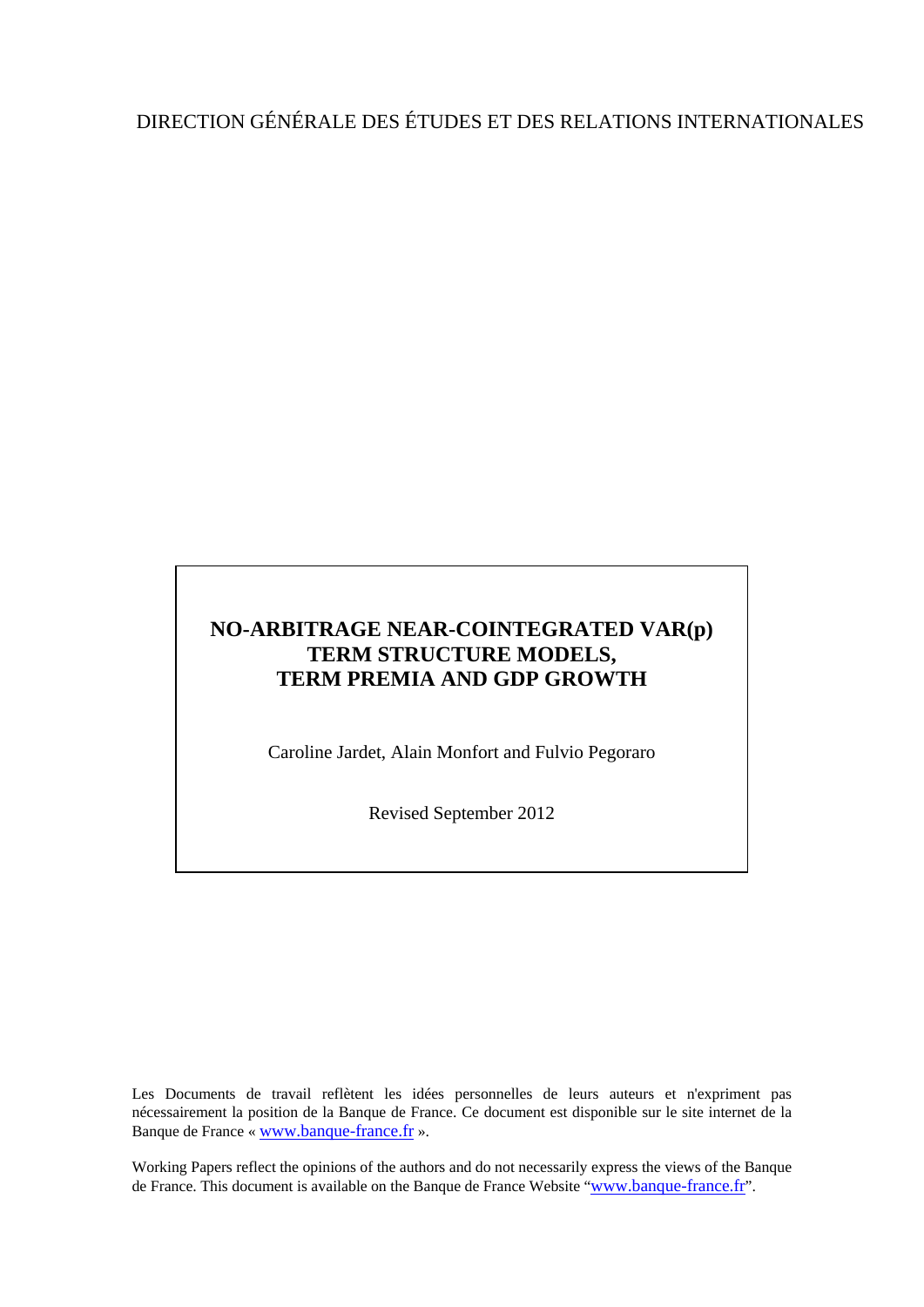# No-arbitrage Near-Cointegrated  $VAR(p)$  Term Structure Models, Term Premia and GDP Growth

Caroline JARDET<sup>(1)</sup> Alain MONFORT<sup>(2)</sup> Fulvio PEGORARO<sup>(3)</sup>

<sup>1</sup>Banque de France, Financial Economics Research Service [DGEI-DEMFI-RECFIN; E-mail: Caroline.JARDET@banque-france.fr].

<sup>2</sup>CREST, Laboratoire de Finance-Assurance [E-mail: monfort@ensae.fr], and Banque de France, Financial Economics Research Service [DGEI-DEMFI-RECFIN].

<sup>3</sup>Banque de France, Financial Economics Research Service [DGEI-DEMFI-RECFIN; E-mail: Fulvio.PEGORARO@banque-france.fr], CREST, Laboratoire de Finance-Assurance [E-mail: pegoraro@ensae.fr] and HEC Lausanne, Department of Finance and Insurance.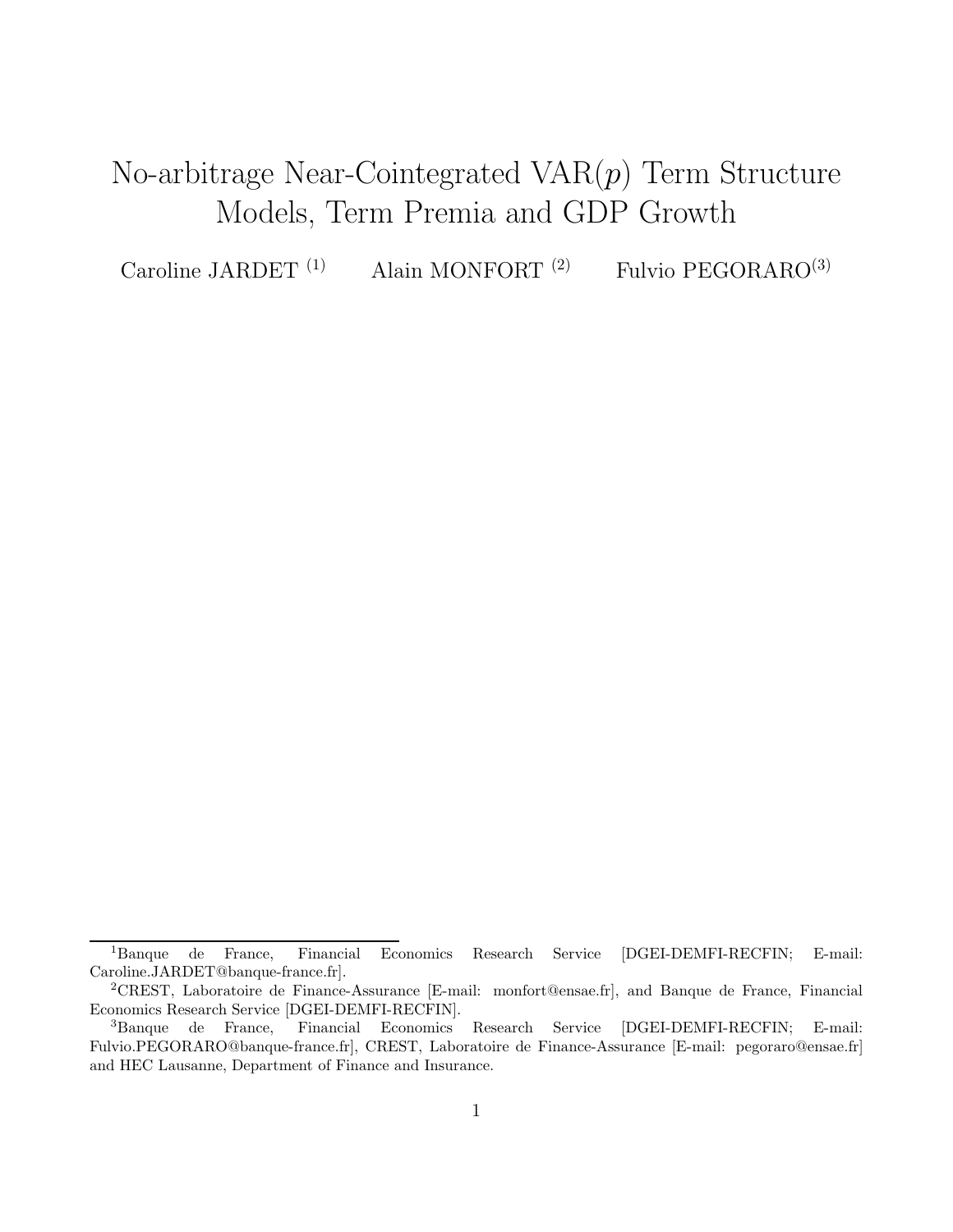Abstract: The recent macro-finance literature does not agree either about the empirical properties of the expectation part and of the term premium on long-term bonds or about the importance or even the direction of the relationship between the term premium and future economic activity. This paper proposes a two-step approach to handle both problems. First, in a VAR setting, we extract a reliable measure of the term premium by means of averaging estimator techniques aiming at optimally solving prediction problems when highly persistent processes are present and, thus, providing a so called Near-Cointegrated VAR(p) approach. Second, we analyze the dynamic response of GDP to shocks to the term premium by using the New Information Response Function concept. As far as the first problem is concerned, we find that the NCVAR-based term premium measure is rather stable and counter-cyclical, as suggested by interest rates survey-based estimation of yield curve models and by its risk compensation role. Regarding the second problem, we find that an increase in the long-term spread caused by the term premium induces two effects on future economic activity: the impact is negative for short horizons (less than one year), whereas it is positive for longer ones.

#### JEL Classification: C51, E43, E44, E47, G12.

Keywords: Averaging estimators, Persistence problem, Near-cointegration analysis, No-arbitrage affine term structure model, Term premia, GDP growth, New information response functions.

Résumé: La littérature macro-financière récente n'est pas d'accord ni sur les propriétés empiriques de la partie anticipation et la partie prime de terme des taux longs ni sur l'importance ou la direction de la relation entre la prime de terme et l'activité économique future. Ce papier propose une approche en deux étapes pour traiter ces deux problèmes. Premièrement, dans un contexte VAR, nous extrayons une mesure fiable de la prime de terme grâce à une technique de moyenne d'estimateurs qui vise à résoudre de façon optimale le problème de la prévision en présence des variables persistantes, approche que nous appelons Near-Cointegrated VAR $(p)$ . Deuxièmement, nous étudions la réponse dynamique du PIB à des chocs sur la prime de terme en utilisant le concept de " New Information Response Function ". Pour ce que concerne le premier problème, nous trouvons que la mesure-ncvar de la prime de terme est stable et contra-cyclique, comme suggéré par des estimations des modèles des taux avec des surveys et par leur rôle de compensation du risque. A propos du deuxième problème, nous trouvons qu'une augmentation du spread des taux induit deux effets sur l'activité économique future: l'impacte est négatif à court terme (moins d'un an), alors qu'il devient positif pour des horizons plus longs.

#### Classification JEL: C51, E43, E44, E47, G12.

Mots-clés: Moyenne d'estimateurs, Problème de la Persistance, Analyse de Near-Cointegration, Modèles Affine pour la Courbe de Taux par Absence d'Arbitrage, Prime de Terme, taux de croissance du PIB, New information response functions.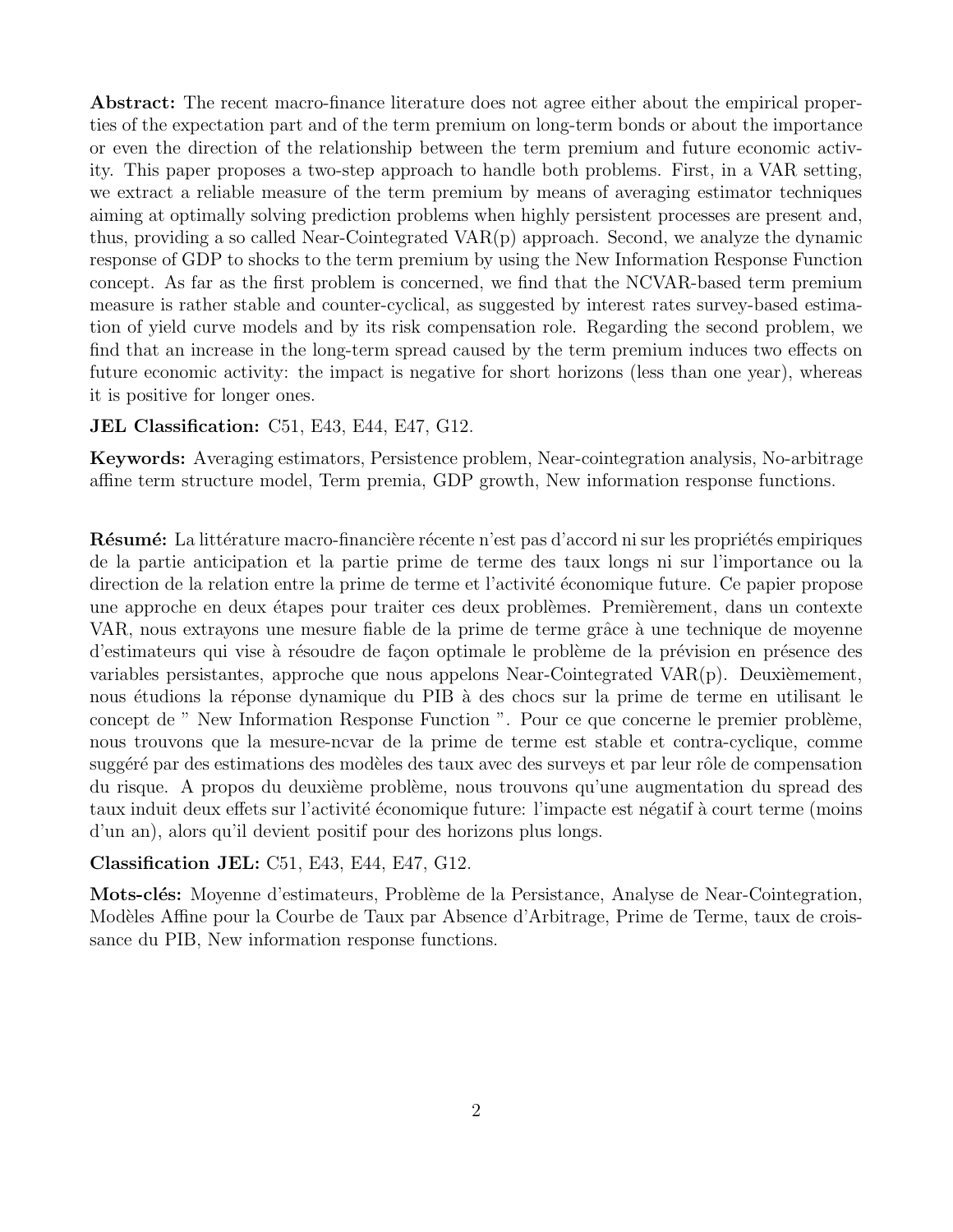# 1. Introduction

The recent macro-finance literature has focused on the extraction of a reliable measure of the term premium (on long-term bonds) and on its relevant relationship with future economic activity. Indeed, both issues are critical for central banks. First, policymakers have to be able to identify accurately causes of fluctuations in long-term interest rates, notably whether they reflect changes in the expected path of the monetary policy rate (i.e. the short rate), or changes in risk compensations. For that purpose, they require a reliable decomposition of any long-term yield of interest into an expectation term and a term premium component. Second, whether or not changes in term premia affect future economic activity is also a key issue for policymakers, given the practical implications that this relationship has for the conduct of the monetary policy. More particularly, depending on the stimulative or contractionary effect of term premia on the growth rate of Gross Domestic Product (GDP), a central bank can potentially modify its monetary policy intervention in order to achieve a given economic goal. However, despite a keen interest of academic research to answer these questions, empirical findings are still conflicting.

As far as the decomposition of a given long-term yield into expectation term and term premium component is concerned, we observe relatively little consensus about the empirical properties of these two elements. Surveys forecasts of short-term interest rates and their use to estimate term structure models imply that long-term yield movements are mostly driven by the expectation component and that the term premium is counter-cyclical and rather stable [see Kim and Orphanides (2007, 2012)]. Interest rates models characterized by agents' changing expectations about the economy confirm this expectation component's feature but find term premia measures which are much less counter-cyclical [see Kozicki and Tinsley (2001a), Orphanides and Wei (2010)]. Other papers like Rudebusch and Wu (2008) and Bauer (2010) find, contradicting again survey-based estimation of term structure models and its risk compensation role, a term premium which is neutral with respect to the business cycle, even if the associated expectation components mostly drive the long-term yield variability. Beechey (2007) finds, in sharp contrast, that the term premium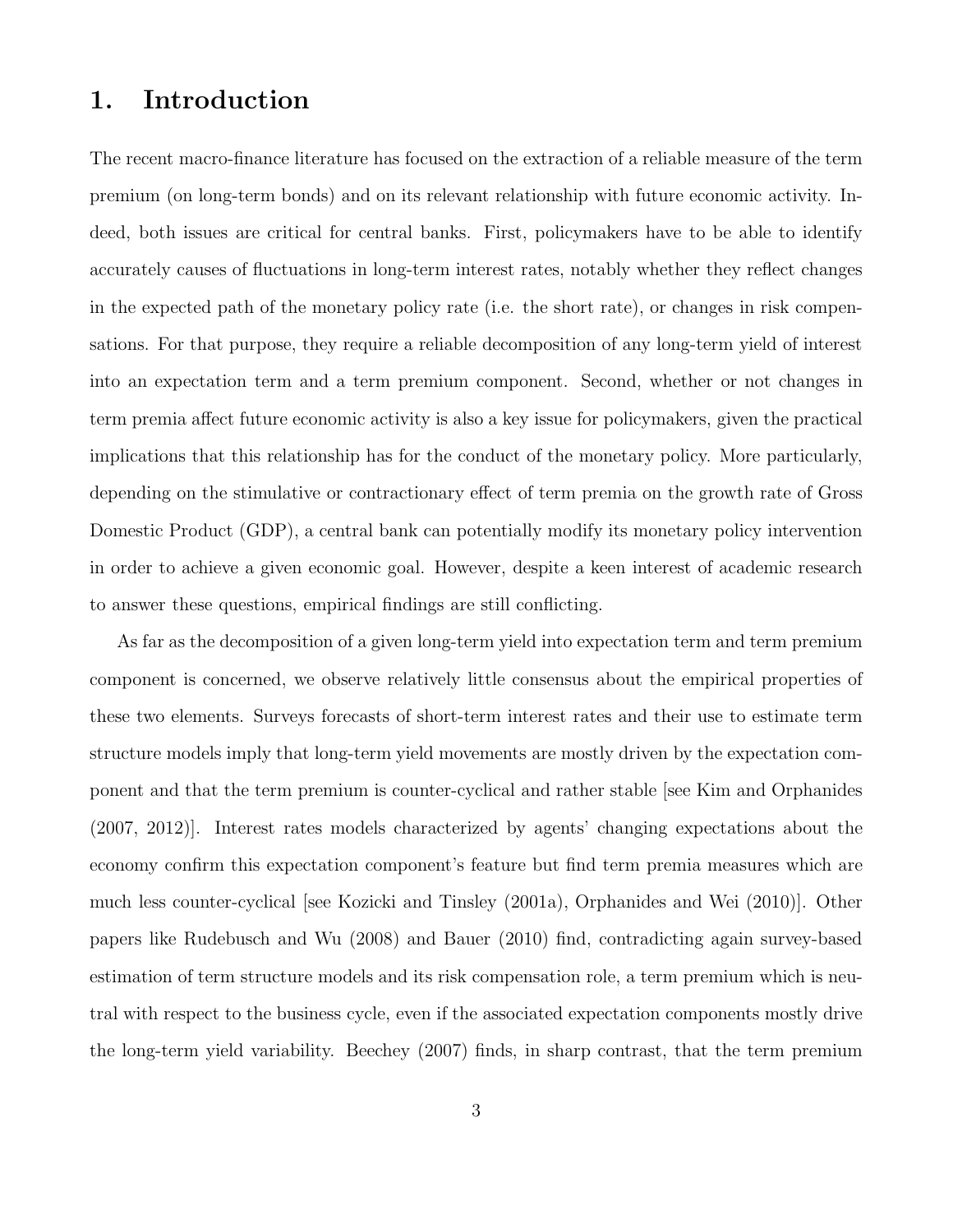measure has a large variability, the expectation part being rather stable.

Regarding the link between term premia and future economic activity, some studies based on static regressions like those by Hamilton and Kim (2002), and Favero, Kaminska and Södeström (2005) find a positive relation between term premium and economic activity. In contrast, Ang, Piazzesi and Wei (2006), Rudebusch, Sack and Swanson (2007), and Rosenberg and Maurer (2008) find that the term premium has no predictive power for future GDP growth. Practitioners and private sector macroeconomic forecasters views suggest a relation of negative sign between term premium and economic activity. This negative relationship is usually explained by the fact that a decline of the term premium, maintaining relatively low and stable long rates, may stimulate aggregate demand and economic activity, and this explanation implies a more restrictive monetary policy to keep prices stable [see Rudebusch, Sack and Swanson (2007), and the references there in, for more details]. Because of the lack of agreement among the empirical findings, policy makers have no precise indication about the stimulating or shrinking effect of term premia on gross domestic product (GDP) growth.

This paper tries to propose a solution to both the optimal extraction of the term premium and its ambiguous relationship with economic activity by, first, extracting a reliable measure of long-term premia by means of a no-arbitrage Gaussian  $VAR(p)$  yield curve model [see the recent survey by Gurkaynak and Wright (2012)] and providing, then, a dynamic (instead of static, like in the above mentioned literature) analysis of the relationship between these two variables.

Coping with the first part of the problem asks for precise short rate forecasts over long horizons (by definition of term premium), and this requirement is particularly challenging once we realize the effects of the strong persistence of interest rates on the specification and estimation of VAR models [see the discussion in Beechey, Hjalmarsson and Osterholm  $(2009)$ ]. Indeed, on the one hand, the presence of "nearly non-stationary" processes in the VAR factor leads to impose unit roots and cointegration relationships in the parametric specification (CVAR models) and, thus, associated forecasts at any horizon are very similar and close to the present value of the variable of interest [see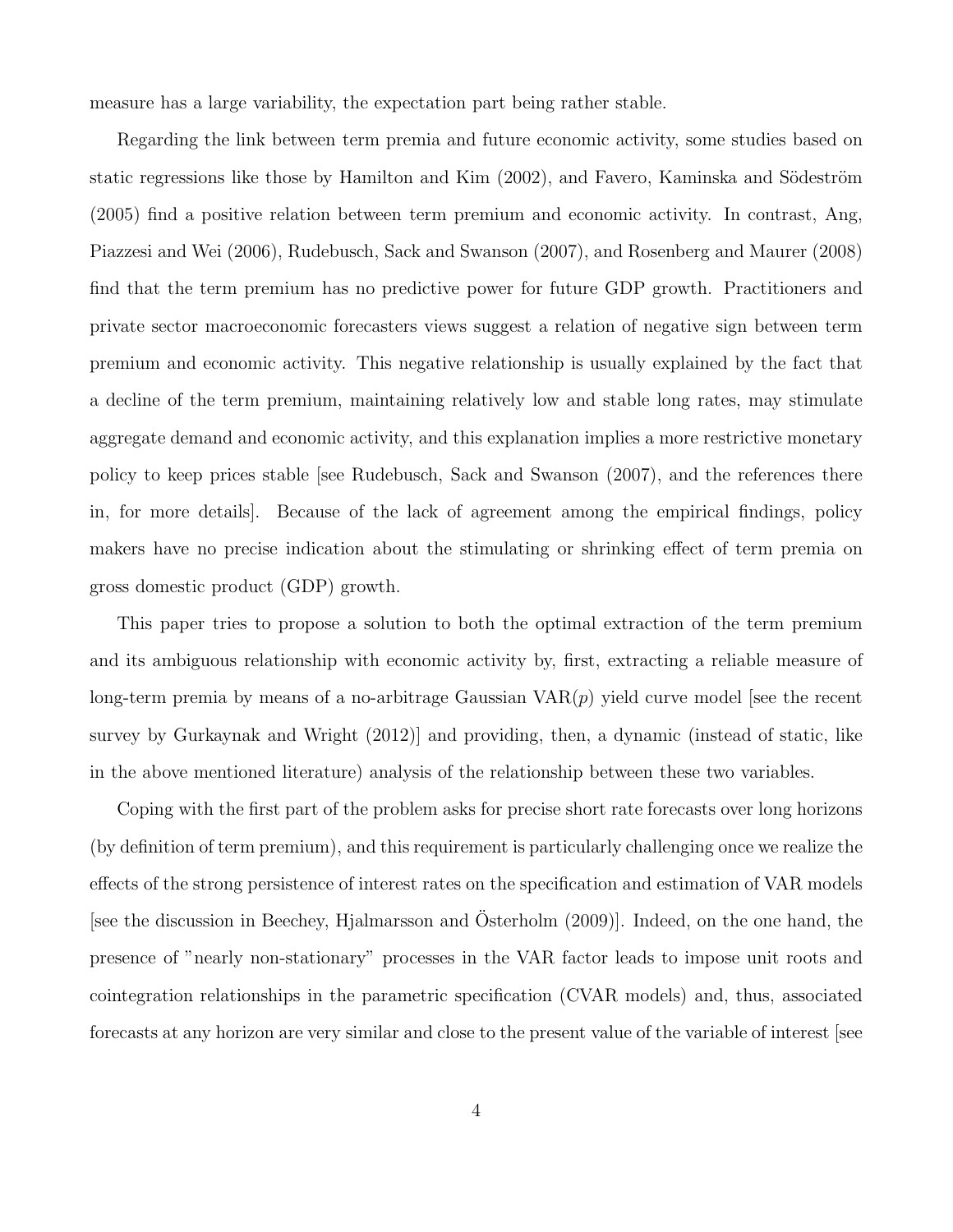Hjalmarsson and Osterholm  $(2010)$ . On the other hand, if we take into account the low power of cointegration/unit root tests against highly persistent alternatives, and if we use an unconstrained VAR model, the obtained forecasts tend to quickly converge to the unconditional mean of the variable. This sharp difference between CVAR-based and VAR-based long-horizon forecasts [see Cochrane and Piazzesi (2008)] automatically generates uncertainty about the reliability of the associated measures of the term premia. In addition, in finite sample, the magnitude of this difference is exacerbated by the well known "bias problem", that is the downward bias in the OLS estimator (of the unconstrained VAR model) induced, again, by the above mentioned huge serial dependence of yields [see Kim and Orphanides (2007) for a discussion of these issues]. In order to handle this problem, we have chosen what we name the Near-Cointegration approach: we estimate the stationary VAR dynamics (the data generating process) of our factor of interest  $(X_t)$ (say) by an averaging estimator  $\dot{a}$  la Hansen (2010). More precisely, this methodology is based on averaging the estimates of a  $\text{CVAR}(p)$  and of the associated unconstrained  $\text{VAR}(p)$  model, and the averaging weight is obtained by minimizing the root mean squared forecast error of a variable of interest. Since our aim is to extract reliable measures of term premia on long-term bonds, this variable is chosen to be the function of future short rates appearing in the expectation part of the long-term yield of interest. This methodology seems to be particularly adapted to the term premia extraction given the promising forecast performances that this kind of estimator has shown in Monte Carlo experiments as indicated by Hansen (2010) and confirmed by Jardet, Monfort and Pegoraro (2011) in a comparison with bias-corrected estimators like Indirect Inference estimator, Bootstrap estimator, Kendall's estimator and Median-unbiased estimator. It is important to stress that this method is an estimator averaging method and is therefore different from forecast averaging [see Timmermann (2006) and references therein] and model averaging methods [see Claeskens and Lid Hjort (2008)]. Moreover, as mentioned above, it is also different from bias correction methods<sup>4</sup>. We thus specify and estimate a Near-Cointegrated  $VAR(p)$  yield curve model

<sup>&</sup>lt;sup>4</sup>It is also important to point out that the averaging estimator strategy does not imply any parameter or model uncertainty of the investor [like, for instance, in L.P. Hansen and Sargent (2007, 2010)]. It is a statistical procedure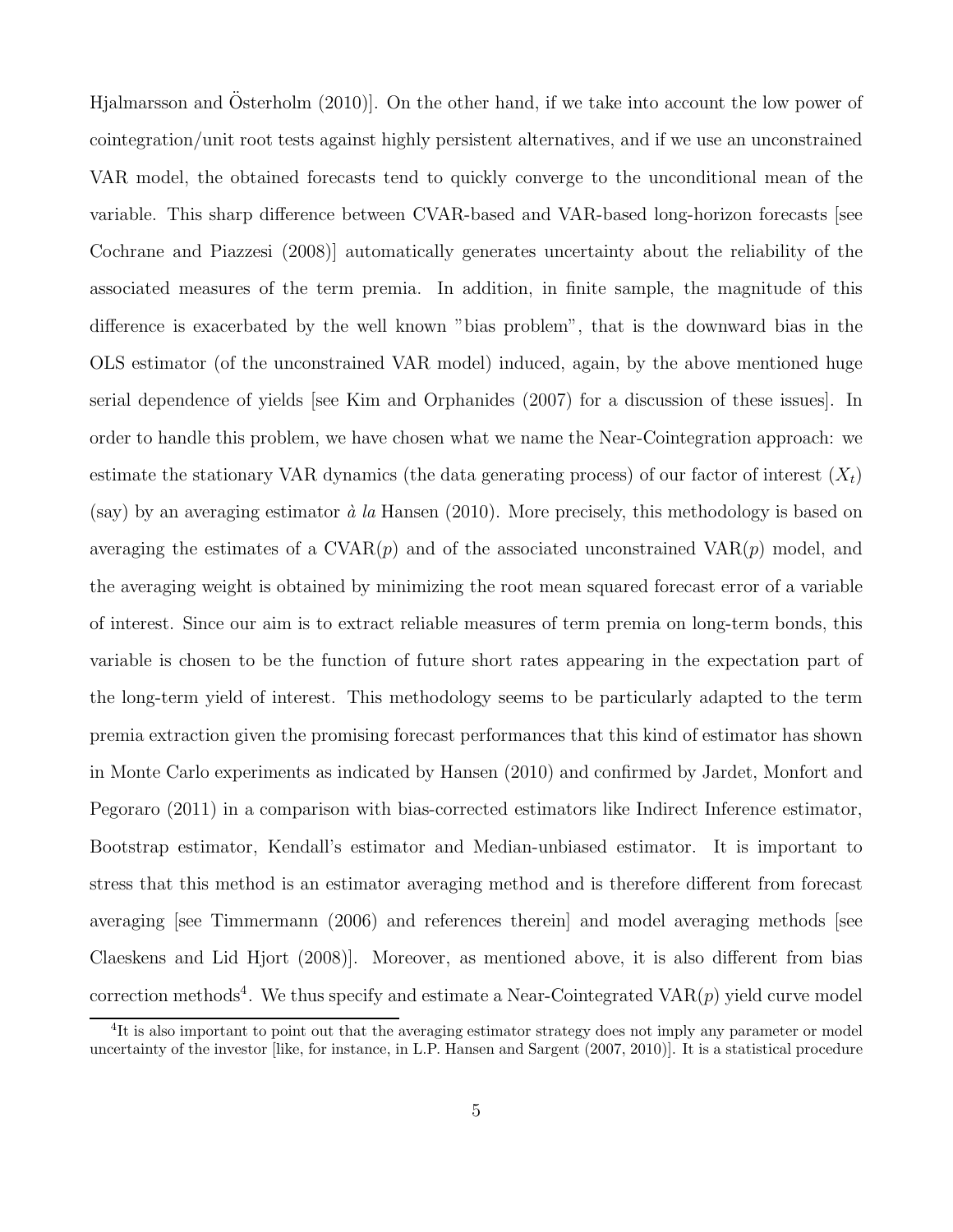with a stochastic market price of factor risk depending on present and lagged factor values. Our approach provides, in terms of root mean square forecast error, the best extraction of the 10-year term premium among the competing models. In particular, we find that, first, the NCVAR-based term premium measure is rather stable and counter-cyclical, as suggested by interest rates surveybased estimation of yield curve models and by its risk compensation role. Second, the associated expectation part accounts for most of the yield variability, consistently with survey forecasts of short-term interest rates and with counter-cyclical monetary policy actions [in line with Kim and Orphanides (2007, 2012)]. On the contrary, on the one hand, the OLS-based VAR decompositions are strongly affected by the persistence problem and assign a large portion of the long-term yield variability to the term premium, thus unrealistically suggesting that future monetary policy rate is on average insensitive to the actual economic conditions or, equivalently, that the expected future sequence of short rates is not a reliable transmission channel of monetary policy. On the other hand, the CVAR model leads to systematically identify the measure of the term premium with the long-term spread, implying that the expected path of the future policy rate has no effect on the yield curve spread [see also Kozicki and Tinsley (2001a) for similar criticisms].

Other papers in the literature try to handle the interest rates persistence problem in order to extract reliable measures of term premia. For instance, Joslin, Priebsch and Singleton (2010) adopt a near-cointegration approach as we do but, differently to us, they reintroduce (roughly speaking) the persistence missed by the OLS estimator by forcing the historical dynamics to have the same degree of persistence as the risk-neutral one. Bauer, Rudebusch and Wu (2012) adopt a median-unbiased estimator approach, while Gil-Alana and Moreno (2012) describe the short rate dynamics by means of a fractional integration model. Contrary to these alternative approaches, we reintroduce in the OLS-based VAR model the degree of persistence required to minimize the prediction error of the long rate expectation term.

We handle the second part of the problem, namely the dynamic relationship between the term adopted by the econometrician to propose estimation methods improving the out-of-sample forecast performances of the model.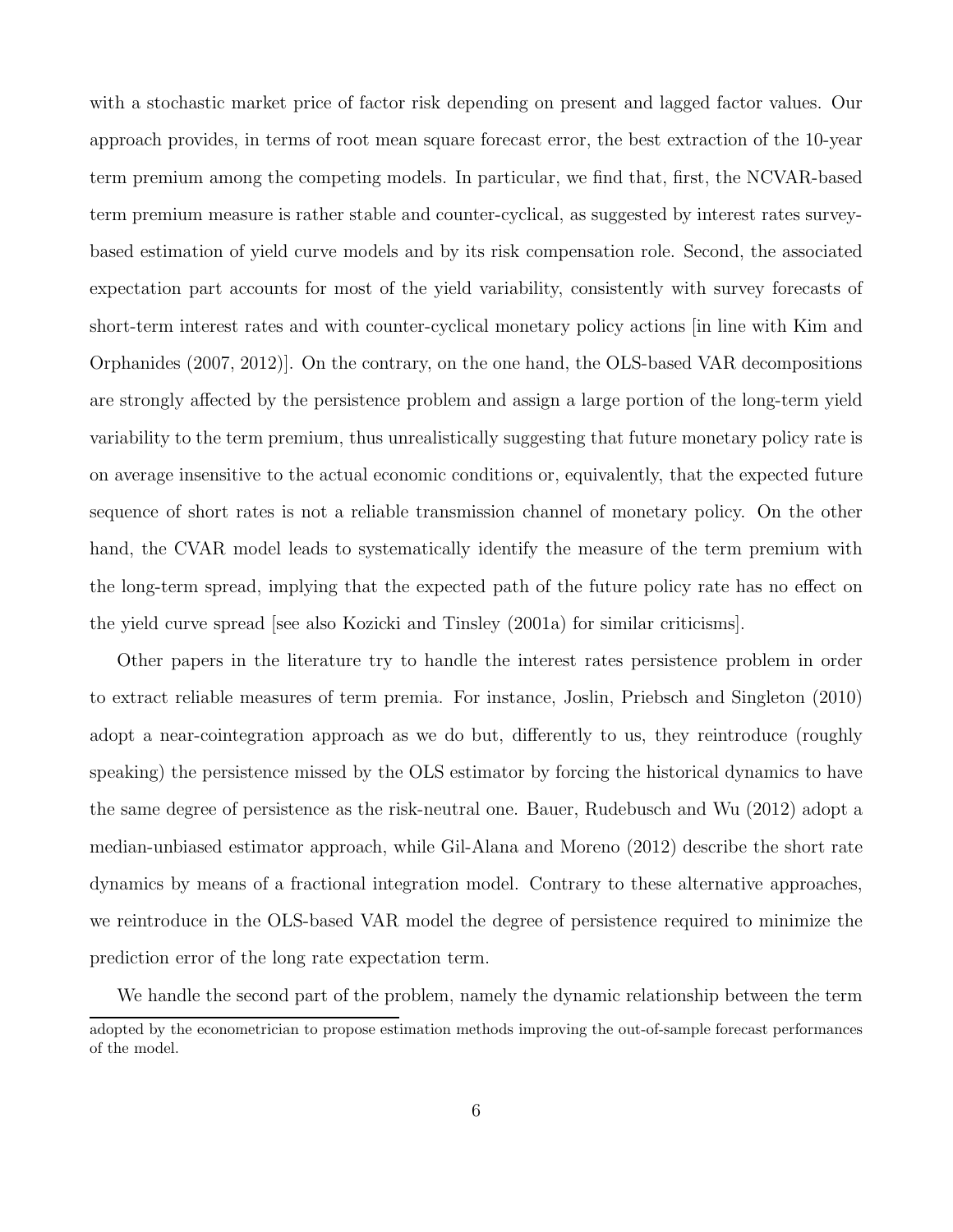premia and economic activity, by applying a generalization of the notion of Impulse Response Function, that is, the concept of New Information Response Function proposed by Jardet, Monfort and Pegoraro (2012a). This approach allows, among other things, to precisely measure the dynamic effects, on any variable, of a new information at a given date on any linear filter of the variables of the model and, in particular, on the term premium. We provide, first, a dynamic analysis of the relationship between the long-term spread and future economic activity and then, we disentangle the effects of a rise of the spread entirely due to an increase of its expectation part, and a rise of the spread caused by an increase of the term premium only. Like in most studies proposed by the economic literature, we find that an increase of the spread implies a rise of the economic activity. We find similar results when the rise of the spread is generated by an increase of its expectation part. In contrast, an increase of the spread caused by a rise of the term premium induces two effects on future output growth: the impact is negative for short horizons (less than one year), whereas it is positive for longer ones. Our results suggest that, the ambiguity found in the literature regarding the sign of the relationship between the term premium and future activity, come from the fact that the sign of this relationship is changing over the period that follows the shock.

The paper is organized as follows. Section 2 gives a motivation for the use of the averaging estimator  $\dot{a}$  la Hansen (2010), based on its prediction performances, while Section 3, after the description of the data, presents the Near-Cointegration methodology leading to a persistent but stationary VAR(p) dynamics for the factor of interest  $X_t = (r_t, S_t, g_t)'$ , where  $r_t$  is a short rate,  $S_t$  a long-term spread and  $g_t$  is a one-period gross domestic product (GDP) growth rate. These variables are also considered in the pioneering paper of Ang, Piazzesi and Wei (2006) [APW (2006), hereafter] whose model constitutes a benchmark of our study. More precisely, this section stresses the persistence problem, presents and checks the robustness of a solution based on averaging estimators, and then specifies and estimates the Near-Cointegrated  $VAR(p)$  factor dynamics. Section 4 shows how the Near-Cointegrated model can be completed by a no-arbitrage affine term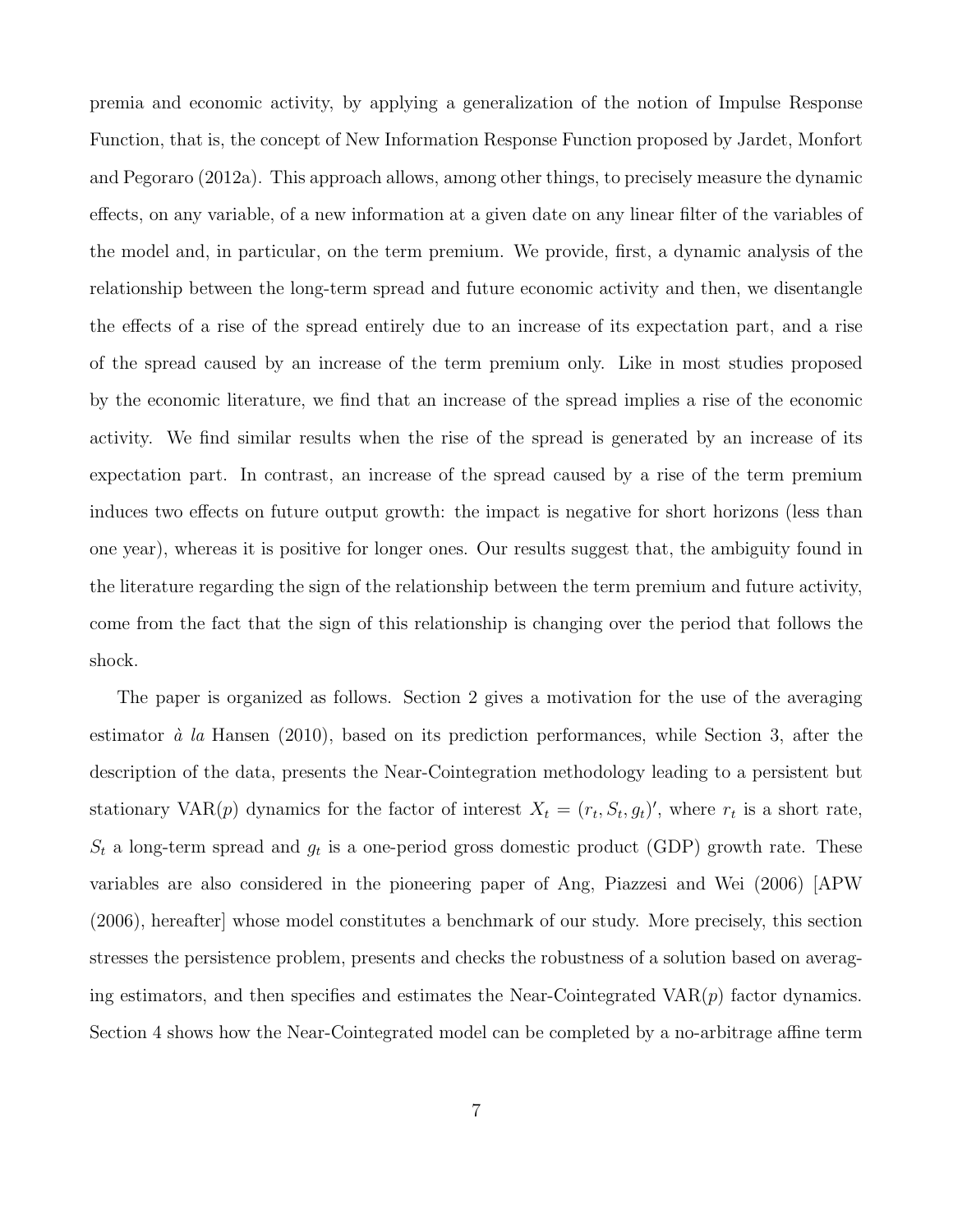structure model and presents risk sensitivity parameter estimates. Section 5 defines our preferred NCVAR-based measure of term premia, and compares it with those extracted by cointegrated and unconstrained VAR affine models. Section 6, using the general concept of New Information Response Function, studies the dynamic relationships between the spread, its components (expectation part and term premia) and the GDP growth. Section 7 concludes, while Jardet, Monfort and Pegoraro (2012b) [JMP (2012b), hereafter] provides an online appendix with additional details, results and tables<sup>5</sup> about state dynamics specification, empirical performances (fit of the term structure, yields forecasts and Campbell-Shiller regressions) and response functions.

# 2. Persistence, prediction and averaging estimators

#### 2.1. Reliability of term premia measurements

The first problem that this paper tries to tackle, in order to precisely study the relation between term premia and future economic activity, is the extraction of a reliable measure of such term premia, in particular long-horizon ones. Since a term premium is the difference between a yield and the prediction of a function of future short rates, the reliability of its measurement is the same issue as the reliability of the prediction of the above mentioned function of future short rates.

It is well known that the short rate variable, as well as any yield, is very persistent and that standard unit root tests usually accept that it is non-stationary. However, it is difficult to admit non-stationarity because it would imply unrealistic asymptotic behaviors and it is generally considered that the short rate dynamics is stationary but close to non-stationarity or "near nonstationary" [see Beechey, Hjalmarsson and Osterholm  $(2009)$ ]. At this stage another problem occurs, namely the well know fact that the OLS or ML estimation methods highly underestimate the persistence because large biases appear in the finite sample behavior of these estimators [see e. g. Kendall (1954)]. So, important questions we will have to answer are the followings: Are

 $5$ These tables will be labeled by the lower case arabic  $a$ . letter and lower case roman numerals.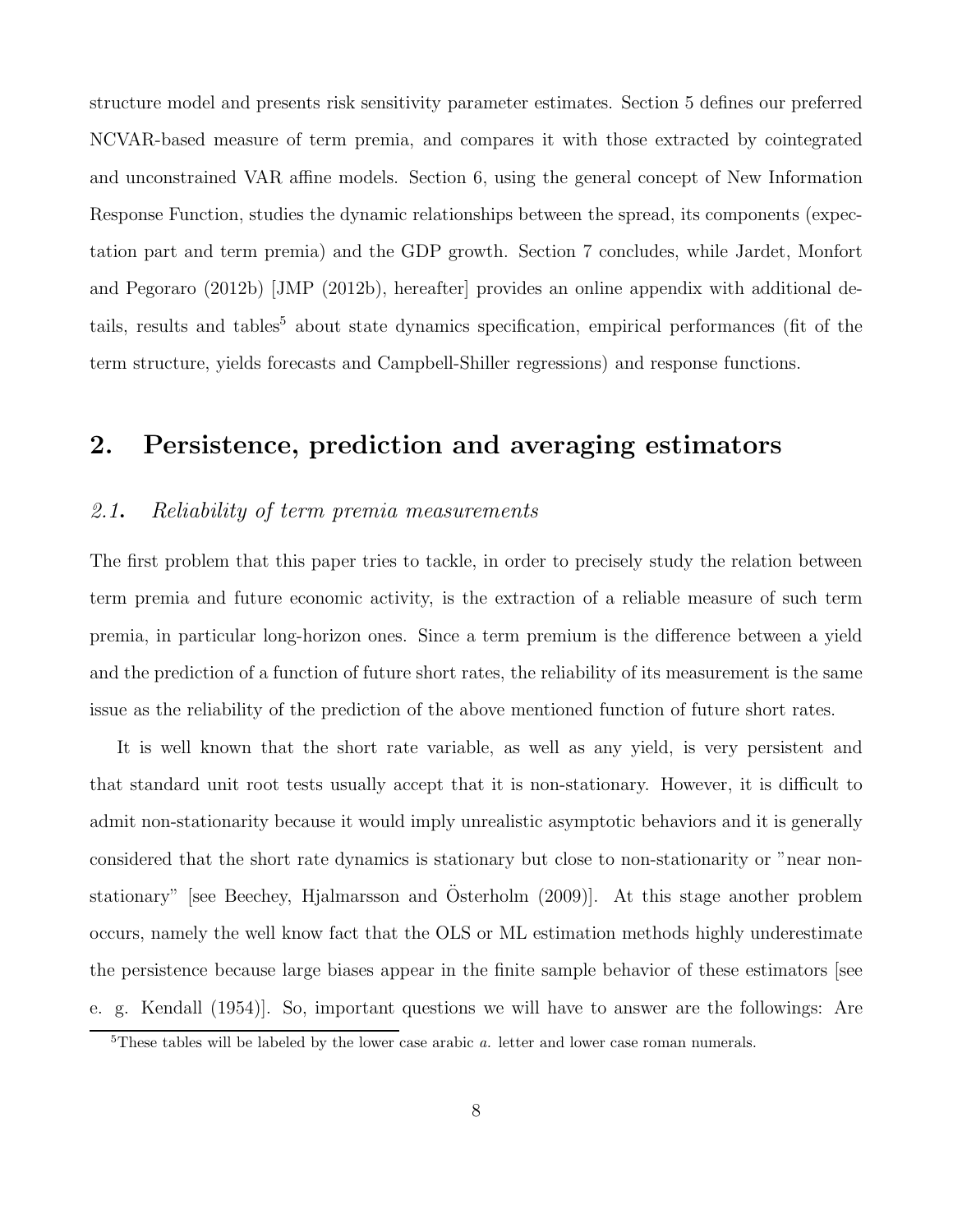prediction performances deteriorated by these biases ? Are bias correction methods appropriate for improving prediction performances ? Is there a better way to improve forecast performances ? We will provide answers to these questions in the next section.

#### 2.2. Bias correction vs averaging estimators

In order to motivate the approach retained in this paper for the prediction of (a function of) persistent variables, let us consider a simple  $AR(1)$  model  $y_t = \mu(1-\rho) + \rho y_{t-1} + \varepsilon_t, t \in \{1, ..., T\},$ where the  $\varepsilon_t$ 's are independently distributed as  $N(0, \sigma^2)$ ,  $y_0 = \mu$  and  $T = 160$ , which is a typical sample size in empirical studies based on quarterly data. It is easy to study the behavior of the OLS estimator  $\hat{\rho}_T$  of  $\rho$ , by Monte Carlo methods and for various values of  $\rho$  (note that this behavior does not depend on  $\mu$  and  $\sigma^2$ ). In particular, using 50.000 simulations we can compute the bias of  $\hat{\rho}_T$ , namely  $b_T(\rho) = E_\rho(\hat{\rho}_T) - \rho$ . Figure 1 shows the bias function  $b_T(\rho)$  for  $\rho \in ]0.4, 1[,$ as well as the Kendall approximation  $-(1+3\rho)/T$  (and a quadratic spline approximation  $b_T^S(\rho)$ of  $b_T(\rho)$  which will be useful below). It is clear from this figure that the bias is very large and, moreover, for  $\rho$  close to one this bias is much worse than its Kendall's approximation.

Since the main focus of this paper is the prediction of a function of future short rates, in order to extract measures of term premia, a natural question is to evaluate the property of biascorrected estimators in terms of prediction. There are many methods to approximately correct for bias and here we retain the one which has been recognized as very efficient [see Gourieroux, Monfort and Renault (1993), Gourieroux and Monfort (1996), Gourieroux, Renault and Touzi (2000) and Duffee and Stanton (2008)]: the indirect inference estimator defined by  $\hat{\rho}_T^I = e_T^{-1}$  $T^1(\widehat{\rho}_T),$ where  $e_T(\rho) = E_\rho(\hat{\rho}_T)$  is approximated by  $\rho + b_T^S(\rho)$ . We also consider another kind of estimators, namely the class of "averaging estimators" proposed by Hansen (2010) and defined as a weighted average of the estimator of  $\rho$  in the non-stationary model, i.e. 1 in our case, and in the stationary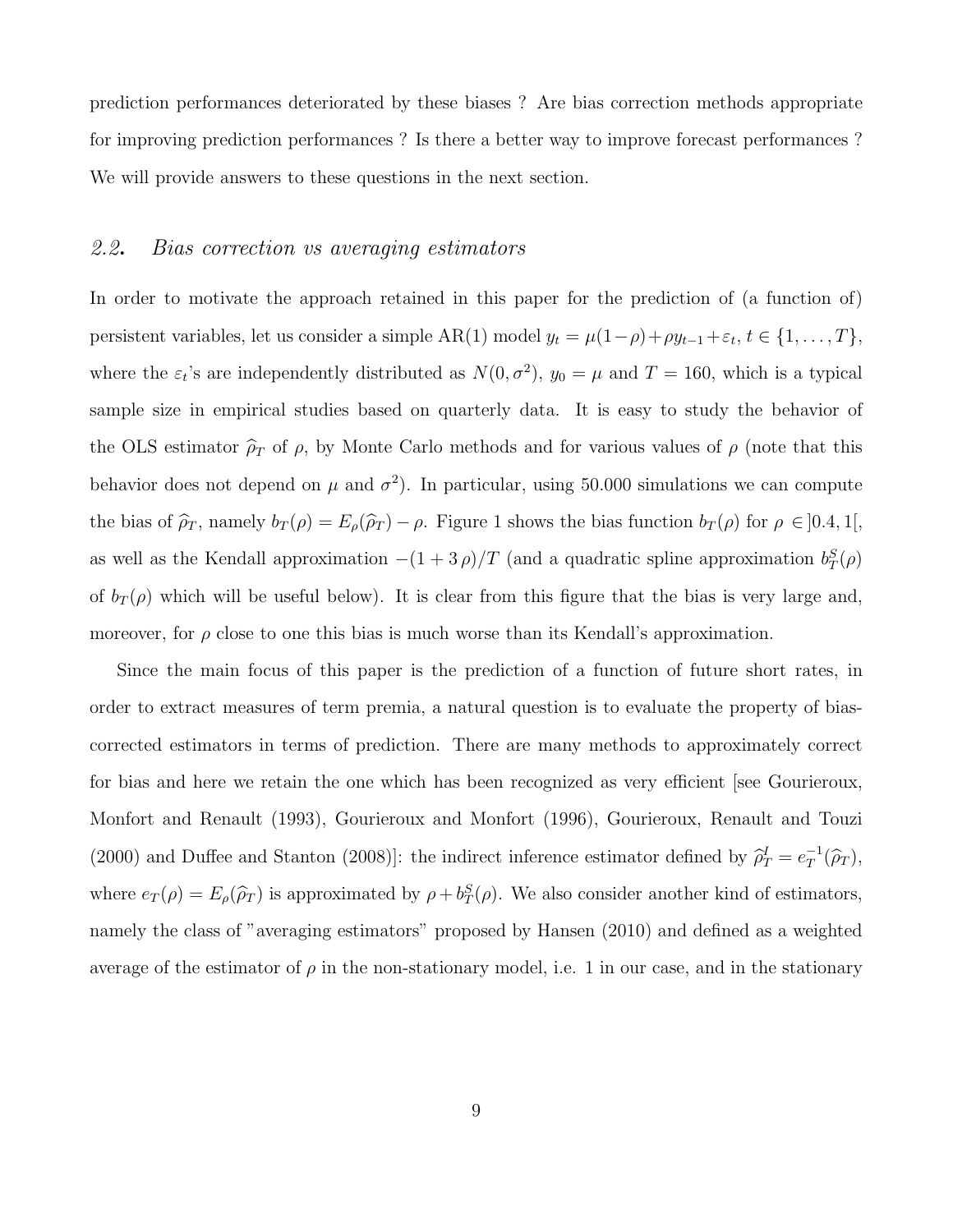

Figure 1: Bias of the OLS estimator  $\hat{\rho}_T$  (sample size  $T = 160$ ): exact (green solid line), spline approximation (blue dashes) and Kendall's approximation (red dots).

one, i.e the OLS estimator  $\hat{\rho}_T$ :

$$
\widehat{\rho}_T^A(\lambda) = (1 - \lambda) + \lambda \widehat{\rho}_T, \ \ 0 \le \lambda \le 1. \tag{1}
$$

We compare, in a Monte Carlo exercise, with 50.000 simulations and  $\rho = 0.99$ , the predictions of  $y_t$ , obtained from the above mentioned  $AR(1)$  process, when the autoregressive parameter is estimated by  $\hat{\rho}_T^I$  and by  $\hat{\rho}_T^A(\lambda)$ . For each simulation, we compute a path of 180 observations, we calculate the OLS estimator of  $\rho$  (from the first  $T = 160$  observations), we determine  $\hat{\rho}_T^I$  and  $\hat{\rho}_T^A(\lambda)$ , and then we generate the associated forecasts at horizons  $q = 1, 5, 10, 15$  and 20. The comparison among the forecast performances is based on the root mean squared forecast error (RMSFE), normalized by the one based on the true value of  $\rho$ . The results are given from Figure 2 (a) to Figure 2 (e).

The performances of the optimal averaging estimator, obtained with  $\lambda \approx 0.25$  for any  $q \in$  $\{1, 5, 10, 15, 20\}$ , is by far the best one. In the case  $q = 20$ , for instance, the percentage of increase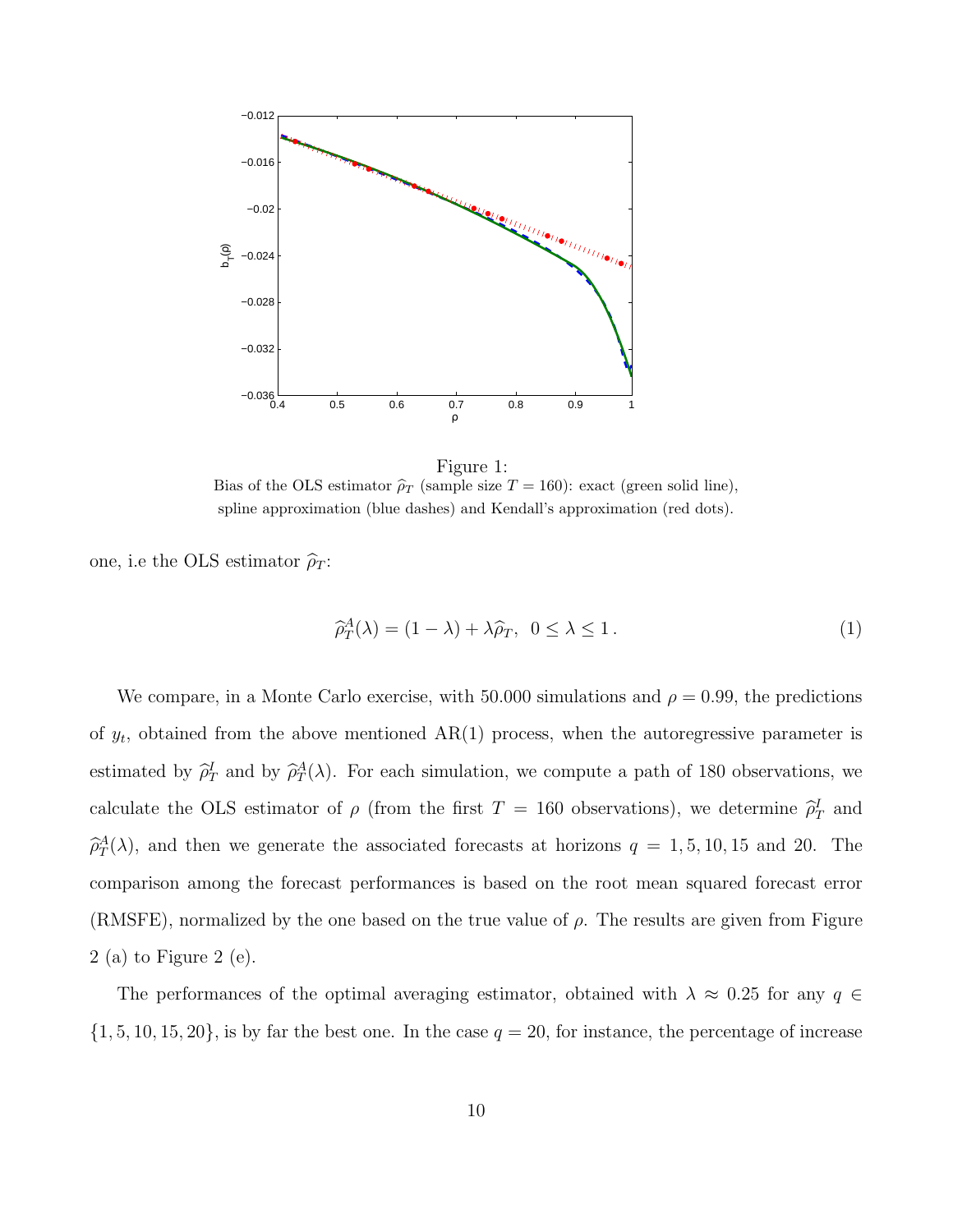of the RMSFE, compared with the one obtained from the true parameter value, is about three times smaller than for the indirect inference estimator and five times smaller than for the OLS estimator. Similar conclusions are obtained for different values of T and  $\rho$  and for bivariate models close to cointegration or "near-cointegrated" [see Jardet, Monfort and Pegoraro (2011)]. These results clearly provide solid arguments in favor of the averaging estimator class, compared to the optimal bias correction method based on indirect inference, in terms of forecast performances and, thus, in terms of term premia extraction.

# 3. Near-cointegration analysis

#### 3.1. Description of the data

The data set that we consider in the empirical analysis contains 174 quarterly observations of U. S. zero-coupon bond yields, for maturities 1, 2, 3, 4, 8, 12, 16, 20, 24, 28, 32, 36 and 40 quarters, and U. S. real GDP, covering the period from 1964:Q1 to 2007:Q2. The yield data are obtained from Gurkaynak, Sack, and Wright (2007) [GSW (2007), hereafter] data base and from their estimated Svensson (1995) yield curve formula. In particular, given that GSW (2007) provide interest rate values at daily frequency, each observation in our sample is given by the daily value observed at the end of each quarter. The same data base is used by Rudebusch, Sack, and Swanson (2007) [RSS (2007), hereafter] in their study on the implications of changes in bond term premiums on economic activity. Observations about real GDP are seasonally adjusted, in billions of chained 2000 dollars, and taken from the FRED database  $(GDPC1)^6$ . The short rate  $(r_t)$  and the long rate  $(R_t)$  are respectively given by the 1-quarter and 40-quarters yields.

 ${}^{6}$ See Jardet, Monfort and Pegoraro (2012b) for further details.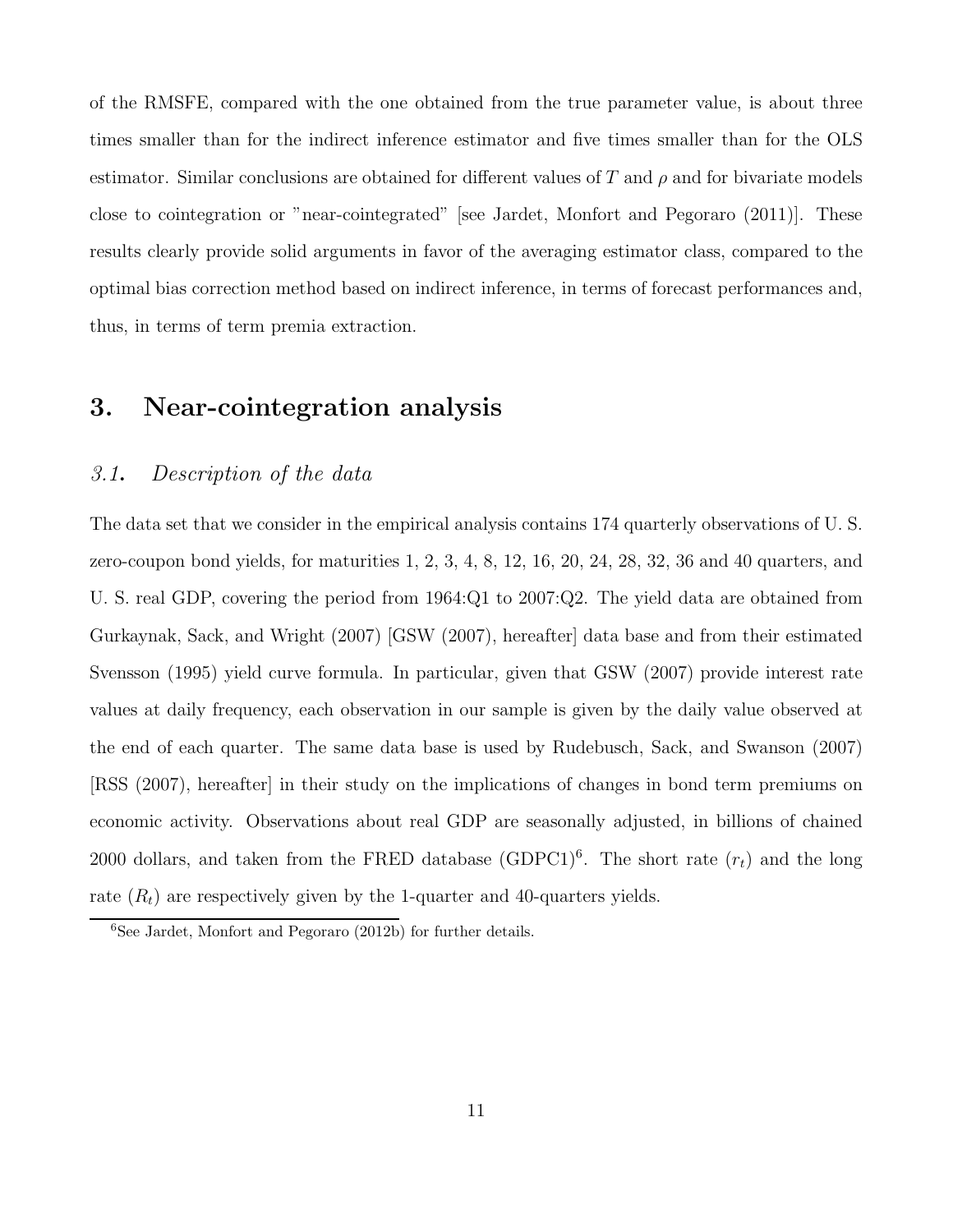

Figure 2: RMSFE ratio with  $\rho = 0.99$ ,  $T = 160$  and  $q \in \{1, \ldots, 20\}$ .  $\hat{\rho}_T^A(\lambda)$  (blue solid curve) and  $\hat{\rho}_T^I$  (red dashed line).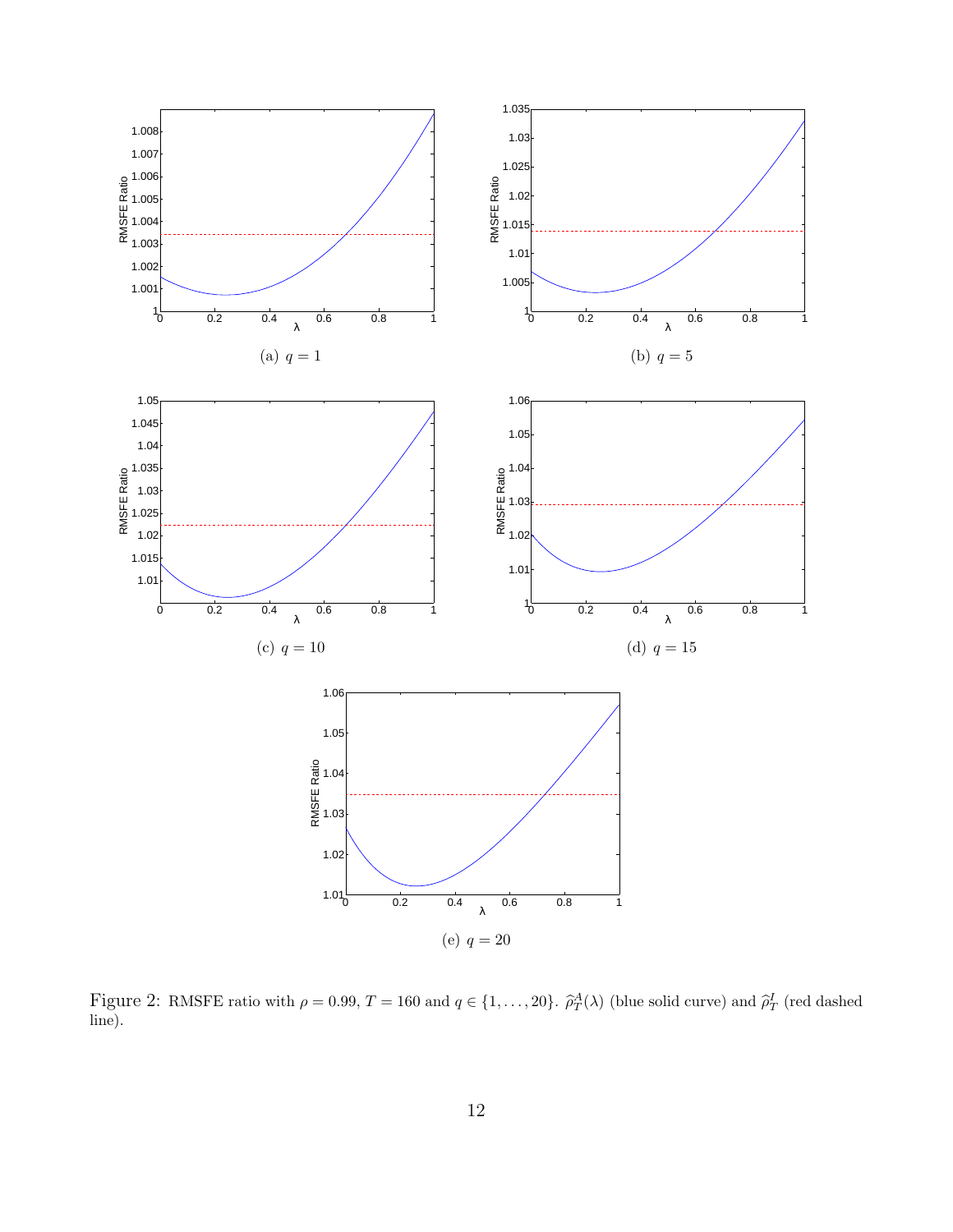#### 3.2. Near-cointegrated  $VAR(p)$  dynamics

#### 3.2.1. Handling the persistence problem for term premia extraction

We first apply unit root tests and a cointegration analysis to the joint autoregressive dynamics of the short rate  $(r_t)$ , the long rate  $(R_t)$  and the log-GDP  $(G_t)$ , collected in a vector denoted by  $Y_t$ . This econometric procedure leads us to a vector error correction model (with two lags) for  $\Delta Y_t$ that we can write as a Cointegrated VAR(3), or CVAR(3), for  $X_t = (r_t, S_t, g_t)'$ , the long-term spread  $S_t = R_t - r_t$  being the only cointegrating relationship<sup>7</sup>. We thus obtain a constrained estimator, denoted by  $\widehat{\theta}_{T,cvar}$  [see table a.viii) in JMP (2012b)], of the true value of the parameter  $\theta^{(o)}:=(\nu^{(o)},\Phi_1^{(o)}$  $_1^{\left( o \right)},\Phi _2^{\left( o \right)}$  $\mathop{\Phi_2^{(o)}}\limits^{\left(o\right)}\nolimits,\Phi_3^{(o)}$  $_3^{(0)}$ ) appearing in the data generating process (DGP):

$$
X_t = \nu^{(o)} + \sum_{j=1}^3 \Phi_j^{(o)} X_{t-j} + \eta_t^{(o)}, \ \ \eta_t^{(o)} \sim \ IIN(0, \Omega^{(o)}).
$$
 (2)

Another estimator of  $\theta^{(o)}$  is obtained by the unconstrained OLS method applied to the stationary VAR(3) model, and it is denoted by  $\widehat{\theta}_{T, var}$  [see table a.ix) in JMP (2012b)].

The CVAR(3) specification suggested by the cointegration analysis has, on the one hand, the advantage to explain the autocorrelation in interest rates better than the unconstrained counterpart given by a VAR(3) model for  $X_t$ , but, on the other hand, has two important drawbacks. First, it assumes the non-stationarity of interest rates, while a wide literature indicates that they are highly persistent but stationary [see, for instance, Gray (1996), Ang and Bekaert (2002) and Beechey, Hjalmarsson and Osterholm (2009) and the references therein. Second, interest rate forecasts over long horizons, coming from the alternative CVAR(3) and VAR(3) estimated dynamics, have unrealistic behaviors. For any given date in the sample period, we show these forecasts in figures 3 and 4, for the CVAR(3) and VAR(3) specifications, respectively, for a forecasting horizon q (say) rising from 1 to 40 quarters. In the CVAR(3) case (figure 4) the predictions remain

<sup>7</sup>Details about VAR order selection, unit root tests and cointegration analysis are presented in Jardet, Monfort and Pegoraro(2012b).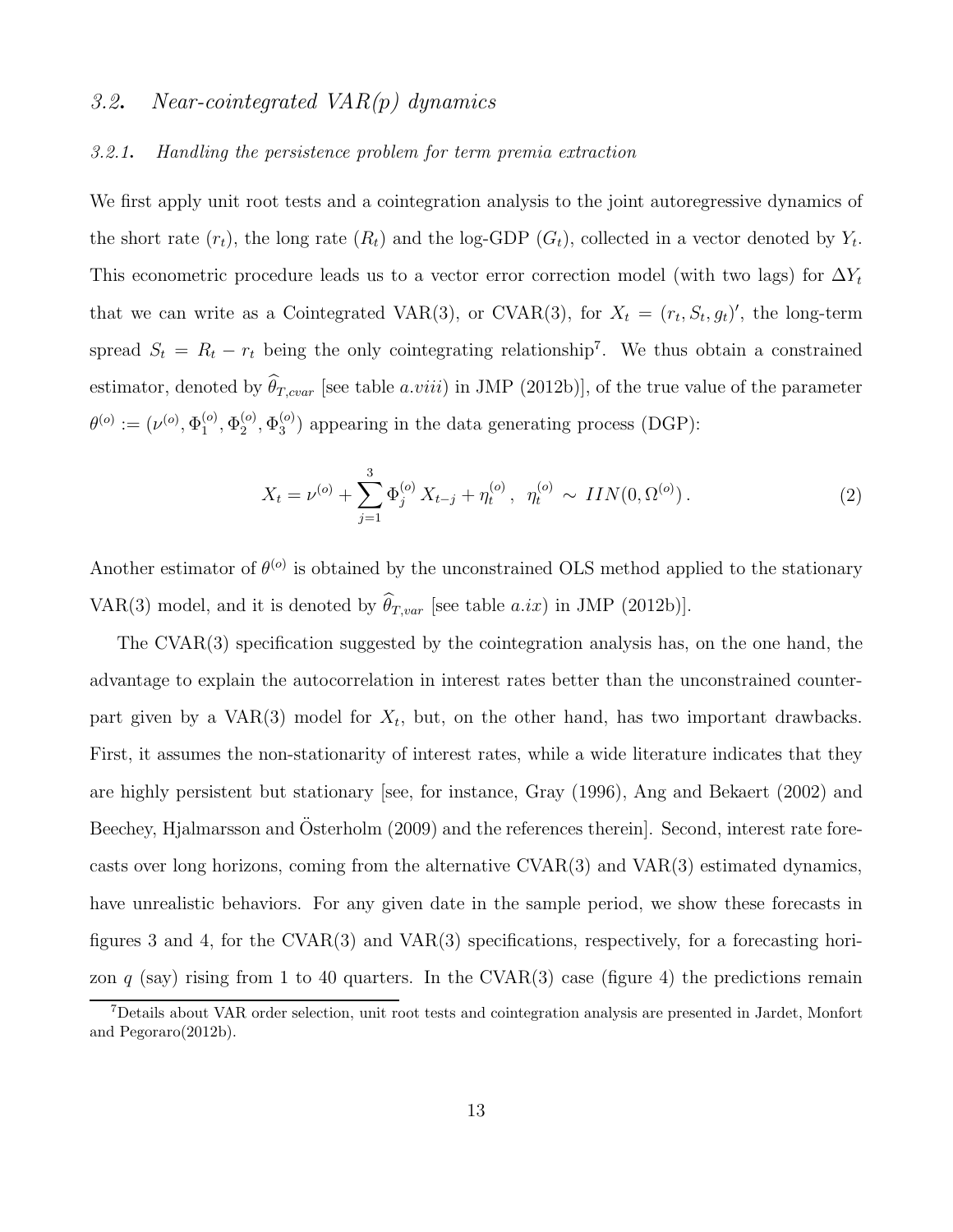close to the present value when q increases and in the  $VAR(3)$  case (figure 5) they revert to the unconditional mean. As a consequence, important differences will be found in the term premia extraction [see also Cochrane and Piazzesi (2008)].



Figure 3:  $q$ -step ahead short rate forecasts from the CVAR $(3)$ model;  $q = 1, 4, 8, 12, 16, 20, 40$  quarters.

Figure 4:  $q$ -step ahead short rate forecasts from the  $VAR(3)$ model;  $q = 1, 4, 8, 12, 16, 20, 40$  quarters.

In order to handle this issue, Gil-Alana and Moreno (2012) have described the short rate dynamics by means of an  $ARFIMA(1,d,0)$  model. We could try to use, in a multivariate setting, fractionally integrated processes and the generalized notion of cointegration but we would have to cope with technical problems appearing in this kind of approach, in particular the possible slow rate of convergence of some estimators [see, among the others, Geweke and Porter-Hudak (1983), Sowell (1992), Agiakloglou, Newbold and Wohar (1993), Robinson (1995)]. A bayesian approach would also be interesting provided that a sensitivity of the results to the choice of the prior (informative prior, Jeffreys or flat prior) is taken into account, since the behavior of the prior near the unit root is an important issue [see Sims and Uhlig (1991), Uhlig (1994)].

As mentioned above, in this paper we adopt the class of averaging estimators, considered in Section 2 and proposed by Hansen (2010), in order to tackle the estimation problems induced by the interest rate persistence and affecting forecast performances. Hansen's results have been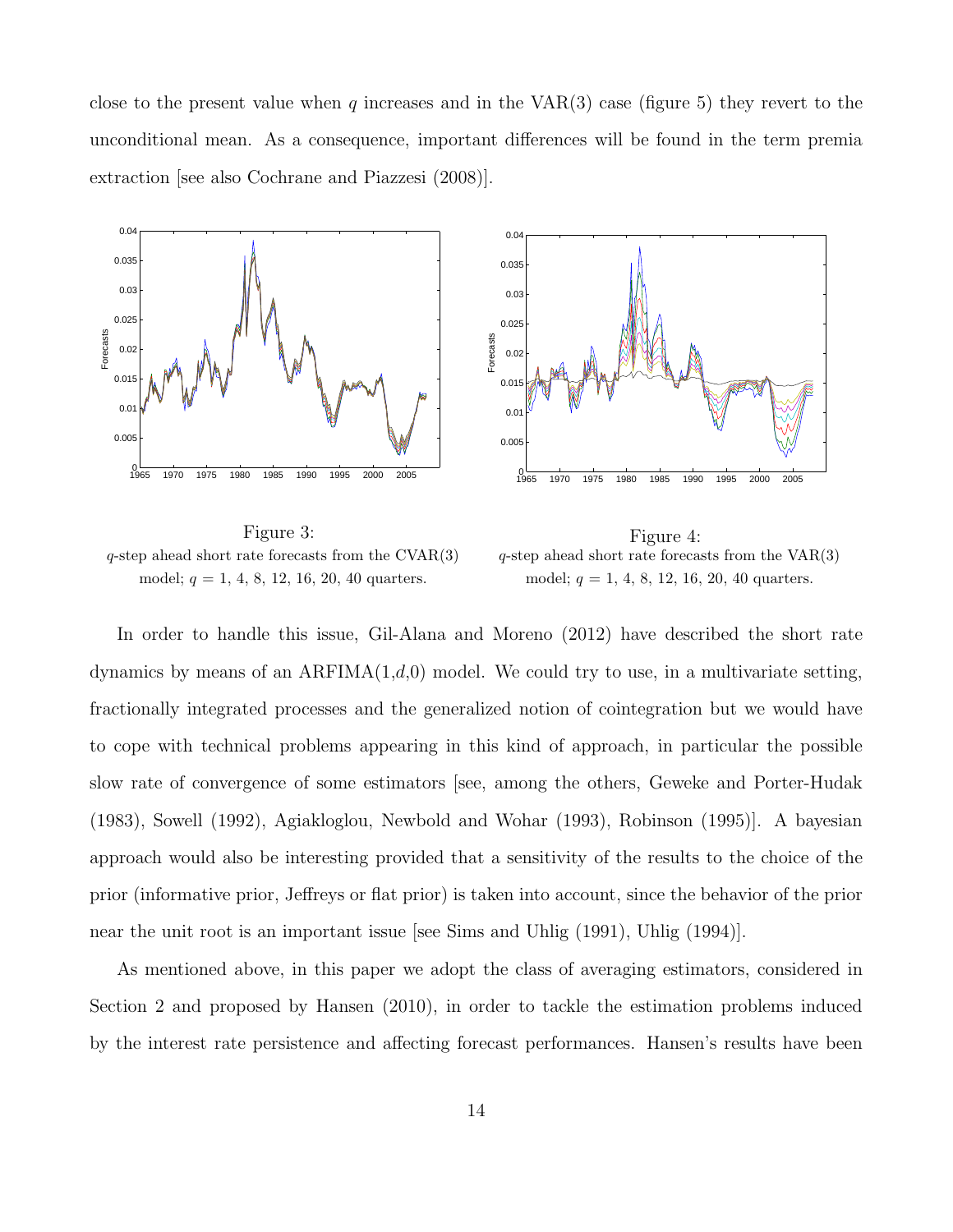derived in a univariate and one-step-ahead framework and their generalization to a multivariate and multi-horizon setting raises difficult technical problems, in particular the multiplicity of the parameter paths leading to the constrained VAR at rates proportional to  $1/T$ . For instance, Beechey, Hjalmarsson and Osterholm (2009) get around this issue assuming that the speed of convergence is the same across coordinates (namely,  $1/T$ ) and that the autoregressive matrix is diagonal. For these reasons we have decided to follow a pragmatic approach keeping the VAR parametrization unconstrained and, extrapolating the Monte Carlo results of Section 2 and of Jardet, Monfort and Pegoraro (2011), we have checked empirically whether the out-of-sample root mean squared forecast errors, when forecasting some variable of interest at various horizons, are improved when using an averaging estimator based on the VAR(3) and CVAR(3) models. As explained below, our empirical findings thoroughly confirm Hansen's theoretical results.

#### 3.2.2. Averaging estimations and extraction of long-term short rate expectations

The averaging estimators  $\hat{\theta}_T^{(nc)}(\lambda)$  (say) of  $\theta^{(o)}$ , of the Near-Cointegrated (stationary) VAR(3) dynamics of the state vector  $X_t$ , are obtained in the following way:

$$
\widehat{\theta}_T^{(nc)}(\lambda) = \lambda \widehat{\theta}_{T, var} + (1 - \lambda) \widehat{\theta}_{T, cov} \,, \tag{3}
$$

where  $\lambda \in [0, 1]$  is a free parameter selected to minimize a criterion of interest (for each model, the conditional variance-covariance matrix is estimated from its residuals). Since our aim is to provide a reliable measure of the term premia on the 40-quarters long-term bond, we focus on minimizing the prediction error of the associated expectation part.

Given a yield with residual maturity h at date t, denoted by  $R_t(h)$ , we define its expectation term as  $EX_t(h) = -\frac{1}{h}$  $\frac{1}{h} \log B_t(h)$  with  $B_t(h) = E_t[ \exp(-(r_t + r_{t+1} + ... + r_{t+h-1}))].$  The associated term premium is given by  $TP_t(h) = R_t(h) - EX_t(h)$  (see Section 5.1 for a more detailed presentation). For a given maturity  $h = 40$  quarters, the parameter  $\lambda = \lambda(40)$  (say) is selected as the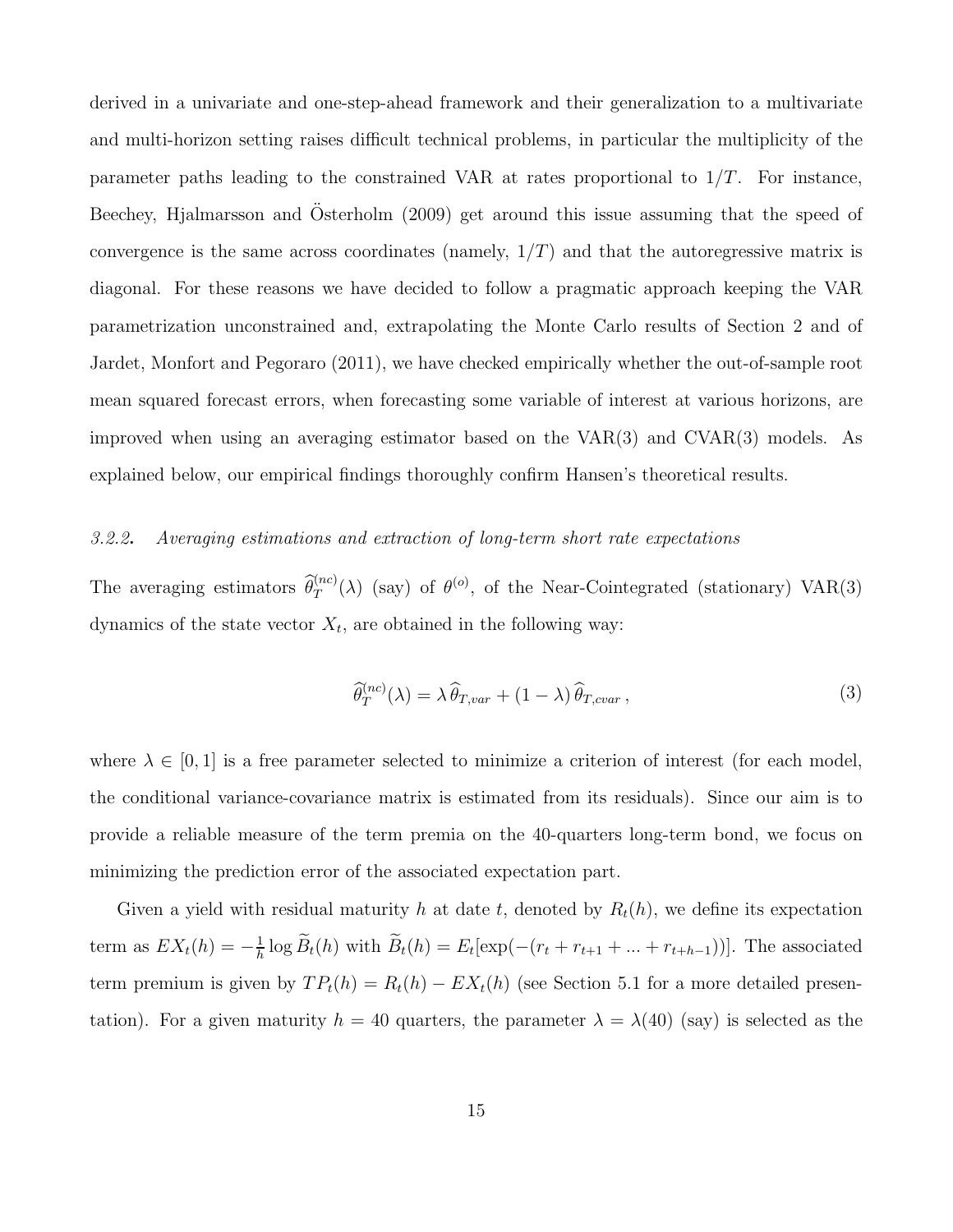solution of the following problem:

$$
\lambda^*(40) = \arg\min_{\lambda \in [0,1]} \sum_t [\widetilde{B}_t^{obs}(40) - \widetilde{B}_t(40,\lambda)]^2 \tag{4}
$$

where, for each date t,  $\hat{B}_t^{obs}(40)$  is the observed realization of  $\exp(-r_t - ... - r_{t+39})$  while  $\hat{B}_t(40,\lambda)$ is the NCVAR(3) model's forecast of  $\exp(-r_t - ... - r_{t+39})$  using the parameter  $\widehat{\theta}_T^{(nc)}(\lambda)$  given by (3). The out-of-sample forecasts are performed during the period 1990:Q1 - 2007:Q2, using an expanding window for the estimation of models  $VAR(3)$  and  $CVAR(3)$ . More precisely, we first compute the estimates  $\theta_{t, var}$  and  $\theta_{t, var}$  over the period 1964:Q1 to 1989:Q4 and we calculate  $B_t(h, \lambda)$  with  $t = 1989$ :Q4. Then, at each later point in time t, we recompute  $\theta_{t, var}$  and  $\theta_{t, var}$ taking into account the new observation and, in doing so, we replicate the typical behavior of an investor that incorporates new information over time [see also Favero, Kaminska and Södeström (2005)].

The minimization (4) leads to  $\lambda^*(40) = 0.2617$  with an associated RMSFE = 0.1012 smaller than those obtained by the CVAR(3), VAR(3) and VAR(1) models as well as the short rate  $AR(1)$ model. Indeed, in the case  $\lambda = 0$  (CVAR(3) model) and  $\lambda = 1$  (VAR(3) model) we obtain a RMSFE of 0.1155 and 0.1224, respectively, while the VAR(1) provides a RMSFE =  $0.1406$  and the  $AR(1)$  a RMSFE = 0.1411. This means that, in our sample period, the optimal extraction of the expectation part of the 10-year bond is obtained by a stationary VAR(3) model with estimator  $\hat{\theta}_T^{(nc)}(\lambda^*)$  and in which the weight of the CVAR(3) model is three times larger than the one of the unconstrained VAR $(3)$  model. Thus, the estimated VAR $(3)$  dynamics now has an autoregressive lag operator with the largest root equal to 0.987, instead of 0.93 when the OLS estimator is used. We have also checked that  $\lambda$  remains robust to a change in the starting date of the out-of-sample exercise and to a rolling window exercise [see Jardet, Monfort and Pegoraro (2012b) for details]. An additional robustness check, provided to further reinforce the reliability of our criterion, is mentioned in Section 4.2 and presented in Jardet, Monfort and Pegoraro (2012b).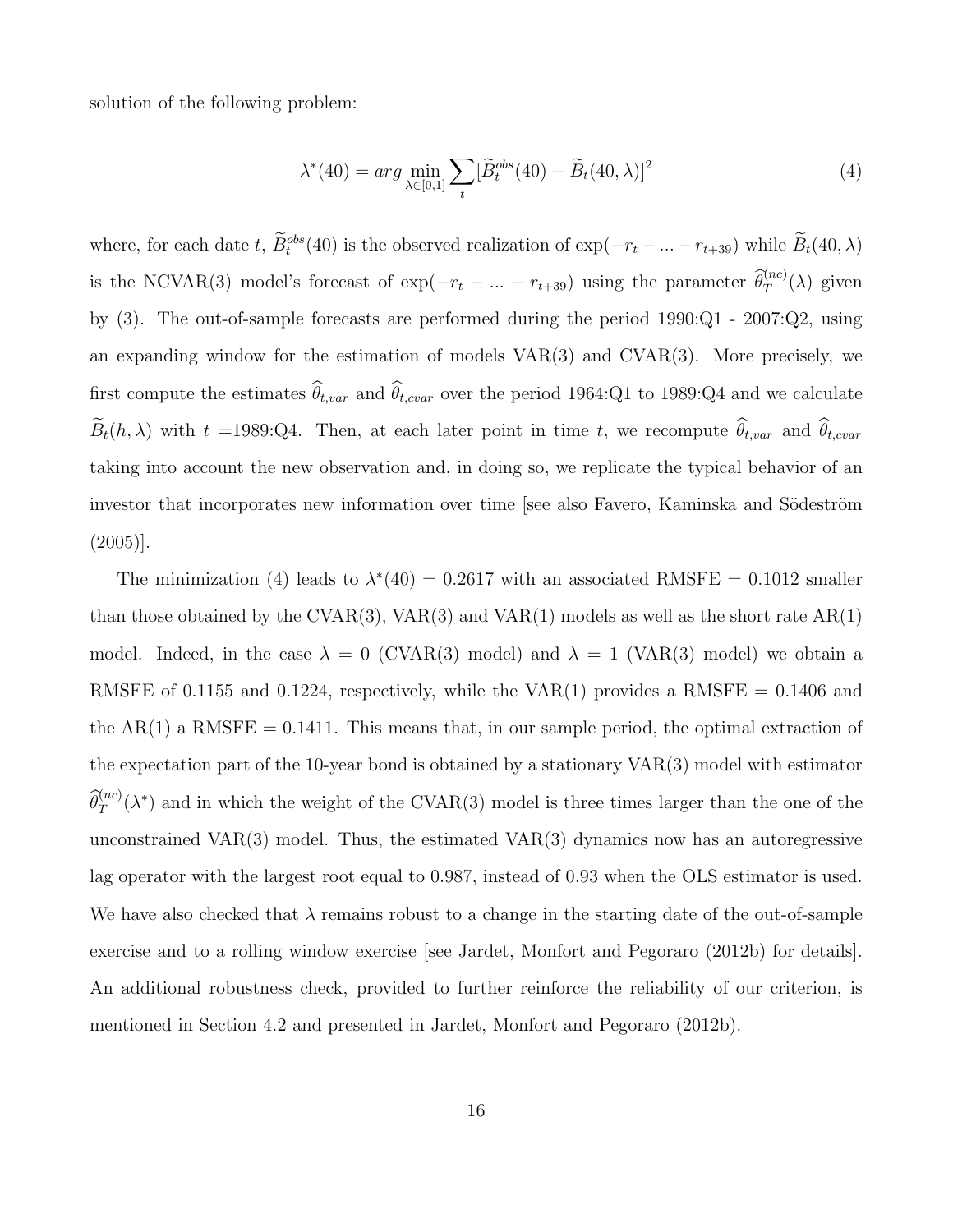| $r_t$<br>$S_t$<br>$g_t$ | $\nu^*$<br>$-0.0006$<br>0.0009<br>0.0043    | $\Phi_1^*$<br>0.7735<br>0.0692<br>$-0.0862$ | 0.1641<br>0.6552<br>$-0.3664$ | 0.0367<br>$-0.0229$<br>0.1972                      | $\Phi_2^*$<br>$-0.0806$<br>0.1802<br>$-0.6097$ | $-0.1865$<br>0.2742<br>0.4508                                                            | 0.0854<br>$-0.0747$<br>0.1927                                                     | $\Phi_3^*$<br>0.2896<br>$-0.2417$<br>0.6646 | $-0.0287$<br>$-0.0012$<br>0.2890 | 0.0112<br>$-0.0081$<br>$-0.0140$ |
|-------------------------|---------------------------------------------|---------------------------------------------|-------------------------------|----------------------------------------------------|------------------------------------------------|------------------------------------------------------------------------------------------|-----------------------------------------------------------------------------------|---------------------------------------------|----------------------------------|----------------------------------|
|                         | $\Omega^* \times 10^3$<br>0.0079<br>$\cdot$ | $-0.0053$<br>0.0050<br>$\cdot$              | 0.0051<br>$-0.0013$<br>0.0577 | Corr.<br>$\rho_{12}$<br>$\rho_{13}$<br>$\rho_{23}$ | $-0.8424$<br>0.2383<br>$-0.0787$               | $log-L$<br>2282.39<br>AIC<br>$-26.3787$<br>SIC<br>$-25.8827$<br><b>FPE</b><br>$6.78e-16$ | $\psi$<br>0.987<br>0.853<br>0.602<br>$0.560(^c)$<br>0.319<br>0.189<br>$0.132^{c}$ |                                             |                                  |                                  |

Table 1: Parameter estimates of the true dynamics  $X_t = \nu^{(o)} + \sum_{j=1}^3 \Phi_j^{(o)} X_{t-j} + \eta_t^{(o)}, X_t = (r_t, S_t, g_t)'$ ,  $\eta_t^{(o)} \sim$  $IIN(0, \Omega^{(o)})$ , with estimator  $\widehat{\theta}_T^{(nc)}(\lambda)$  and  $\lambda = \lambda^*(40) = 0.26$ ;  $\rho_{ij}$  denotes the empirical correlation between  $(\eta_{it}^{(o)})$ and  $(\eta_{jt}^{(o)}); |\psi|$  indicates the modulus of the roots of equation  $|\Phi^*(\psi)| = 0$ , with  $\Phi^*(\psi) = (I_{3\times 3}\psi^3 - \Phi_1^*\psi^2 - \Phi_2^*\psi - \Phi_3^*)$ denoting the characteristic polynomial;  $($ <sup>c</sup> $)$  indicates a pair of complex conjugate roots.

# 4. Near-cointegrated affine term structure models

#### 4.1. The yield curve formula

In the previous sections we have specified and estimated the historical dynamics of the state variable  $X_t$  as a Near-Cointegrated Gaussian VAR(3) process with averaging parameter given by  $\lambda^*(40) = 0.26$ . The following step in our modelling procedure aims at deriving the associated arbitrage-free yield-to-maturity formula by specifying a positive stochastic discount factor (SDF)  $M_{t,t+1}$  for each period  $(t, t+1)$ . More precisely, using the notation  $\widetilde{X}_t = (X'_t, X'_{t-1}, X'_{t-2})'$ , we assume:

$$
M_{t,t+1} = \exp\left[-r_t + \Gamma'_t \zeta_{t+1} - \frac{1}{2} \Gamma'_t \Gamma_t\right],\tag{5}
$$

where the error term  $\eta_t^{(o)}$ <sup>(o)</sup> in (2) is written as  $\eta_t^{(o)} = \Sigma^{(o)} \zeta_t$ , with  $\zeta_t \sim N(0, I_{3 \times 3})$ , and  $\Sigma^{(o)}$  is a lower triangular matrix such that  $\Sigma^{(o)} \Sigma^{(o)} = \Omega^{(o)}$ ;  $\Gamma_t = \gamma_0 + \gamma \tilde{X}_t = \gamma_0 + \gamma_1 X_t + \gamma_2 X_{t-1} + \gamma_3 X_{t-2}$  is the affine (multiple lags) stochastic risk sensitivity vector; the constant term  $\gamma_0$  is a  $(3 \times 1)$  vector and  $\gamma = [\gamma_1 : \gamma_2 : \gamma_3]$  is a  $(3 \times 9)$  matrix.  $\gamma_0, \gamma_1, \gamma_2, \gamma_3$  are called risk sensitivity parameters.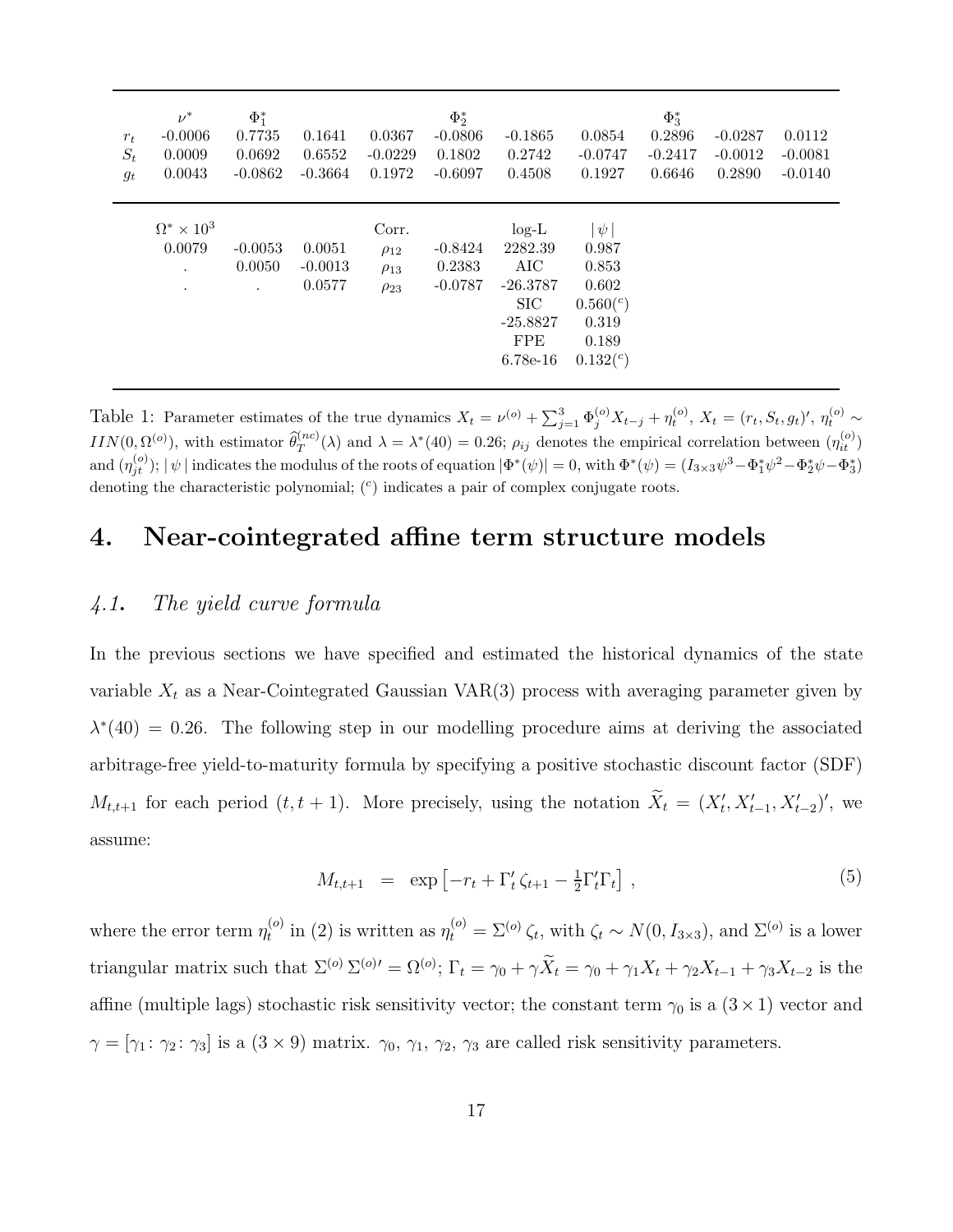Given that under the absence of arbitrage opportunity assumption (A.A.O.) the price  $B_t(h)$ at date t of a zero-coupon bond (ZCB) maturing at  $t + h$  is equal to  $E_t[M_{t,t+1} \ldots M_{t+h-1,t+h}]$ , we have the following result.

**Proposition:** Let us assume that the factor  $X_t$  follows, under the historical probability, the Gaussian VAR(3) dynamics (2). Then, the yield with h periods to maturity at date t, denoted  $R_t(h)$ , is given by:

$$
R_t(h) = -\frac{1}{h} \log B_t(h) = -\frac{c'_h}{h} \widetilde{X}_t - \frac{d_h}{h}
$$
  
= 
$$
-\frac{c'_{1,h}}{h} X_t - \frac{c'_{2,h}}{h} X_{t-1} - \frac{c'_{3,h}}{h} X_{t-2} - \frac{d_h}{h}, \quad h \ge 1,
$$
 (6)

where  $c_h$  and  $d_h$  satisfies, for  $h \geq 1$ , the recursive equations:

$$
\begin{cases}\nc_h = -\tilde{e}_1 + \Phi^{(o)}c_{h-1} + (\Sigma^{(o)}\gamma)'c_{1,h-1}, \\
d_h = c'_{1,h-1}(\nu^{(o)} + \Sigma^{(o)}\gamma_0) + \frac{1}{2}c'_{1,h-1}\Sigma^{(o)}\Sigma^{(o)}c_{1,h-1} + d_{h-1},\n\end{cases} (7)
$$

where :

$$
\Phi^{(o)} = \begin{bmatrix} \Phi_1^{(o)} & \Phi_2^{(o)} & \Phi_3^{(o)} \\ & I_{3\times 3} & 0_{3\times 3} & 0_{3\times 3} \\ & 0_{3\times 3} & I_{3\times 3} & 0_{3\times 3} \end{bmatrix} \text{ is a } (9 \times 9) \text{ matrix},
$$

with initial conditions  $c_0 = 0, d_0 = 0$  (or  $c_1 = -\tilde{e}_1, d_1 = 0$ ), where  $\tilde{e}_1$  is the  $(9 \times 1)$  vector with all entries equal to 0 except the first one equal to 1, and where  $c_{1,h}$  is the vector of the first 3 components of the 9-dimensional vector  $c_h$  (**Proof**: straightforward).

So,  $R_t(h)$  is an affine function of the factor  $X_t$  and its two most recent lagged values. Note that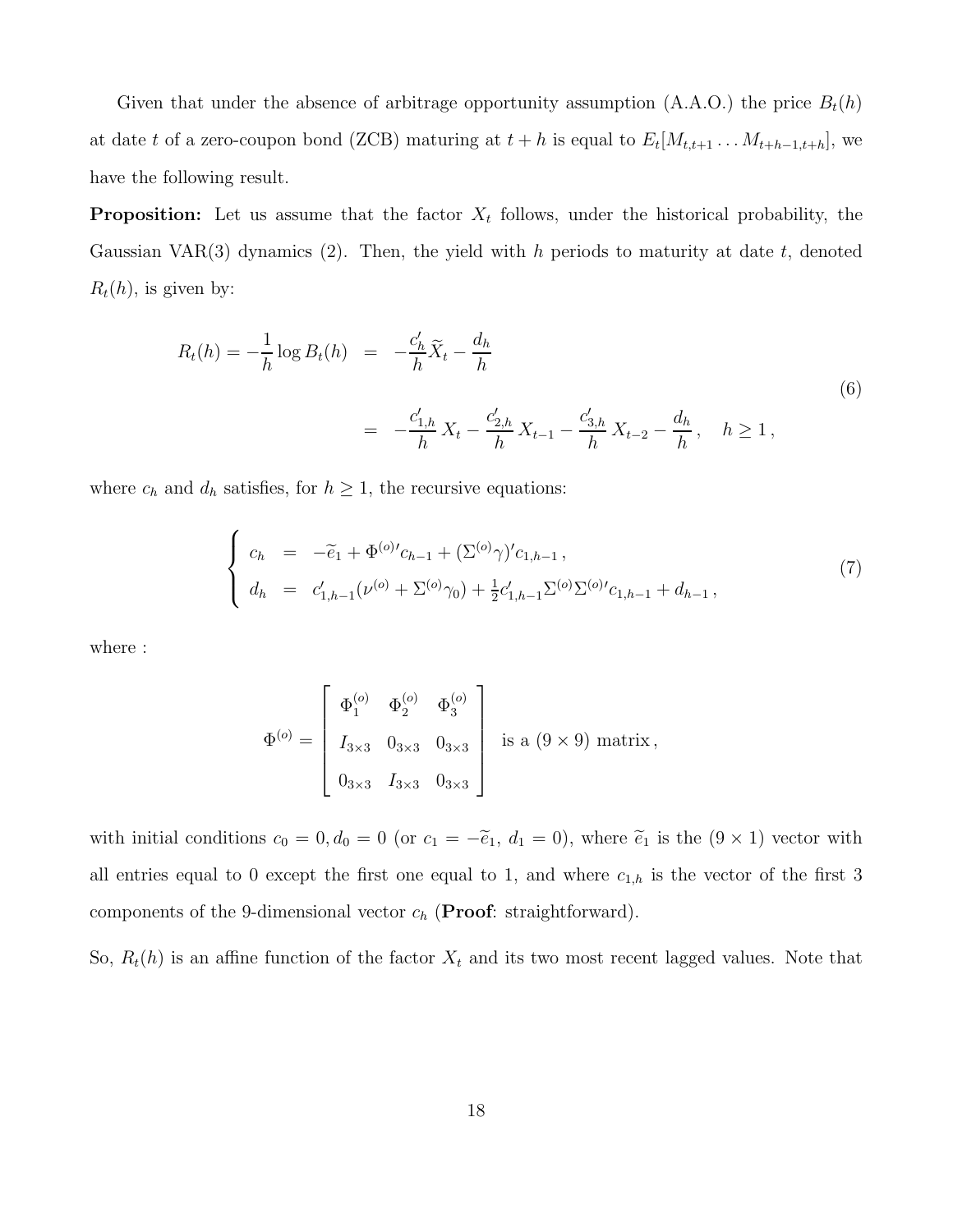the risk-neutral dynamics of  $X_t$  are given by:

$$
X_t = (\nu^{(o)} + \Sigma^{(o)}\gamma_0) + \sum_{j=1}^3 (\Phi_j^{(o)} + \Sigma^{(o)}\gamma_j) X_{t-j} + \xi_t^{(o)}, \xi_t^{(o)} \stackrel{\mathbb{Q}}{\sim} \mathit{IIN}(0, \Omega^{(o)}).
$$

Joslin, Priebsch and Singleton (2010) [JPS (2010), hereafter] also have recently specified their yield curve model as a particular Near-Cointegrated VAR(1) model. They handle the bias problem by imposing the largest eigenvalue of the historical autoregressive matrix to be equal to the (close to one) largest eigenvalue of the risk-neutral one. It is also important to stress that the presence of p lagged factor values in (6) does not allow to conclude that the macro factor  $X_t$  is spanned by the yield curve at the same date. Indeed, at date t we could build from  $(6)$  a system with nine observed yields  $\mathcal{R}_t$  (say) and nine unknowns (the components of  $\widetilde{X}_t$ ) that we could solve to obtain  $X_t$ , for instance, but the same procedure applied at dates  $t+1$  and  $t+2$  would give different values for  $X_t$  since the observed yields do not exactly satisfy equation (6). In order to correctly invert the yield curve formula, we have to introduce in  $(6)$  the lag operator L and once we write (with obvious notation) the system  $\mathcal{R}_t = (\mathcal{C}_0 + \mathcal{C}_1 L + \mathcal{C}_2 L^2)X_t + \mathcal{D} = \mathcal{C}(L)X_t + \mathcal{D}$ , we find by inversion of  $\mathcal{C}(L)$  that  $X_t$  is function of present and past values of the yield curve, and not just the current one like in the case where there is only one lag in the VAR.

#### 4.2. Risk sensitivity parameter estimates

The estimation of historical and risk sensitivity parameters follows a consistent two-step procedure, as adopted, among the others, by APW(2006), Monfort and Pegoraro (2007), and Garcia and Luger (2012). The estimation of risk sensitivity parameters  $\theta_{\gamma} = (\gamma_0, \gamma_1, \gamma_2, \gamma_3)$  is obtained by constrained nonlinear least squares (CNLLS), using the observations on yields with maturities different from those used in the first step (that is, maturities ranging from 2-quarters to 36-quarters) and taking the historical parameters at their NCVAR(3) estimated values. A constraint is imposed in order to satisfy the no arbitrage restriction on the 10-years yield (the long rate). This Constrained NLLS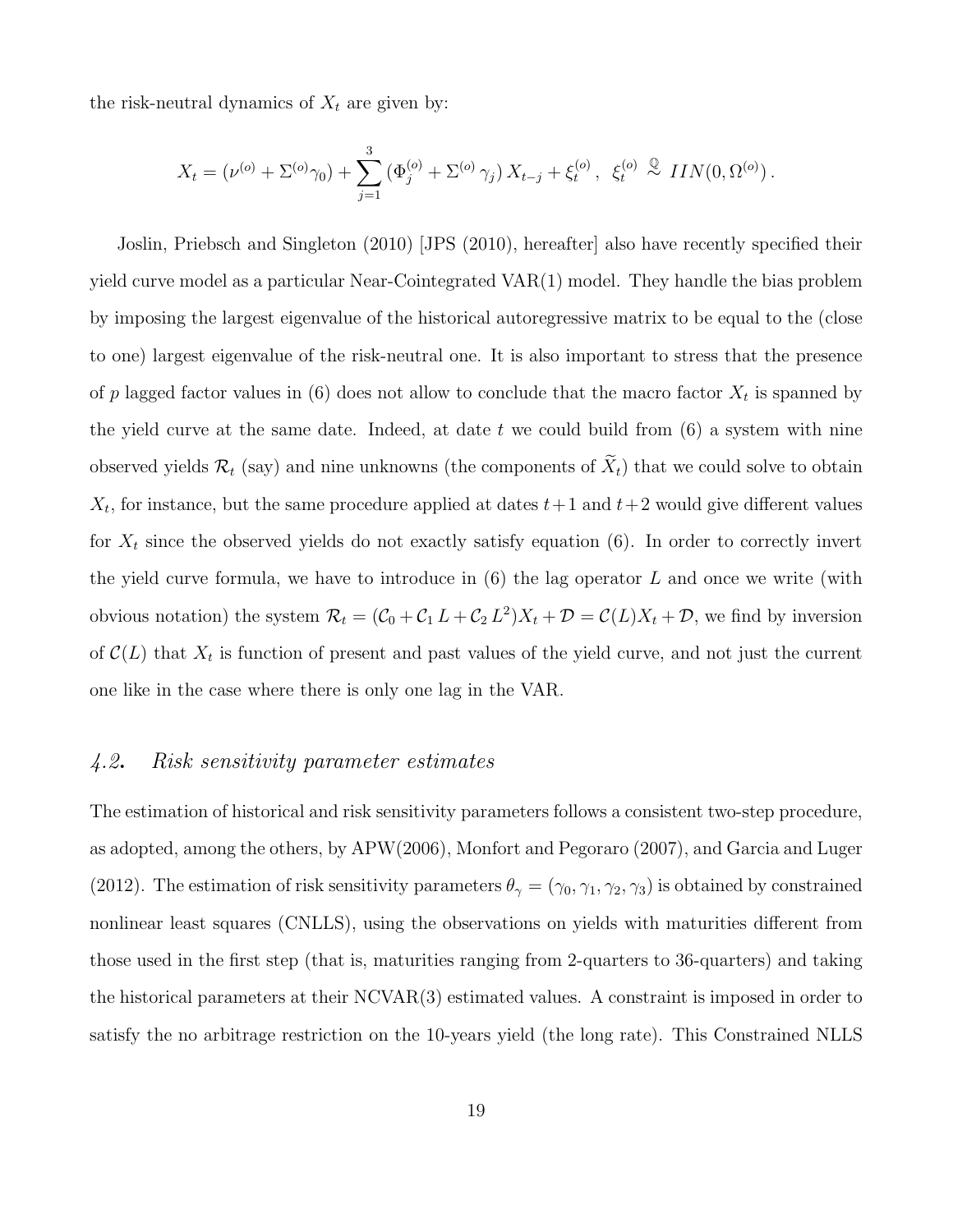estimator is given by:

$$
\begin{cases}\n\widehat{\theta}_{\gamma} = Arg \min_{\theta_{\gamma}} S^{2}(\theta_{\gamma}) \\
S^{2}(\theta_{\gamma}) = \sum_{t} \sum_{h} (R_{t}^{obs}(h) - R_{t}(h))^{2}, \\
\text{s. t. } c_{40} = -40 (1, 1, 0)', \ d_{40} = 0,\n\end{cases}
$$
\n(8)

where, for each date t and maturity h,  $R_t(h)$  is the theoretical yield determined by formula (6) in which the vector of parameters  $\theta^{(o)}$  has been replaced by  $\theta_T^{(nc)}$  $T_T^{(nc)}(\lambda^*)$ , and  $R_t^{obs}(h)$  indicates the observed one. Risk sensitivity parameter estimates of the Near-Cointegrated VAR(3) factor-based term structure model are presented in Table  $2^8$ . It is interesting to point out that our NCVAR $(3)$ model has under the risk-neutral probability a degree of persistence larger than under the historical one, since its largest root is 0.994 in the first case and 0.987 in the second one. So, our framework implies that, at the same time, the largest historical root is much bigger the one based on the unconstrained VAR(3) model (0.93), but it is smaller than the risk-neutral one [compared with JPS(2010)]. It is also important to highlight, in order to further testify the reliability of our criterion, that when  $\lambda$  is selected at the same time as the risk sensitivity parameters by CNLLS, we find  $\lambda \approx 0.26$  again [see JMP (2012b) for details].

| $r_{t}$ | $\gamma_0$<br>$-0.234$ | $\gamma_1$<br>102.009 | 102.622 | $-13.795$  | $\gamma_2$<br>21.063 | 12.619     | $-21.957$  | $\gamma_3$<br>$-97.484$ | $-13.044$  | 0.455      |
|---------|------------------------|-----------------------|---------|------------|----------------------|------------|------------|-------------------------|------------|------------|
|         | $[-4.912]$             | [6.615]               | [5.374] | $[-4.721]$ | [0.881]              | [0.460]    | $[-7.432]$ | $[-7.202]$              | $[-0.823]$ | [0.187]    |
| $S_t$   | 0.022                  | 49.605                | 92.903  | $-1.080$   | $-98.565$            | $-81.329$  | 7.816      | 34.913                  | 35.646     | $-3.002$   |
|         | [0.331]                | [1.812]               | [2.707] | $[-0.182]$ | $[-2.227]$           | $[-1.601]$ | [1.391]    | [1.595]                 | [1.344]    | $[-0.687]$ |
| $g_t$   | 1.615                  | 72.856                | 156.141 | $-44.240$  | $-253.550$           | 94.835     | 8.570      | 82.669                  | $-422.016$ | 55.639     |
|         | [1.460]                | [0.165]               | [0.284] | $[-0.503]$ | $[-0.361]$           | [0.119]    | [0.099]    | [0.240]                 | $[-1.019]$ | [0.865]    |
|         |                        |                       |         |            |                      |            |            |                         |            |            |

Table 2: Risk sensitivity parameter estimates for the NCVAR(3) factor-based term structure model. t-values are in brackets.

 ${}^8$ The risk sensitivity parameter estimates (obtained by CNLLS) of the CVAR(3), VAR(3) and VAR(1) factorbased term structure models are presented in Table a.xi) in JMP (2012b).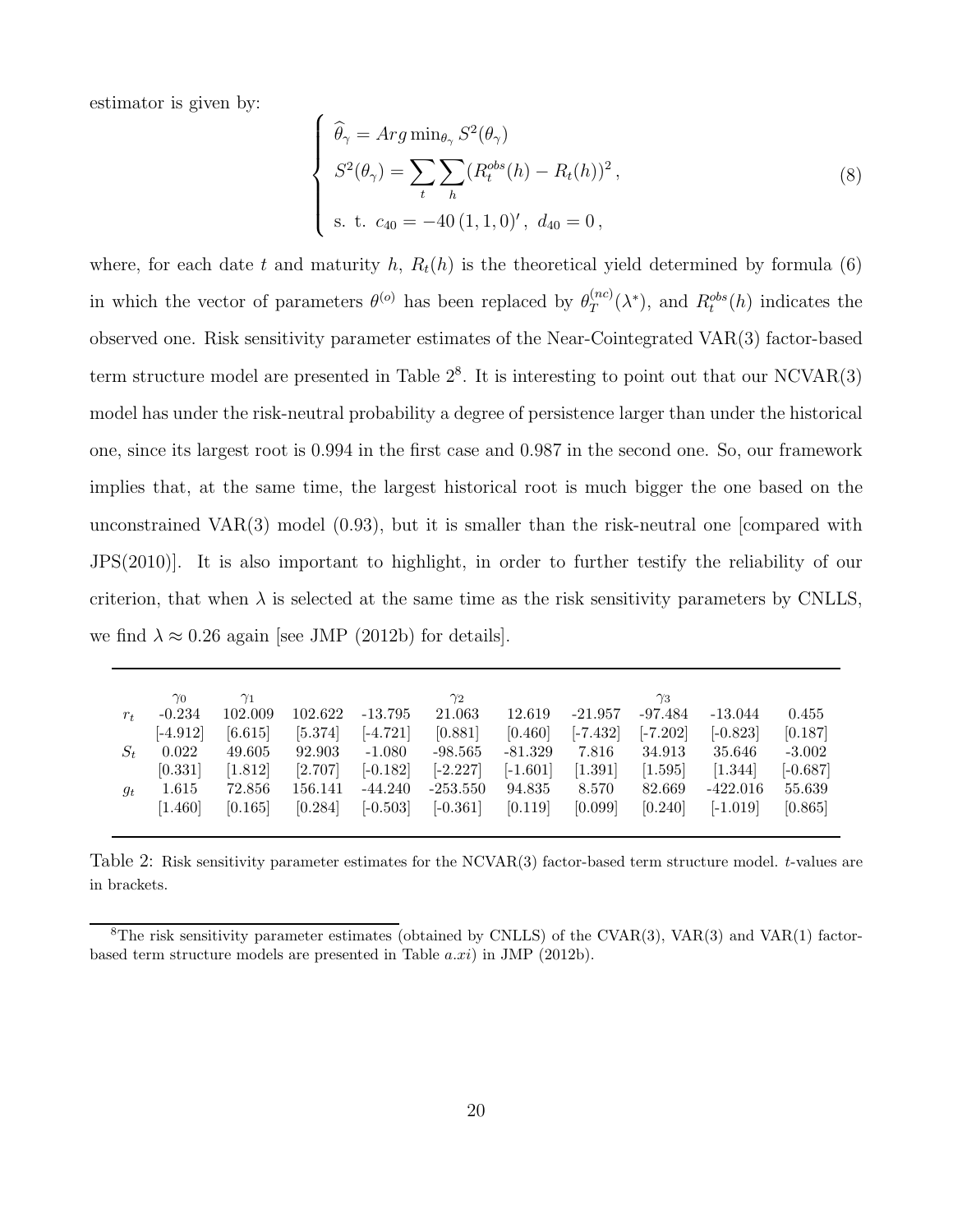# 5. The NCVAR-based term premia measure

The first subsection briefly introduces the concept of term premium, while the second one presents a comparison of the NCVAR(3)-based term premia measures with the ones extracted by the CVAR(3), VAR(3) and VAR(1) models, as well as the Kim and Wright (2005) one (for the 10-year horizon).

#### 5.1. Definition of the term premia

Let us consider  $R_t(h)$  and  $r_t$ , that is, the yield of maturity h periods at time t, and the short rate. The former can be written as  $R_t(h) = EX_t(h) + TP_t(h)$ , where:

$$
EXt(h) = -\frac{1}{h} \log E_t \left\{ \exp \left[ -\sum_{j=0}^{h-1} r_{t+j} \right] \right\}
$$
 (9)

denotes the expectation part of  $R_t(h)$ , and

$$
TPt(h) = Rt(h) - EXt(h)
$$
\n(10)

,

is, by definition, the h-period term premium. Note that, since  $R_t(h) = -$ 1 h  $\log E^\mathbb{Q}_t$ t  $\bigg\{\exp\left[-\sum_{k=1}^{h-1}\right]$  $h-1$  $j=0$  $r_{t+j}$  $\overline{)}$ Q denoting the risk-neutral probability measure, the term premium thus defined is unbiased in the sense that it is equal to zero if risk-neutral and historical dynamics are identical. Also note that  $EX_t(h)$  is easily computed using the recursive equations (7), with  $\gamma_0 = 0$  and  $\gamma = 0$ [see also Bernanke, Reinhart and Sack  $(2004)$ ]. The spread of maturity h periods at time t,  $S_t(h) = R_t(h) - r_t$  can then be written as  $S_t(h) = EXS_t(h) + TP_t(h)$ , where  $EXS_t(h) = EX_t(h) - r_t$ is the expectation part of the h-period spread.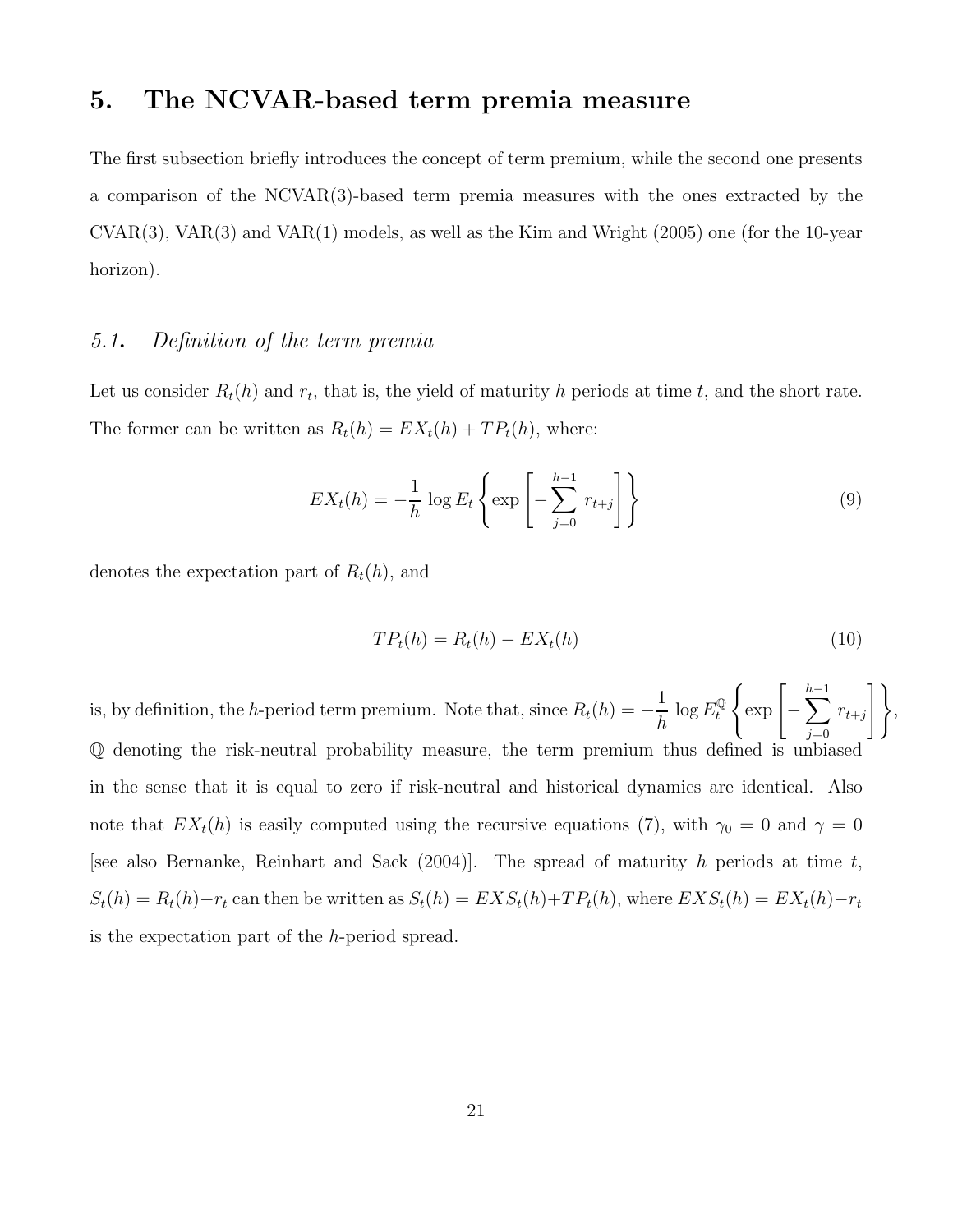#### 5.2. Comparison of term premia measures

On the basis of the results presented in Section 3.2.2, our NCVAR(3) estimation provides the best measure of the 10-year term premium, that is, the best decomposition of the long-term interest rate into  $EX_t(40)$  and  $TP_t(40)$ , in the sense that  $\widehat{\theta}_T^{(nc)}(\lambda^*)$  induces the best VAR-based forecast of the expectation term argument. The expectation part can be interpreted as the expectation of the future path of the monetary policy rate, whereas the term premium captures the compensation that investors require for bearing interest rate risk. We will show in what follows that our decomposition of the long rate provides an expectation term and a term premium component with empirical properties coherent with survey forecasts of short-term interest rates and with empirically observed sustained counter-cyclical monetary policy actions.

Let us start from a statistical comparison of our measure of  $TP<sub>t</sub>(40)$  with the one extracted by the CVAR(3), VAR(3) and VAR(1) specifications (see table 3 and figures 5 and 6).

|                  | NCVAR(3) |          | VAR(3,   |      |
|------------------|----------|----------|----------|------|
| Mean             | 1.35     | 1.43     | $1.25\,$ | .19  |
| Std. Dev.        | 1.08     | $1.09\,$ | 1.62     | 1.47 |
| Corr. with $S_t$ | 0.77     | 0.92     | 0.32     | 0.20 |

Table 3: Descriptive statistics of  $TP_t(40)$  measures obtained from NCVAR(3), CVAR(3), VAR(3) and VAR(1) models. Corr. is the coefficient of correlation between  $TP_t(40)$  and  $S_t$ .

As can be seen from table 3, our preferred measure of the term premium, based on the NC- $VAR(3)$  estimation, is more stable than the  $VAR(3)$  and  $VAR(1)$ -based ones. It is less correlated with the spread than the CVAR(3)-based measure, but more than the OLS-based ones [see also Gil-Alana and Moreno (2012) where similar results are obtained adopting a univariate fractional integration approach]. In other words, our preferred NCVAR(3) estimation procedure leads to a term premium that drives a great part of the spread variability, but not the quasi-totality, as it is the case for the CVAR(3) model in which  $EXS_t(40)$  is close to zero (see figure 5). Indeed, when the short rate is considered as an  $I(1)$  (non stationary) process, the expectation part of the 10-year interest rate,  $EX_t(40)$ , is very close to the short rate and, thus, the expectation part of the spread,  $EXS_t(40)$ , is close to zero, making the 10-year spread almost equal to the term premium.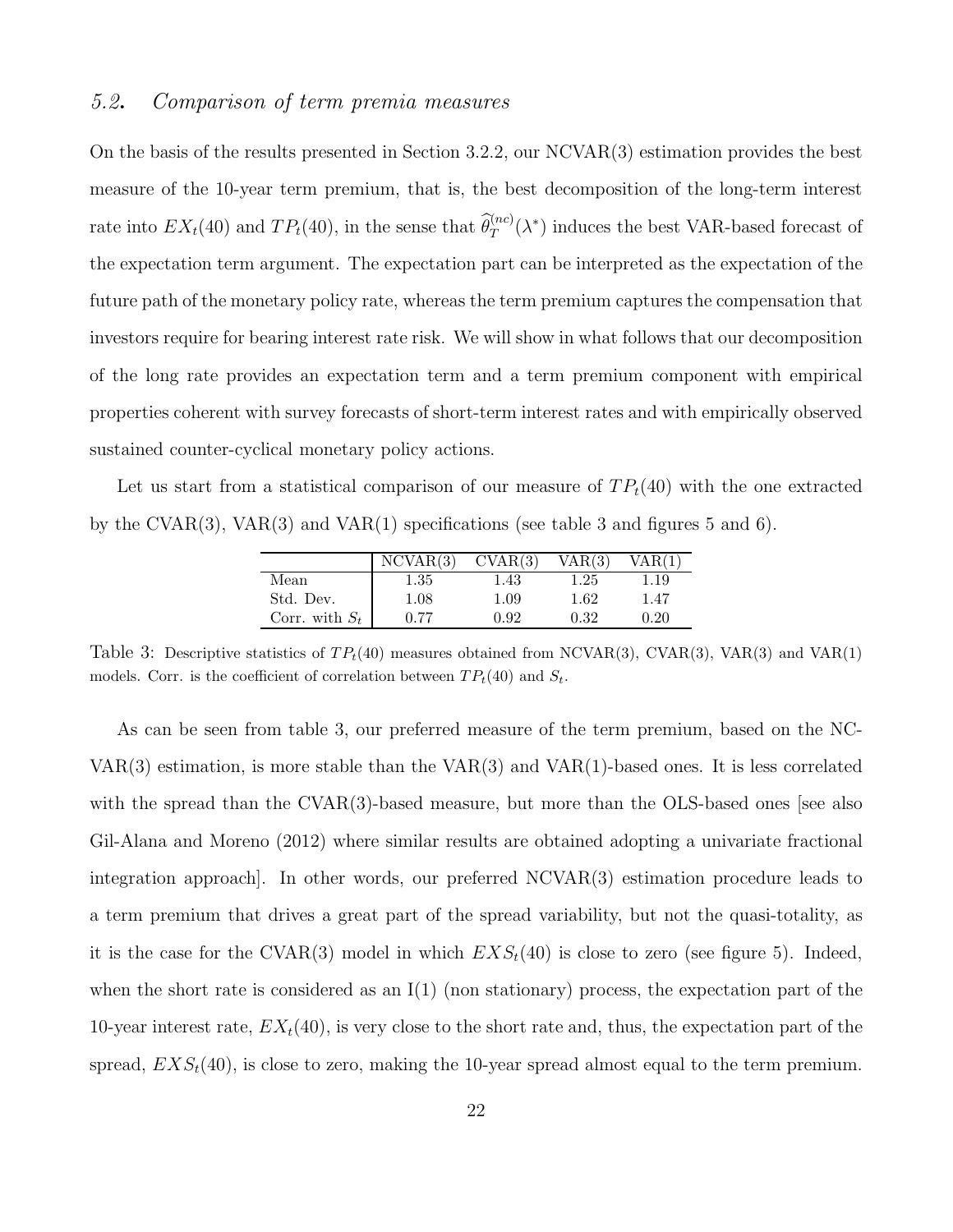From an economic point of view, this means that the expected path of future monetary policy rate has no effect on the spread [see Kozicki and Tinsley (2001a) for a similar criticism]. Observe, in addition, that the CVAR(3) model provides a measure of the term premium rather close to zero at the beginning of the 80's (the so-called Volker period), and then substantially increasing over the following 20 years. These results seem economically unconvincing, being also in contradiction with the implications of recent empirical studies [see Dai, Singleton and Yang (2007) and Ang, Bekaert and Wei (2008)], and highlight a limit of the CVAR approach for decomposing the long rate.

In contrast, when the OLS estimation procedure is applied to the  $VAR(1)$  and  $VAR(3)$  models, because of the bias problem, the forecast of the future sequence of short-term interest rates reverts too quickly to its unconditional mean, leading to a very stable  $EX<sub>t</sub>(40)$  component and, consequently, the long rate variability is transferred to the term premium. This decomposition of the long rate thus implies, first, an expectation term that only slightly decreases (increases) when we enter into (we step out of) a recessionary period. Second, the  $VAR(3)$  and  $VAR(1)$ -based term premia measures move over the entire sample period in the same way as the long rate, thus suggesting, for instance, a systematic reduction of the risk level over the last 20 years of the sample (see figure 6). These results would suggest that the future sequence of short rates is expected to be insensitive to actual economic conditions or, that it is not a reliable transmission channel of monetary policy. In other words, if we believe in this decomposition, we should conclude that the monetary policy transmission mechanism mainly works through the term premium. This is in contradiction with a claimed counter-cyclical monetary policy response, with short-term interest rate expectations provided by surveys [see Kim and Orphanides (2007, 2012), and Piazzesi and Schneider (2011) for an analysis focused on expected excess bond returns] and with term structure models with investors' evolving expectation about the economy [see Kozicki and Tinsley (2001a, 2001b), Orphanides and Wei (2010)] and, thus, casts some doubt on the OLS-based decomposition.

Finally, from figure 5 we observe that our preferred NCVAR(3)-based decomposition provides,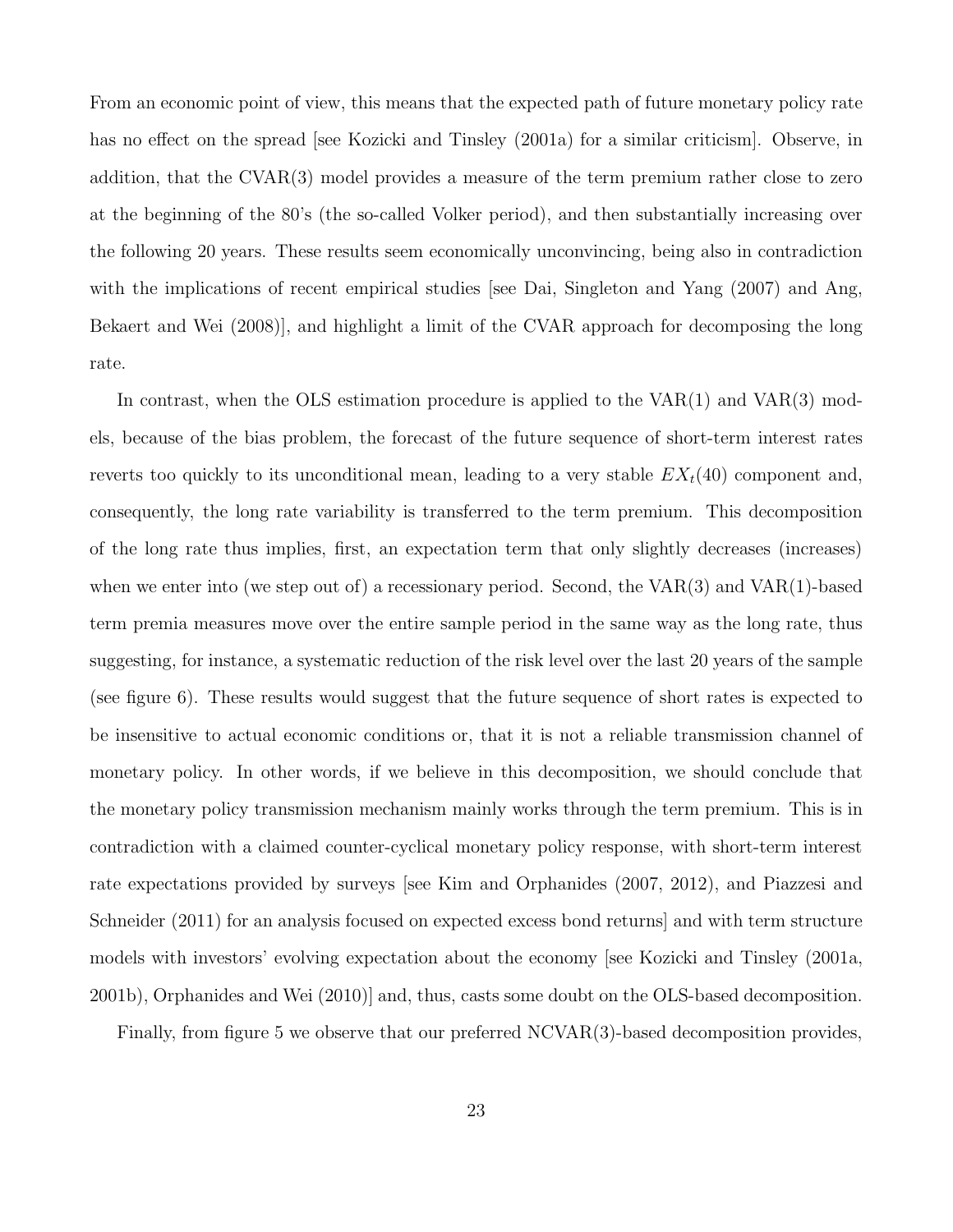first of all, a rather stable and counter-cyclical measure of the term premium. At the same time, it delivers an expectation part that drives long-term yields variability and decreases (increases) when we enter into (we come out of) a recessionary periods. The empirical properties of the expectation component thus supports the hypothesis that the expected sequence of future short rates is a reliable transmission channel of the monetary policy. These empirical findings seem much more plausible in light of the above mentioned features of monetary policy interventions as well as empirical studies exploiting surveys information or modeling agents' evolving expectations to anticipate the future path of the relevant short rate.

Observe that, even if from figure 5 we might be tempted to state (at first sight) that the CVAR(3)- and NCVAR(3)-based term premia measures provide pretty much the same economic information, given that they have rather similar profiles, in reality they move over different levels and with different variabilities, in particular since the early 1980s recessions, with clearly distinct economic implications. Indeed, during the early 1980s recessions, the CVAR(3) model displays a term premium measure moving between -1% and 2%, with an average level of 0.75% while, during the early 2000s recession, it provides a term premium ranging from 1% in 2001:Q1 to 3.5% in 2001:Q4 and 3.8% in 2002:Q2, with an average level of 2.6%. The NCVAR(3) model, in contrast, indicates and average term premium level that is in both cases around 2% (the average level of the VAR(3)- and VAR(1)-based term premia measures are, respectively,  $4.15\%$  and  $4\%$  during the early 1980s recessions, while they are 0.6% and 0.3% during the 2001 recession).

Observe also that our decomposition, coherently with the literature [see Backus and Wright (2007), Cochrane and Piazzesi (2008) and the references therein], explains the conundrum episode (from June 2004 to June 2006) by a sharp decrease of the term premium that exactly offsets the rise of expectation part. During this period, as highlighted in figure 7, the CVAR(3) model clearly overestimates (underestimates) the magnitude of the term premium (the expectation part) which is almost identified with the long-term spread, while VAR(3) and VAR(1) models turn out to provide an expectation term almost equal to the long-rate and, consequently, a term premium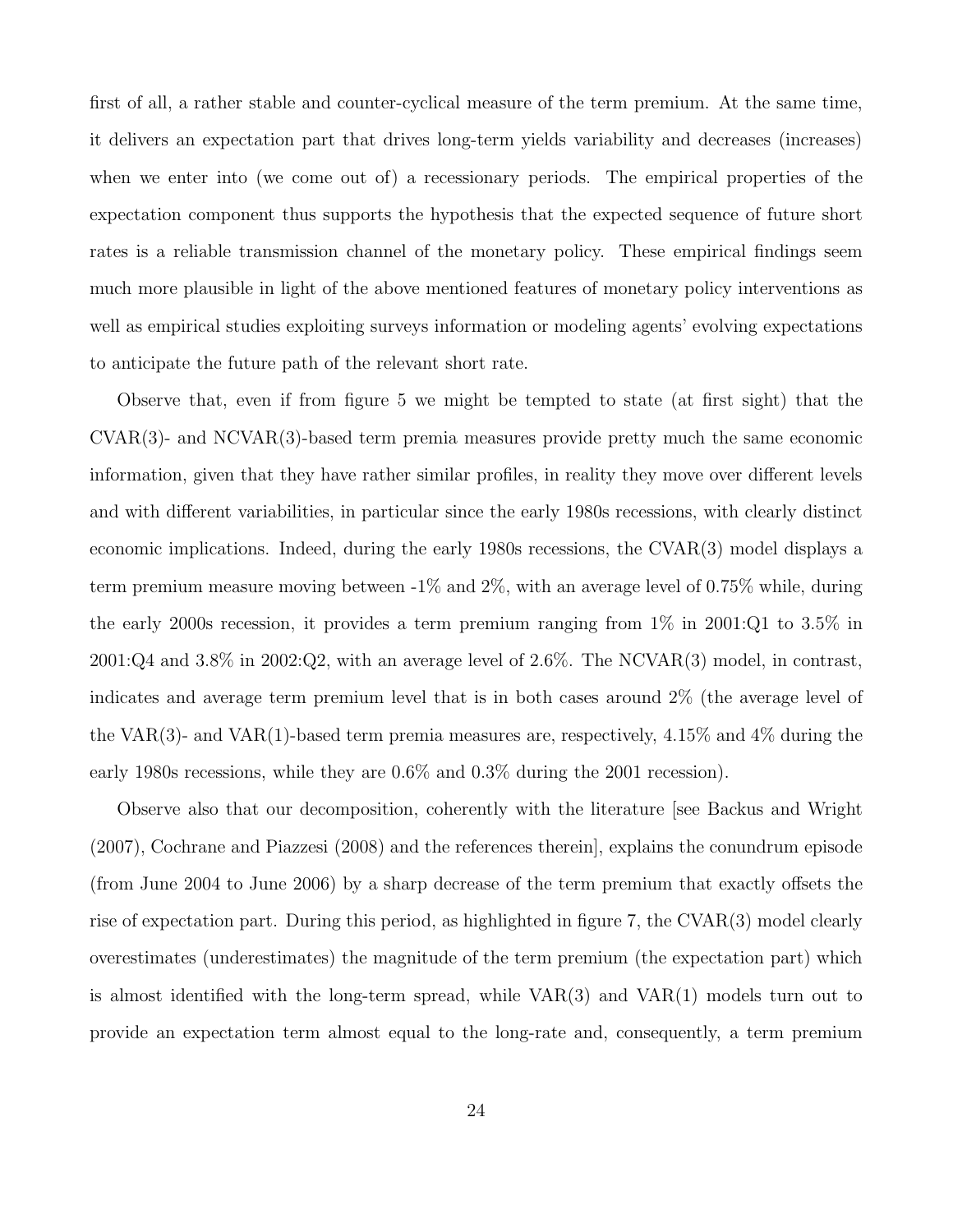around zero.

In figure 8 we consider a comparison with the  $TP_t(40)$  measure retained by Rudebusch, Sack and Swanson (2007) as a representative one of the five they compare in their paper, namely the Kim and Wright (2005) measure (available only till July 1990). This graph shows that, between the last two recessions in the sample, our NCVAR(3) measure displays similar features, including peaks and troughs, but significant differences between these two measures are observed in the period 2001-2004 during which, the NCVAR(3) term premium is substantially higher than the Kim-Wright one<sup>9</sup>. In particular, we note that the rise and the decrease of the term premium in the 2001 recession and in the 2004 conundrum episode, respectively, is more pronounced with the NCVAR(3) model. For comparison purposes we also present, in figure 8, the 10-year term premium obtained from the VAR(1) model  $\dot{a}$  la Ang, Piazzesi and Wei (2006). In recent years, the VAR(1) measure tends to severely underestimate the risk level compared with our preferred measure.

# 6. NIRF analysis of the term premia

#### 6.1. Motivating the new information response function (NIRF) approach

There exists an extensive literature emphasizing the predictive power of the spread of interest rates on future GDP. However little is known about the specific contribution of each component of the spread, its expectation part and the term premium, in the explanation of this fact. This lack of agreement mainly concerns the specific effect of the term premium on future economic activity. While practitioners view tends to suggest a negative relationship between both variables, empirical findings, most of them based on static regressions, seem to indicate either the opposite effect, or a non significant relationship. Hamilton and Kim (2002), and Favero, Kaminska and

 $9$ During this period, the values of the NCVAR(3)-based measure of the term premium are closer to those obtained with the Rudebusch and Wu (2008) measure. However, the latter seems to be neutral with respect to the business cycle [see Rudebusch, Sack and Swanson (2007) for further details].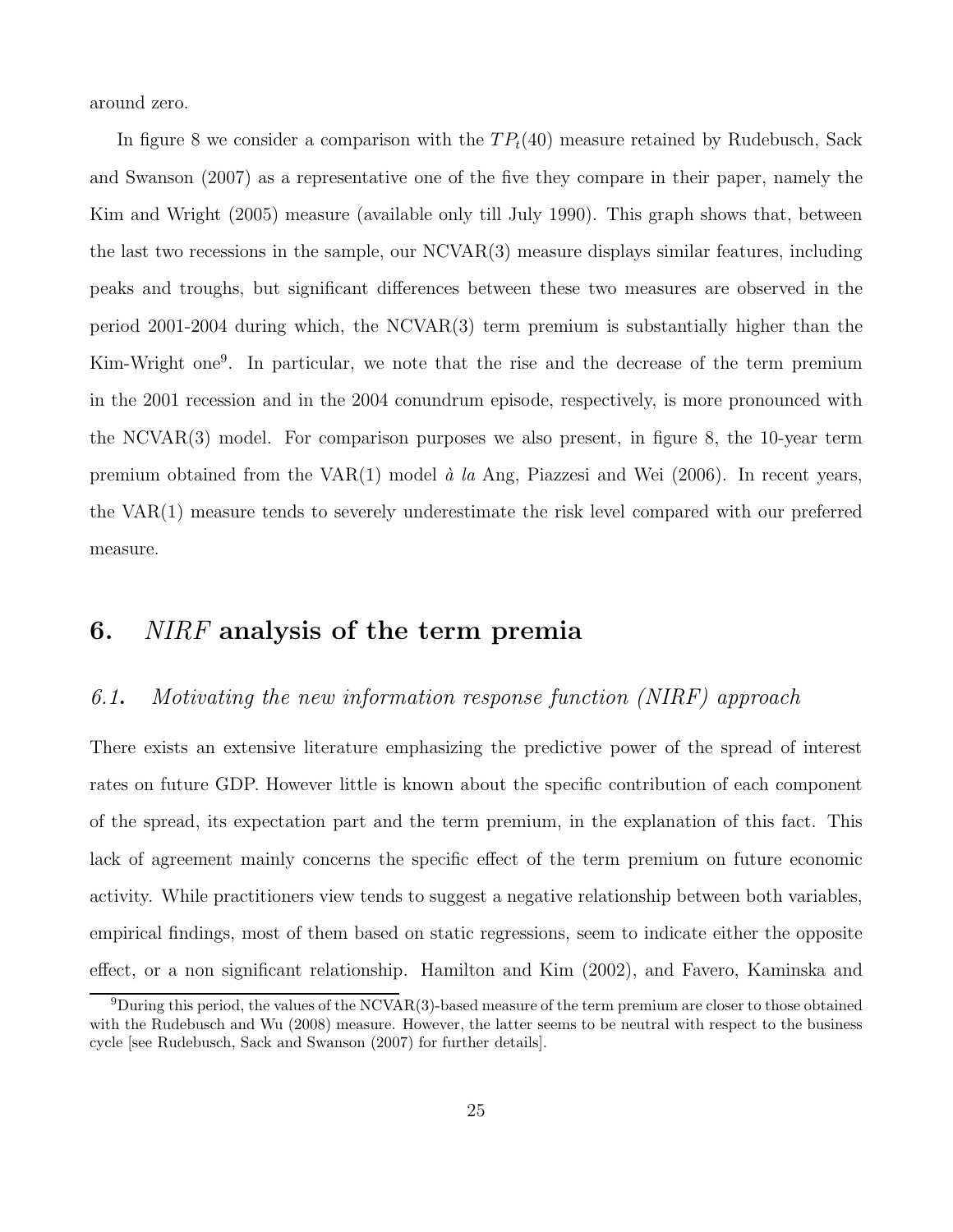

Figure 5:

Comparisons of model-based  $EX_t(40)$  (grey dashed line),  $TP_t(40)$  (grey solid line) and  $EXS_t(40)$  (black dashed line) measures from NCVAR(3) and CVAR(3) models. The black solid line denotes  $R_t(40)$ , and shaded areas indicate recession periods (NBER).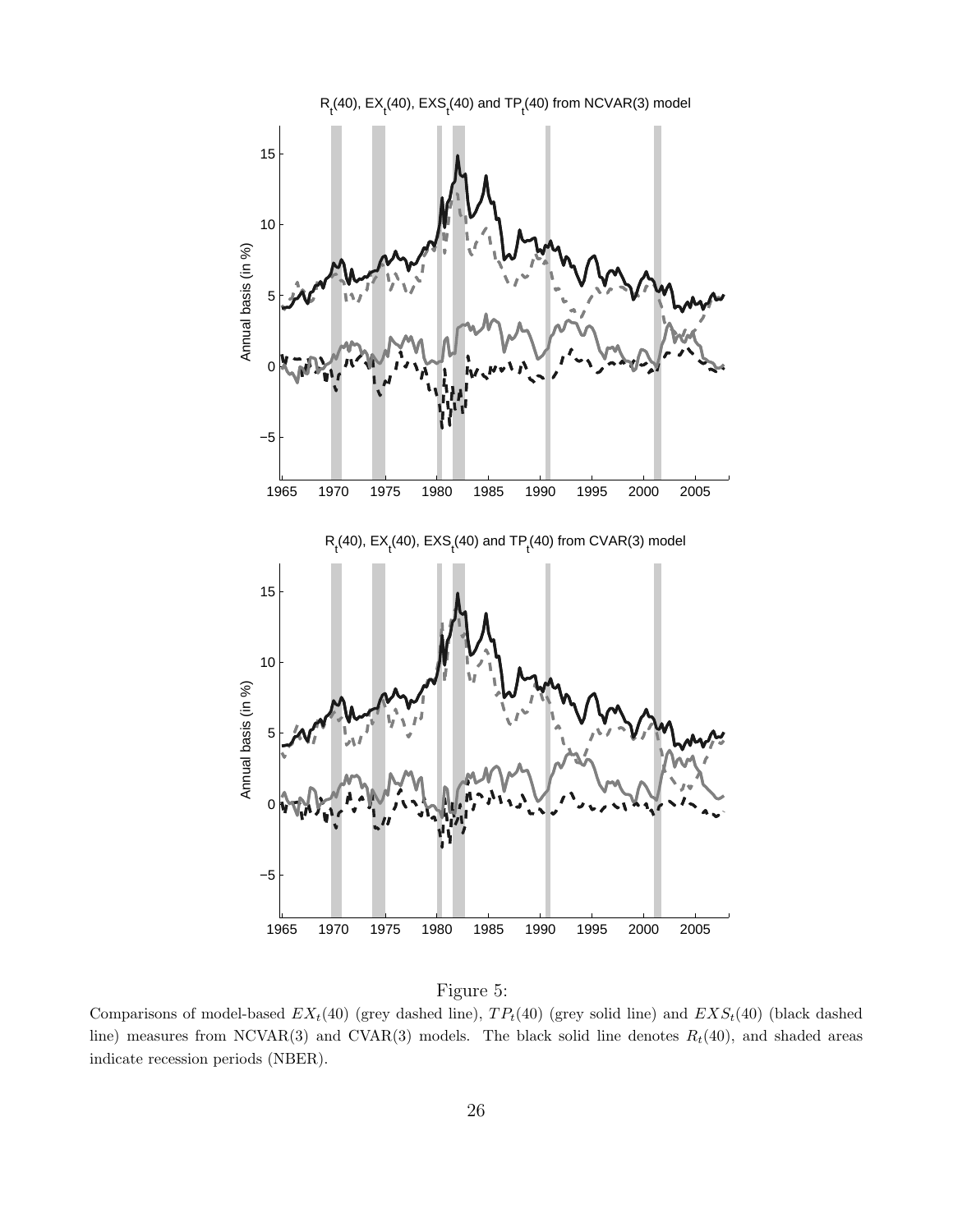

Figure 6:

Comparisons of model-based  $EX_t(40)$  (grey dashed line),  $TP_t(40)$  (grey solid line) and  $EXS_t(40)$  (black dashed line) measures from VAR(3) and VAR(1) models. The black solid line denotes  $R_t(40)$ , and shaded areas indicate recession periods (NBER).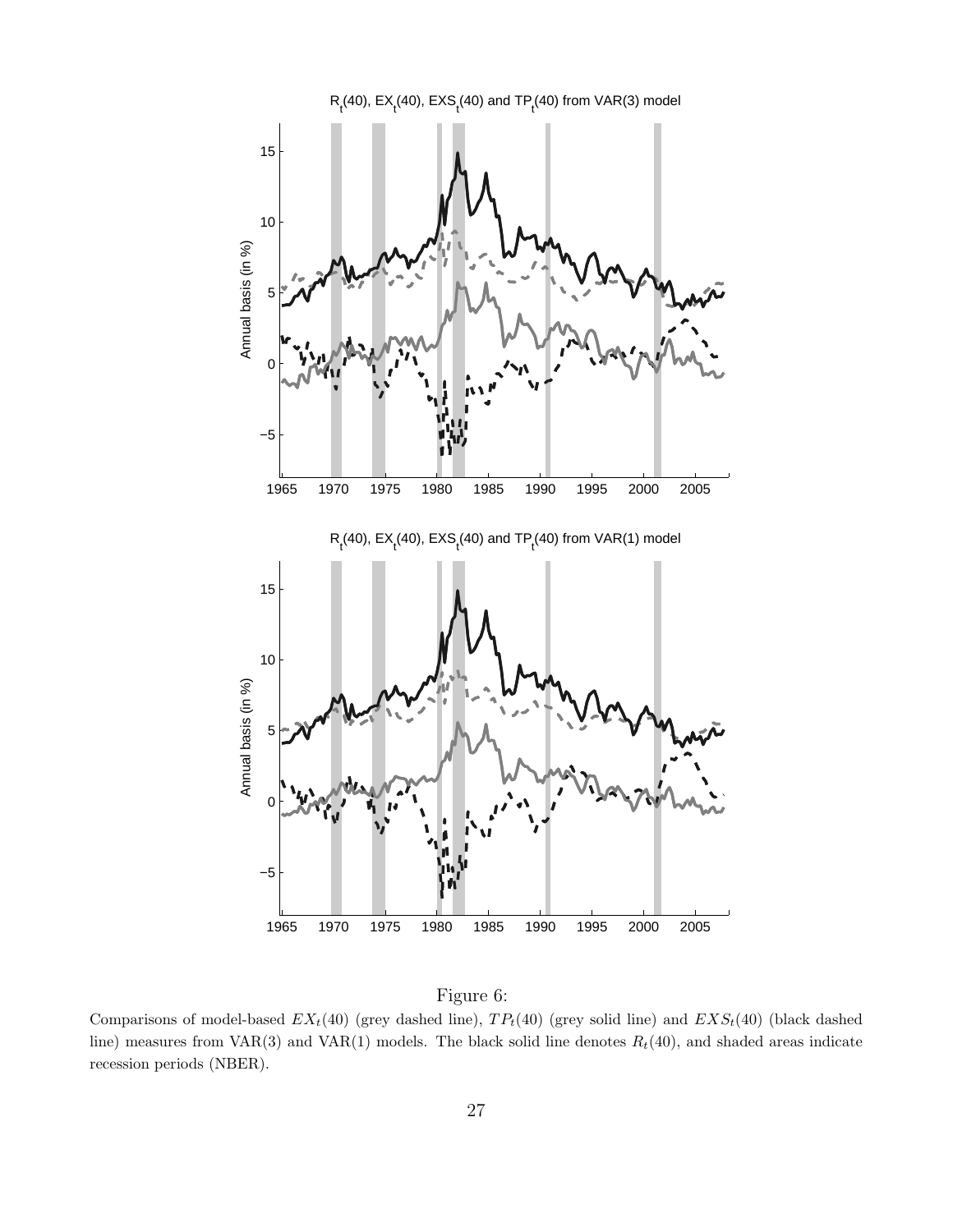

Figure 7: Comparisons of model-based  $TP_t(40)$  measures with  $S_t$  (cross markers and black line). NCVAR(3) model (grey solid line); CVAR(3) model (black dotted line); VAR(3) model (grey dotted line).



Figure 8: Comparing NCVAR(3)-based  $TP<sub>t</sub>(40)$  measure with Kim and Wright (2005). NCVAR(3) model (grey solid line); Kim and Wright (2005) model (cross markers and black line); VAR(1) model (grey dotted line).

Södeström (2005), for instance, tend to conclude to a positive and significant relationship between the term premium and future activity. In contrast, Ang, Piazzesi and Wei (2006), Rudebusch, Sack and Swanson (2007), and Rosenberg and Maurer (2008) do not find significant link between the level of the term premium and future output growth.

In this section, we try to shed light on this debate by proposing a dynamic analysis of the relationship between the term premium and economic activity. More precisely, we are interested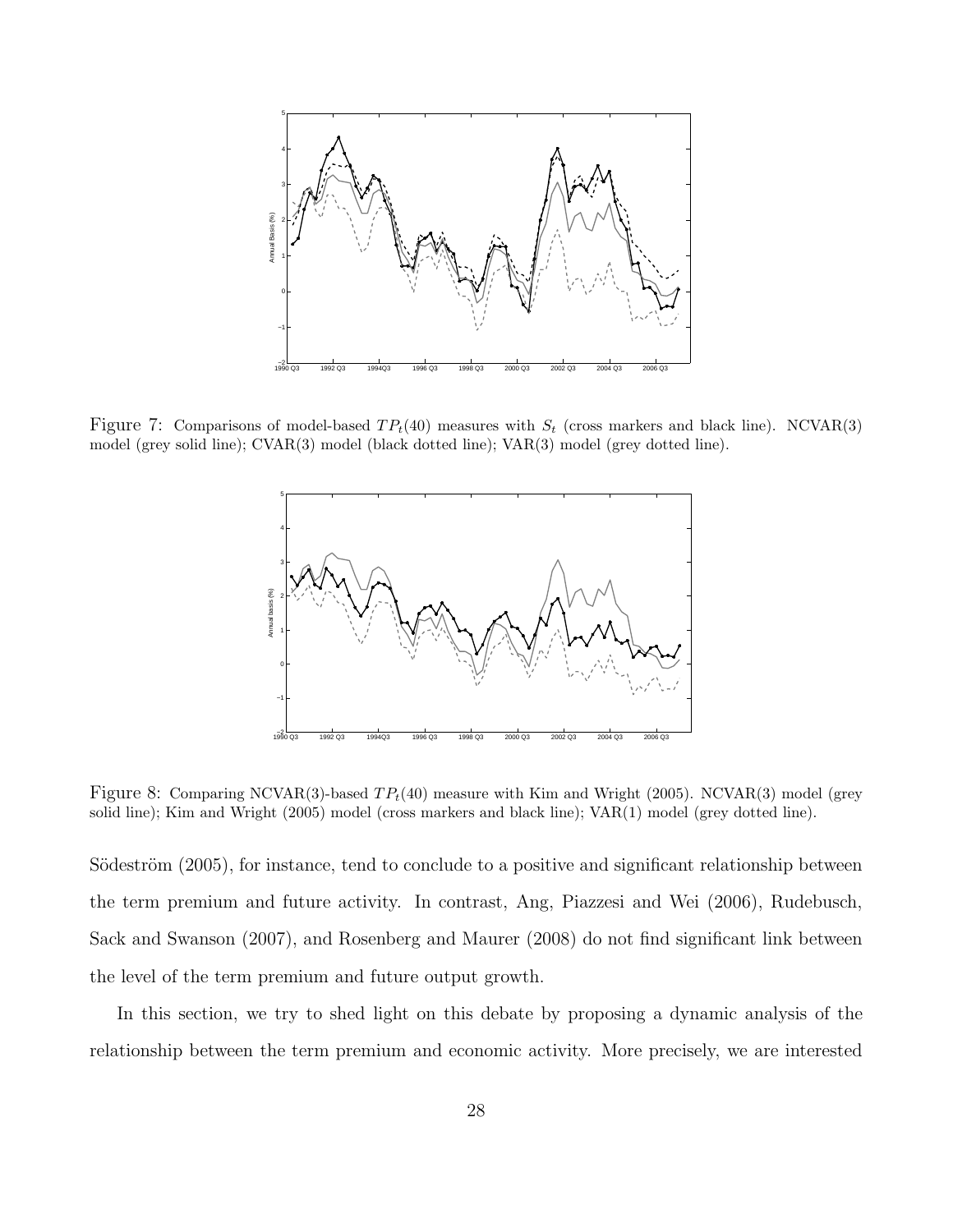in measuring the differential impact of a shock on the term premium on the real GDP. For that purpose we follow the New Information Response Functions approach (NIRF thereafter) proposed by Jardet, Monfort and Pegoraro (2012a). This approach seems to be particularly well suited to our question of interest. First, it allows a direct (one-step) analysis of the effects of a new information on any unobservable variable that is a filtered variable of our state process  $X_t = (r_t, S_t, g_t)'$ , the term premium in our case. Second, constraints on this new information can be easily imposed. As we will show below, the latter point is particularly convenient to disentangle specific impact of a shock on the term premium from a shock on the expectation part of the spread.

In what follows, we consider that the dynamics of the 3-dimensional state process  $X_t =$  $(r_t, S_t, g_t)'$  is given by the Near-Cointegrated VAR(3) model described in the previous sections. Response functions obtained from our NCVAR(3) model are compared with those obtained from three competing models, VAR(3), CVAR(3) and the Ang-Piazzesi-Wei VAR(1) model. In doing so, we aim at analysing how our decomposition of the spread alter conclusions about the relationship between term premium and economic activity.

The first subsection summarizes the methodology, the second one focuses on the definition of the shocks, while the last one presents the responses to a shock on the spread, and to a shock on its expectation part and its term premium component.

#### 6.2. Definition of new information response functions

Let us consider a *n*-dimensional VAR $(p)$  process  $X_t$ , possibly non-stationary. We denote by  $\eta_t$ its innovation process. We want to measure the differential impact on  $X_t$ ,  $t = 1, ..., T$ , of a new information  $I_0$  at date  $t = 0$  (by convention). Typically, this new information will be the value  $h_0$ taken by some function  $h(\eta_0)$  of the innovation of the process at  $t = 0$ . More precisely, the NIRF is defined by:

$$
NIRF(t) = E\left(X_t | I_0, X_{\underline{-p}}\right) - E\left(X_t | X_{\underline{-p}}\right), \ t \ge 0,
$$

where  $X_{-p} = (X'_{-1}, ..., X'_{-p})'$ . Exploiting the linearity of the model we can show that  $NIRF(t)$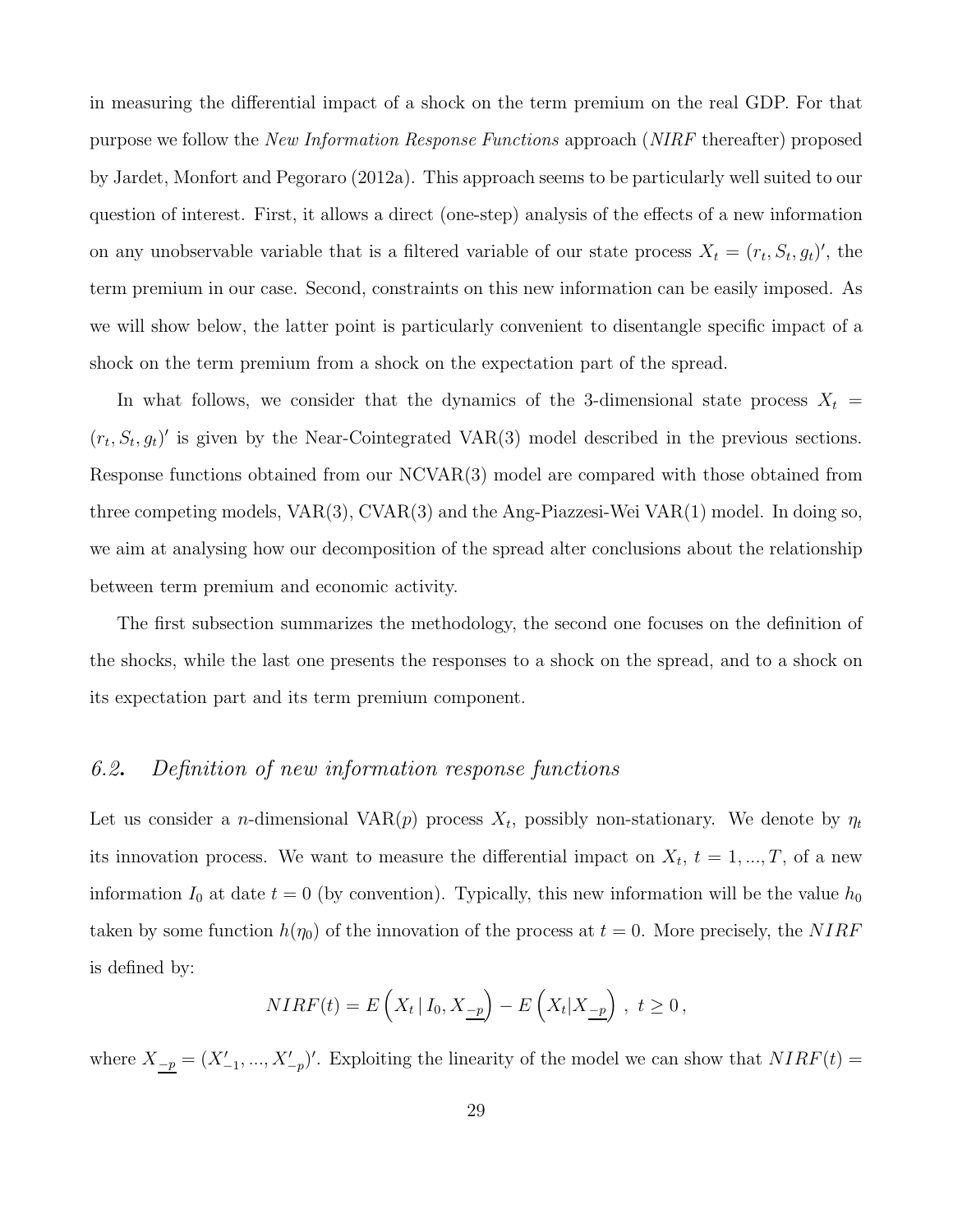$D_t \delta$  with  $\delta = E(\eta_0 | h(\eta_0) = h_0)$ , and  $D_t$  is the  $t^{th}$  Markov matrix coefficient of the MA representation of  $X_t$  [see Jardet, Monfort and Pegoraro (2012a)].

This general concept of NIRF includes standard Impulse Response Functions like orthogonalized shocks, Uhlig (2005)'s impulse vectors, structural shocks or Pesaran and Shin (1998) "generalized" IRF. But the New Information Response Function is useful in a much more general context, in particular when considering shocks on filtered variables. More precisely, let us consider a m-dimensional process  $\bar{X}_t$  obtained by applying a linear filter on  $X_t$ , namely  $\bar{X}_t = F(L)X_t$  where  $F(L) = [F_1(L), ..., F_n(L)]$  is a  $(m \times n)$  matrix of polynomials in the lag operator. The innovation of  $\bar{X}_t$  at  $t = 0$  is  $\bar{\eta}_0 = F(0)\eta_0$ . Therefore, if the new information at  $t = 0$  is  $\bar{h}(\bar{\eta}_0) = \bar{h}_0$ , the  $NIRF$  is  $NIRF(t) = D_t \delta$  with  $\delta = E(\eta_0 | \bar{h} [F(0)\eta_0] = \bar{h}_0)$ . Obviously, the new information may also be made of an information on both  $\eta_0$  and  $\bar{\eta}_0$ :  $h(\eta_0) = h_0$  and  $\bar{h}(\bar{\eta}_0) = \bar{h}_0$ , or  $h(\eta_0) = h_0$ and  $\bar{h}(F(0)\eta_0) = \bar{h}_0$ . For our question of interest,  $\bar{X}_t$  corresponds to the term premium or the expectation part of the spread.

An equivalent approach would be to complete  $\bar{X}_t$  by a  $(n-m)$  sub-vector  $\bar{\bar{X}}_t$  (say) of  $X_t$  to find the VARMA model followed by the vector thus obtained and to apply the basic NIRF approach to this model. Our one-step approach is much simpler since it avoids the tedious derivation of the VARMA model and it overcomes the approximations of the usual two-steps method where a VAR is typically used instead of the VARMA and where the estimated linear filter is taken as an observable variable.

#### 6.3. Shocks on linear filters

Given the affine structure of our model, the expectation part of the spread  $EXS_t(40)$  and the term premium  $TP_t(40)$  are obtained by applying a linear filter to  $X_t = (r_t, S_t, g_t)'$ :

$$
EXS_t(40) = F_{1,1}(L)r_t + F_{1,2}(L)S_t + F_{1,3}(L)g_t
$$
\n(11)

$$
TPt(40) = F2,1(L)rt + F2,2(L)St + F2,3(L)gt.
$$
\n(12)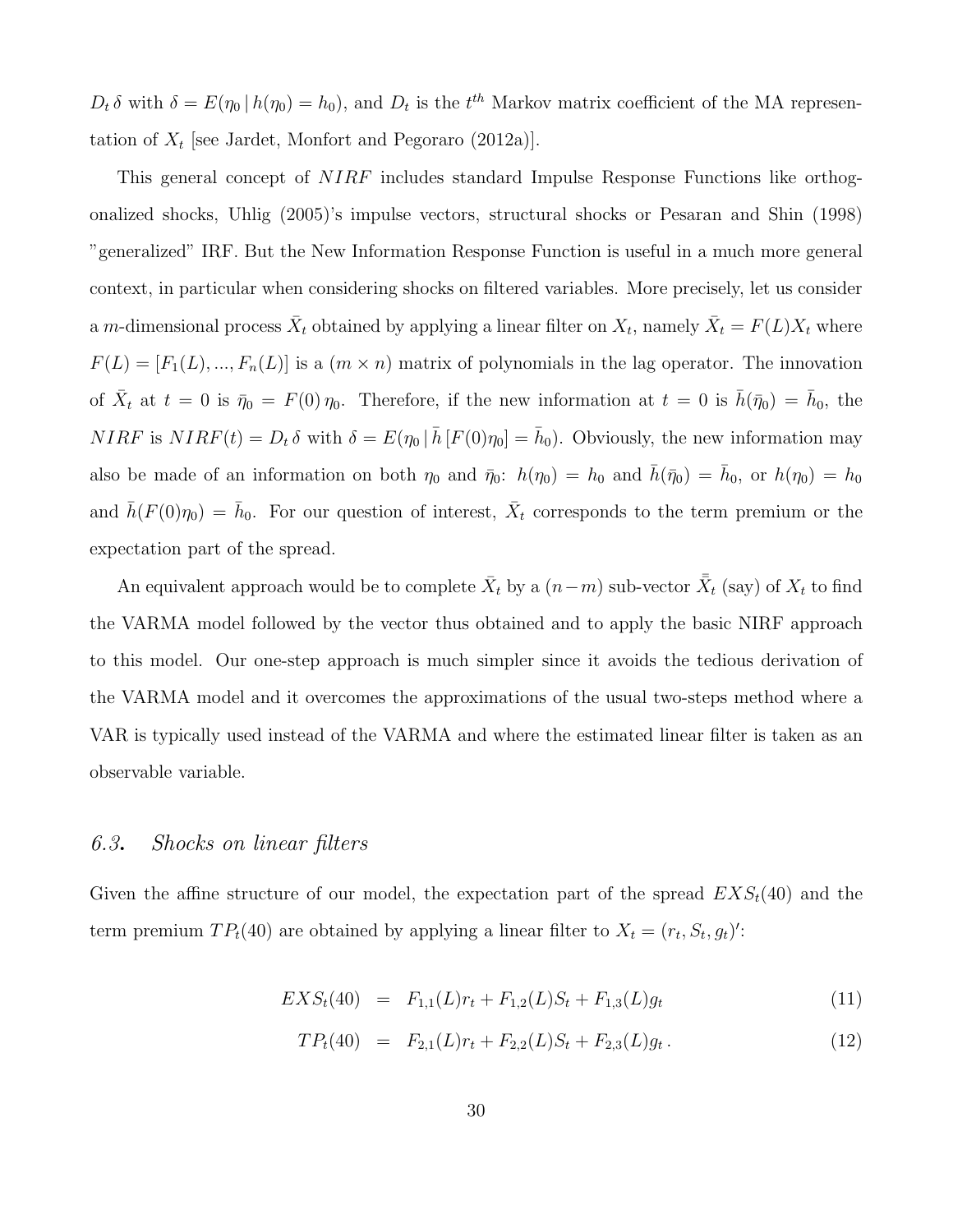Hence, the innovation at  $t = 0$  of  $EXS_t(40)$  and  $TP_t(40)$ , denoted by  $\bar{\eta}_{0,1}$  and  $\bar{\eta}_{0,2}$  respectively, are:

$$
\bar{\eta}_{0,1} = F_{1,1}(0)\eta_{0,1} + F_{1,2}(0)\eta_{0,2} + F_{1,3}(0)\eta_{0,3} \tag{13}
$$

$$
\bar{\eta}_{0,2} = F_{2,1}(0)\eta_{0,1} + F_{2,2}(0)\eta_{0,2} + F_{2,3}(0)\eta_{0,3}, \qquad (14)
$$

where  $\eta_{0,1}, \eta_{0,2}$  and  $\eta_{0,3}$  are the innovations at  $t=0$  of  $r_t$ ,  $S_t$  and  $g_t$  respectively. In addition, by construction, we have  $\eta_{0,2} = \bar{\eta}_{0,1} + \bar{\eta}_{0,2}$  and, thus, the  $F_{i,j}(0)$  are such that  $F_{1,1}(0) + F_{2,1}(0) = 0$ ,  $F_{1,2}(0) + F_{2,2}(0) = 1$  and  $F_{1,3}(0) + F_{2,3}(0) = 0$ . If  $\tilde{\eta}_{0,1}$  and  $\tilde{\eta}_{0,2}$  are given,  $\eta_{0,2}$  is also given; thus,  $(\eta_{0,1}, \eta_{0,3})$  have to satisfy one of the redundant equations (13) or (14) and it remains one degree of freedom in the determination of  $(\eta_{0,1}, \eta_{0,3})$ .

In what follows, we first define the shock on the term premium as a shock on a spread that is completely generated by a change of the term premium. More precisely, we are interested in the dynamic effects of a 1 percentage point increase in the spread that would be completely due to a 1 percentage point increase in its term premium component. In other words, the term premium shock is such that at date  $t = 0$  (date of the shock) the innovation of the expectation part of the spread is zero. Given our notation, this implies the following constraints  $\bar{\eta}_{0,1} = 0, \bar{\eta}_{0,2} = 1$ . In addition, we have to remember that interest rates are observed at the end of the period (end-ofquarter observations), and they contain an information covering a following period corresponding to the residual maturity, whereas  $g_t$  is the growth rate of GDP between  $t-1$  and  $t$ , and contains an information on the two previous quarters. Therefore, a shock on the spread, or on one of its components, occurring at date  $t$  (end of the quarter), should have no effect on the growth rate of real GDP between  $t - 1$  and t. Accordingly, we impose an additional restriction to ensure that the growth rate of real GDP does not respond instantaneously to this kind of shocks. This implies the restriction  $\eta_{0,3} = 0$ .

Finally, a shock on the term premium at date  $t$  is fully characterized by the new information  $I_0^{TP} = {\bar{\eta}_{0,1} = 0, \bar{\eta}_{0,2} = 1, \eta_{0,3} = 0}.$  Given our definition of the *NIRF*, we have to determine the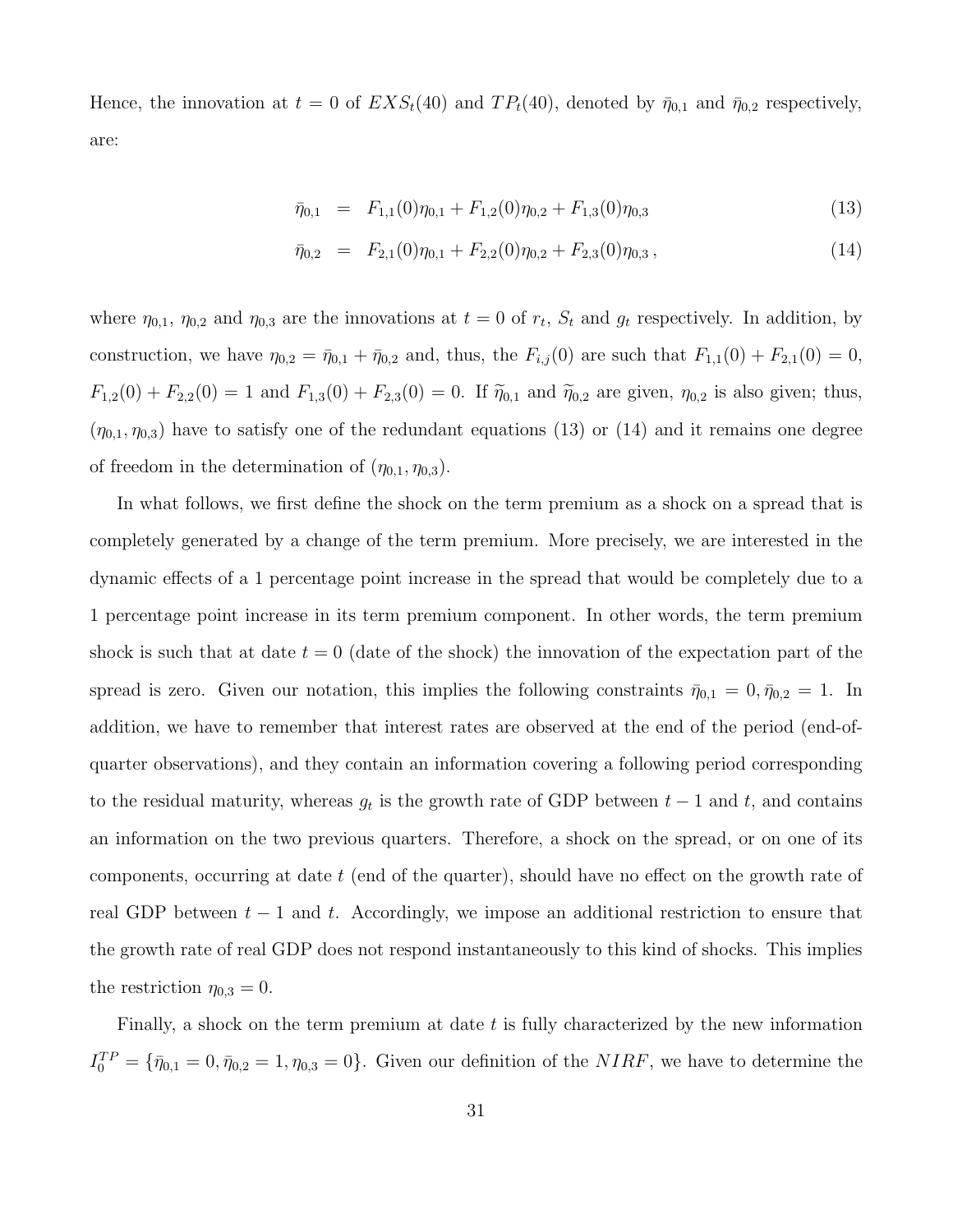value of the vector  $\delta^{TP} = E(\eta_0 | I_0) = E(\eta_0 | \bar{\eta}_{0,1} = 0, \bar{\eta}_{0,2} = 1, \eta_{0,3} = 0)$ . Then,  $\delta^{TP} = (\delta_1^{TP}, 1, 0)'$ with  $\delta_1^{TP} = E(\eta_{0,1} | I_0^{TP}) = \frac{1 - F_{2,2}(0)}{F_{2,1}(0)}$  immediately obtained from (14).

Conversely, a shock on the expectation part of the spread is defined as a shock on the spread that is entirely due to a move of its expectation part at the date of the shock  $(t = 0)$ . More precisely, we focus on dynamic effects of a 1 percentage point increase in the spread that would be completely generated by a 1 percentage point increase in its expectation component. Given our notations, the new information now includes  $\bar{\eta}_{0,1} = 1$  and  $\bar{\eta}_{0,2} = 0$ . For the reasons mentioned above, we also assume that this increase has no instantaneous effect on the real GDP, that is  $\eta_{0,3} = 0$ . Finally, the shock on the expectation part of the spread is fully characterized by the new information  $I_0^{EXS} = {\bar{\eta}_{0,1} = 1, \bar{\eta}_{0,2} = 0, \eta_{0,3} = 0}.$  From equation (13) we immediately obtain  $\delta^{EXS} = (\delta_1^{EXS}, 1, 0)'$ , where  $\delta_1^{EXS} = E(\eta_{0,1} | I_0^{EXS}) = \frac{1-F_{1,2}(0)}{F_{1,1}(0)}$ . For sake of comparison, we also report the response of GDP to a shock on the spread, say a 1 percentage increase in the spread, without disentangling which of its components is behind this shift. In this case, the new information is  $I_0^S = \{\eta_{0,2} = 1, \eta_{0,3} = 0\}$ . Hence,  $\delta^S = E(\eta_0 | \eta_{0,2} = 1, \eta_{0,3} = 0) = (\delta_1^S, 1, 0)'$ , where  $\delta_1^S = E(\eta_{0,1} | \eta_{0,2} = 1, \eta_{0,3} = 0)$ . In the gaussian case,  $\delta_1^S$  is the coefficient of  $\eta_{0,2}$  in the theoretical regression of  $\eta_{0,1}$  on  $\eta_{0,2}$  and  $\eta_{0,3}$ .

Note that, since  $\delta^{TP} = (\delta_1^{TP}, 1, 0), \delta^{EXS} = (\delta_1^{EXS}, 1, 0)$  and  $\delta^S = (\delta_1^S, 1, 0),$  it is always possible to find a scalar  $\mu^* \in (0,1)$  (say) such that  $\delta^S = \mu^* \delta^{EXS} + (1 - \mu^*) \delta^{TP}$ . It would be also possible to consider the responses of any linear combination of the expectation and term premium shocks  $\mu \delta^{EXS} + (1-\mu) \delta^{TP}$ , for any  $\mu \in (0,1)$ . However, for  $\mu \neq \mu^*$ , the instantaneous response of  $r_t$  would be different from the one obtained by a shock of one on  $S_t$ , i.e.  $\delta_1^S = E(\eta_{0,1} | \eta_{0,2} = 1, \eta_{0,3} = 0)$ . Responses to a shock on the spread are, thus, linear combinations of responses to a shock on its expectation part and the term premium with weights summing to one<sup>10</sup>.

<sup>&</sup>lt;sup>10</sup>Let us denote by  $NIRF^{S}(t)$ ,  $NIRF^{TP}(t)$  and  $NIRF^{EXS}(t)$  the New Information Response Functions at date t to shock on the spread, the term premium and the expectation part of the spread respectively. By definition of the NIRF, we have  $NIRF^S(t) = D_t \delta^S$ ,  $NIRF^{TP}(t) = D_t \delta^{TP}$ ,  $NIRF^{EXS}(t) = D_t \delta^{EXS}$ . With  $\delta^S =$  $\mu \delta^{EXS} + (1 - \mu) \delta^{TP}$ , we immediately obtain:  $NIRF^{S}(t) = \mu NIRF^{TP}(t) + (1 - \mu) NIRF^{EXS}(t)$ .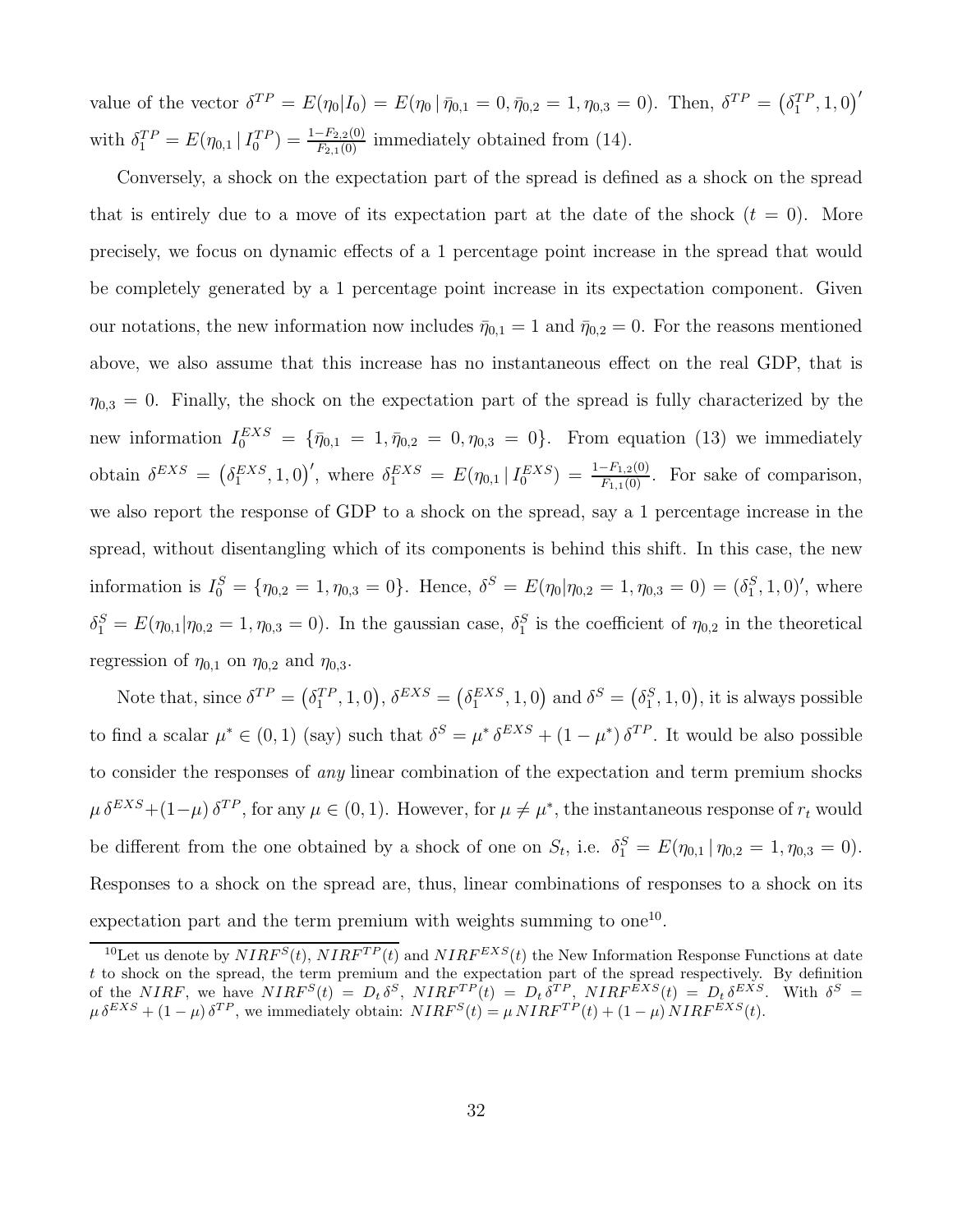#### 6.4. Responses of the GDP to a shock on the spread or its components

Figures 9, 10 and 11 report responses of the real GDP to a 1 percentage point shock in the 10-year spread, the expectation part of the spread and the term premium, as defined previously<sup>11</sup>.

Regarding the shock on the spread (figure 9) we observe that an increase in the spread of 1 percentage point (that is 4 percentage point in annual basis) leads, after 20 quarters, to an increase in real GDP that ranges between 4% (that is an annual average growth rate equal to  $0.8\%$ ) and  $3\%$  (average annual growth rate of  $0.6\%$ ) depending on the model. This result confirms the well documented empirical finding of a positive relationship between the slope of the yield curve and future activity. In addition, responses of real GDP obtained with CVAR(3), VAR(3) and NCVAR(3) models are very similar. Responses obtained from a VAR(1) models are smaller, but display the same tendency.



Figure 9: Response of GDP to a shock on the 10-year spread

We obtain the same kind of conclusions with a shock on the expectation part of the spread (figure 10): responses obtained with the four models are not very different. More precisely, a 1 percentage point increase in the spread that is entirely caused by a 1 percentage point increase in

<sup>11</sup>See Jardet, Monfort and Pegoraro (2009) for the responses of yields of various maturities and responses of their corresponding term premia and expectation components to these shocks. In addition, in Jardet, Monfort and Pegoraro (2012b), we also report responses of the real GDP to a 1 percentage shock in the h-year spread and its component, for  $h = \{1y, 5y\}.$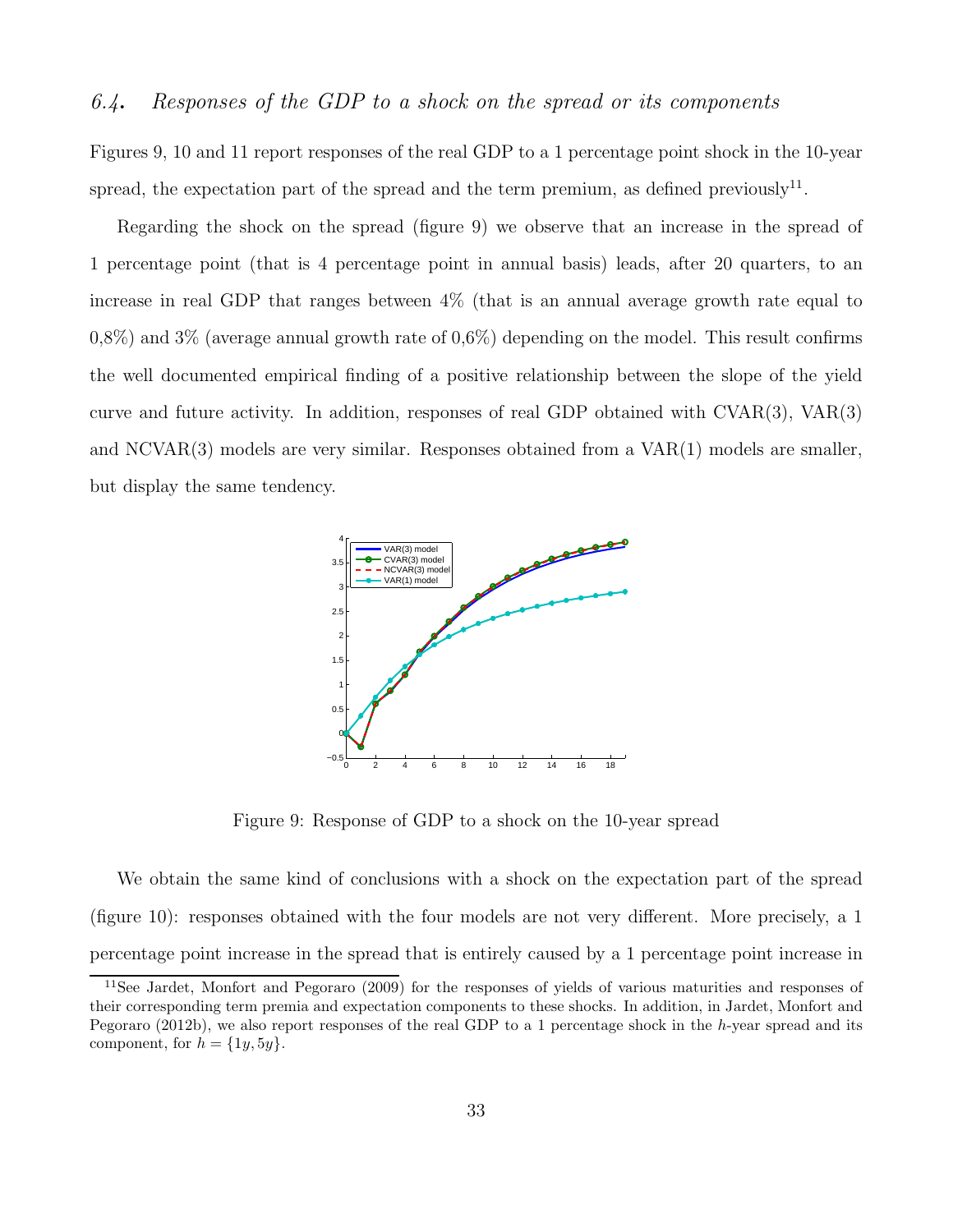its expectation part leads to an increase in future real activity (with a range between 3% and 4% after 20 quarters). This result confirms the conventional interpretation of the predictive power of the spread which suggests that this shock could be interpreted as a monetary policy shock. According to this view, the rise of the expectation part of the spread is caused by an expansionary monetary policy, that is a decrease in the short term interest rate<sup>12</sup> that improves the economic financing condition and eventually boosts economic activity.

Finally, figure 11 shows responses of real GDP to a 1 percentage point increase in the spread that is entirely due to a 1 percentage point increase in its term premium component (the term premium shock). Contrary to previous cases, shock on the term premium generates responses of real GDP that are very different depending on the considered model. More precisely, responses of real GDP obtained after a shock on the  $VAR(1)$  model are close to zero. This result confirms the empirical finding of Ang, Piazzesi and Wei (2006) which is based on a VAR(1) framework and on static regressions, and conclude to a no significant relationship between the term premium and future activity. Conversely, responses obtained from VAR(3), CVAR(3) and NCVAR(3) models indicate a negative relationship for short horizon (smaller than one year), whereas it is positive for longer horizon (after 20 quarters the increase in the real GDP ranges between  $3\%$  and  $4,5\%$ ). A similar result has been recently shown in Joslin, Priebsch and Singleton (2010) by means of their Markovian of order one term structure model characterized by spanned and unspanned macro risks. They show that a shock in the "in-nine-for-one" forward term premium mainly affects industrial production growth by means of its unspanned component, while the spanned one is found to be unaffected. Our NCVAR $(3)$  yield curve model, like the VAR $(3)$  and CVAR $(3)$  models, in which macro risk is spanned by present and past values of the term structure, provides an alternative route to explain the effect of term premia shocks on future economic activity.

<sup>&</sup>lt;sup>12</sup>See Jardet, Monfort and Pegoraro (2009) for details regarding responses of the short rate and rates of various maturities to these shocks. More precisely, we observe that a shock on the expectation part of the spread leads to a decrease in the short term interest rate. In addition, we show that responses of various variables obtained after a shock on the short term interest rate, which could be interpreted as a monetary policy shock, are close to the ones obtained with a shock on the expectation part of the spread.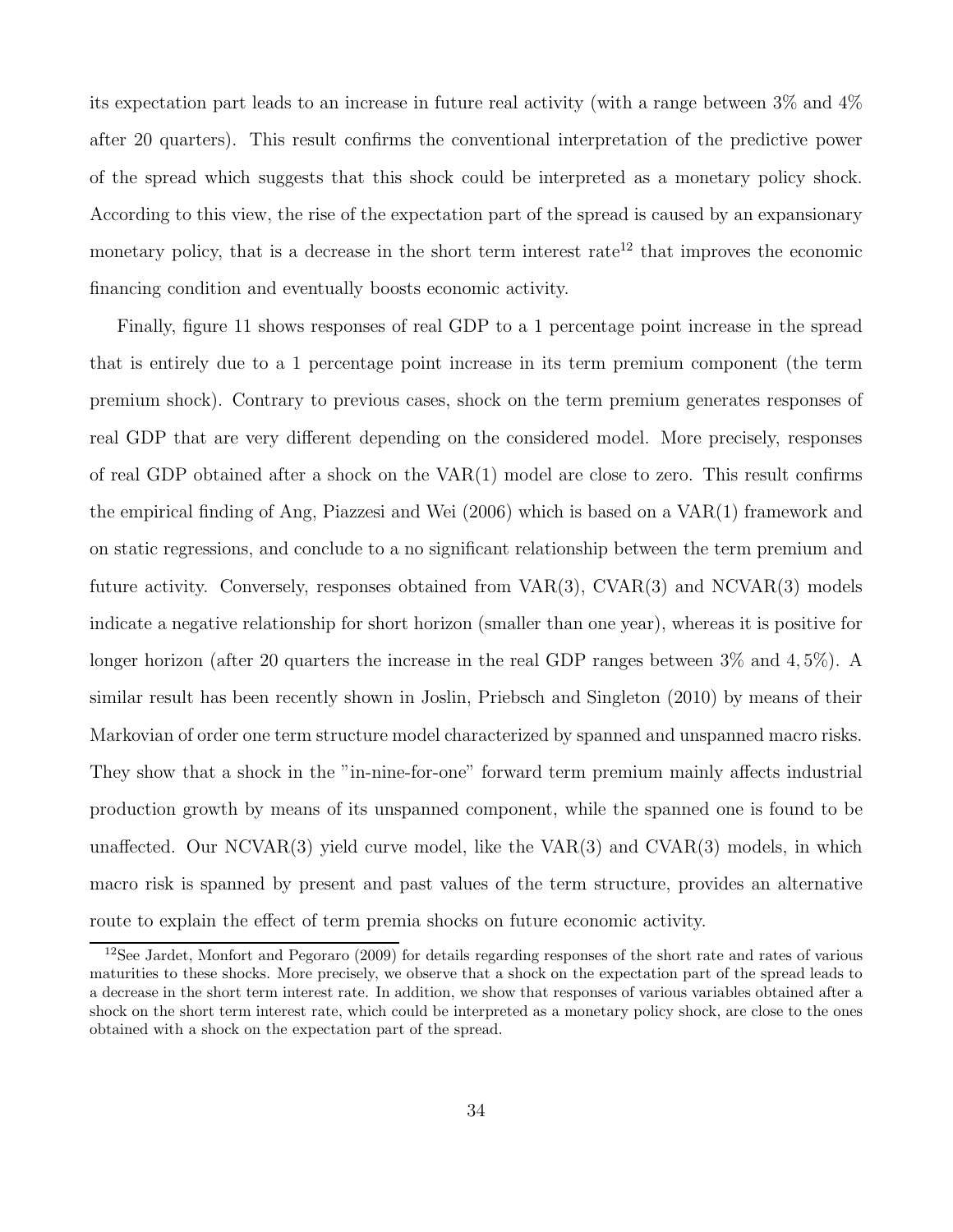

Figure 10: Impulse response of GDP to a shock on the expectation component of the 10-year spread.



Figure 11: Impulse response of GDP to a shock on the 10-year term premium.

To give an economic explanation to the response of the term premium shock is not straightforward because we need more ingredients to be able to interpret accurately the shock, such as for instance inflation, private investment or government spending. Notwithstanding, the shape of the response, a decrease followed by an increase in the GDP, provide us some insight about the nature of the shock. For instance, as indicated by Rudebusch, Sack and Swanson (2007), we may conjecture that the term premium shock could be compared with a shock on government spending that would be financed by an issue of long term bonds [see also Greenwood and Vayanos (2008)]. Such a policy can generate two opposite effects on activity. First, higher long term interest rates tends to reduce private investment, and have negative effect on real GDP. Second, public investment tends to boost activity. Our results suggest that the first effect dominates in the short run, explaining the decreasing trend of real GDP during the first year, and is progressively offset by the second effect, leading the real GDP to increase in the long run. Of course, at this stage of our analysis we can only venture some interpretation that one has to verify with a more accurate macroeconomic (structural) model [see, for instance, Rudebusch and Swanson (2008)]. In addition, we can think that the ambiguity found in empirical results based on static regressions of the term premium component on future activity, could stem from the changing sign of this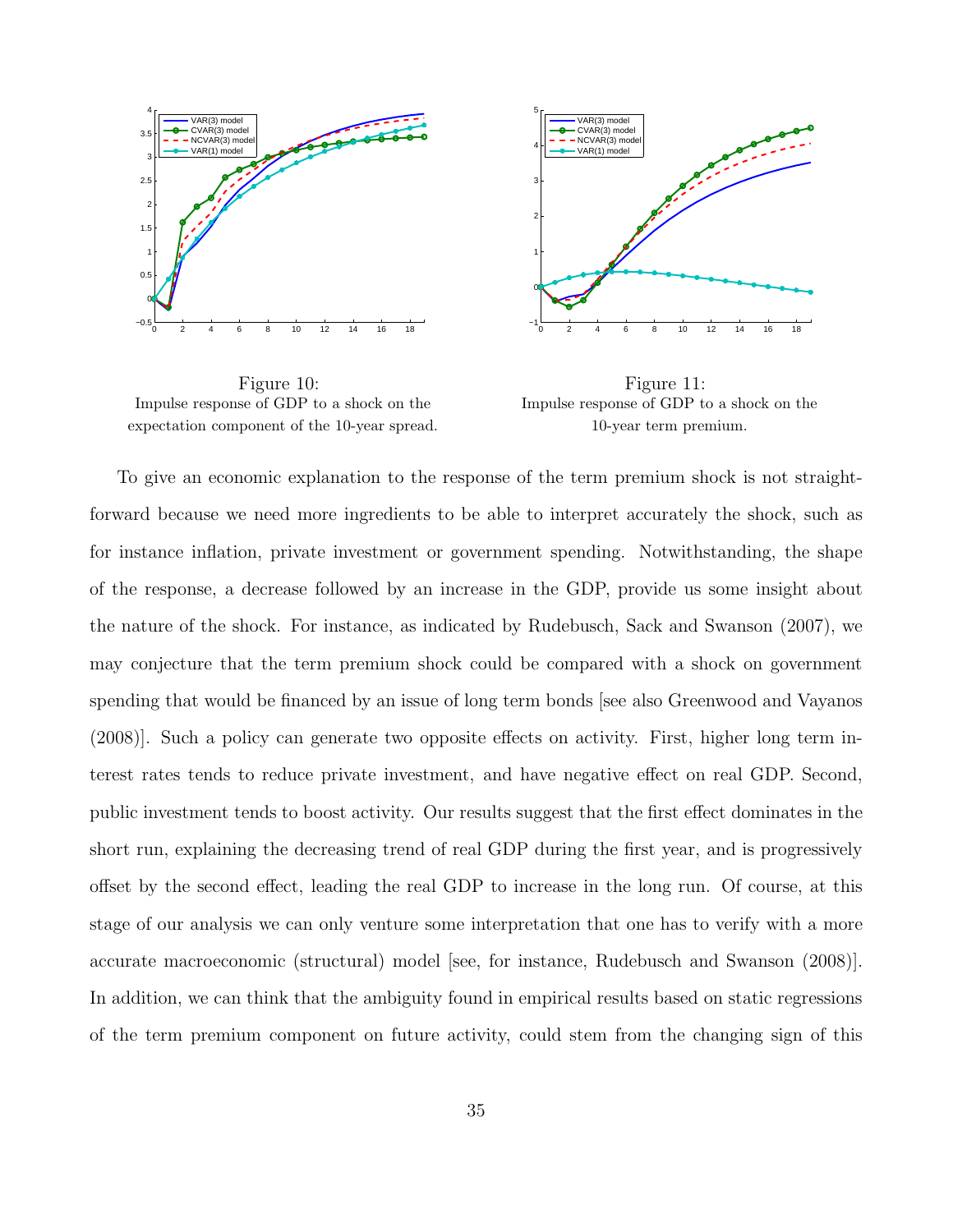relationship over the period that follows the shock.

Finally, based on our "preferred" NCVAR(3) estimation, our results seem to speak in favor of a positive long run relationship between the term premium and future activity. In addition, this analysis highlights that the model used in measuring the term premium is a key element when one wants to gauge whether or not shifts in the term premium affect future activity. Notably, the number of lags seems to be critical. This point appears to be less important when one focuses on the effects of a shock on the spread or on its expectation part.

### 7. Conclusions and further developments

In this paper we propose potential solutions to the computation of the term premia and to their ambiguous relationship with future economic activity. We handle this problem, first, by using an averaging estimator  $\left[\dot{a}\right]$  la Hansen (2010)] to draw reliable forecasts from a (Near-Cointegrated) VAR(3) model in order to extract reliable term premia measures. The term premia thus obtained provide a decomposition of the long yields which are quite different from those obtained by the VAR(3), CVAR(3) or VAR(1) models, especially in the recent years. Then, we use the general concept of New Information Response Function (NIRF), introduced by Jardet, Monfort and Pegoraro (2012a), to study the effects on future GDP growth induced by a shock on term premia. The two new features of our econometric approach, namely the averaging estimation and the number of lags, play an important role in the empirical findings, the first feature being central for the computation of the term premia and the second one for the evaluation of the responses to shocks.

From a macroeconomic point of view, the starting point of our analysis is a 3-dimensional VAR model with GDP growth [as in APW (2006)] that guarantees at the same time a parsimonious parametrization of the model and ease of estimation. It is clear that it would be useful to extend the state vector in order to introduce other relevant information like the inflation rate [see Hordahl, Tristani and Vestin (2006, 2008), Rudebusch and Wu (2008), Bikbov and Chernov (2010), Wright (2011)]. Nevertheless, we should keep in mind that this variable is another well known nearly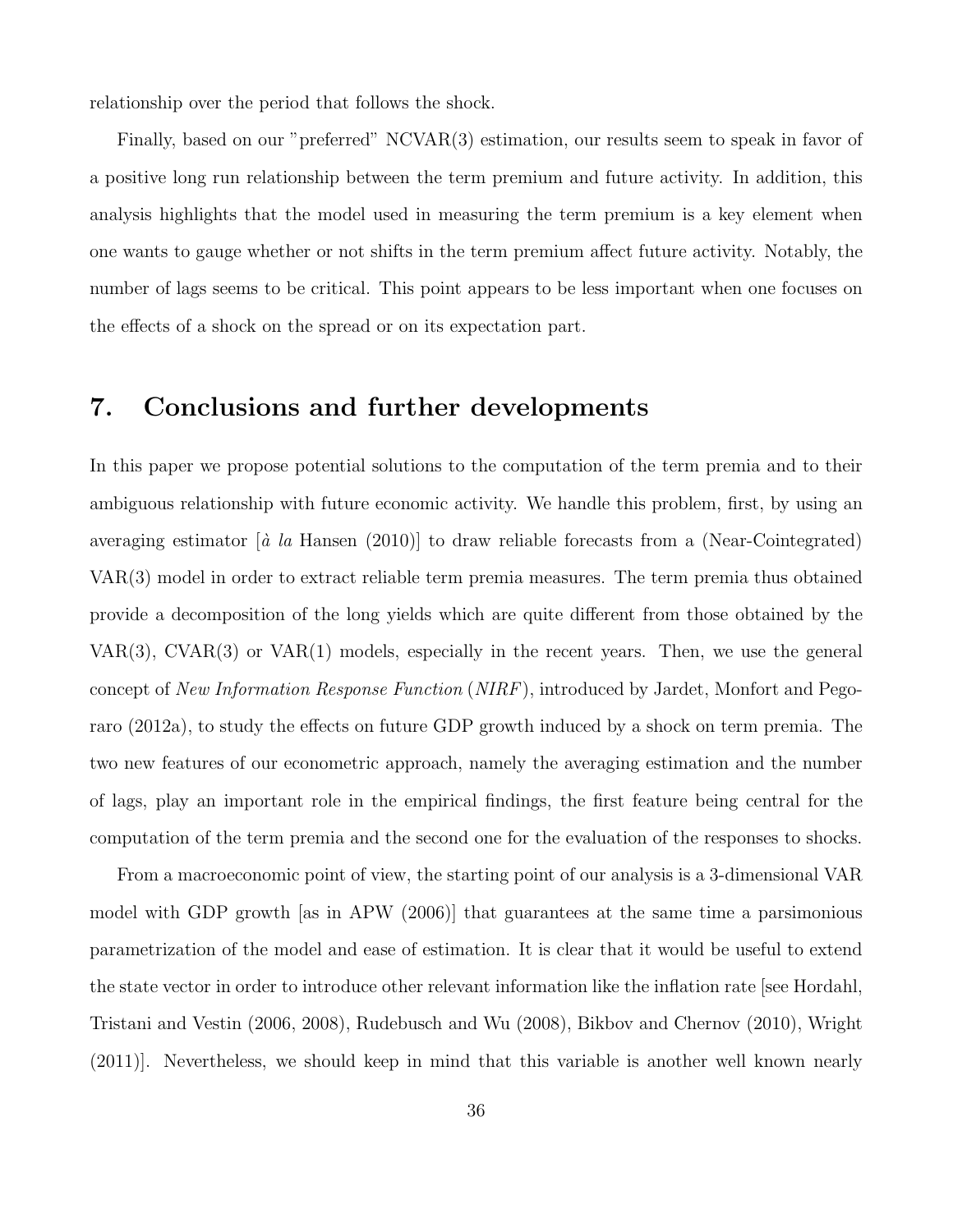non-stationary process that provides an additional source of persistence that one has to handle (in addition to the interest rate persistence) in order to provide reliable measures of inflation and real rate expectations (and associated real rate and inflation risk premia). The objective of an ongoing research work is to extract these measures by means of the Near-Cointegrated modelling and to consider a comparison with other approaches where yield and inflation persistence is taken into account by means of additional data sources like survey forecasts on interest rates and inflation rates [see Kim and Orphanides (2012), Chernov and Mueller (2012) and Joyce, Lildholdt and Sorensen (2010)].

From an econometric point of view, it is also known that the persistence problem (and associated forecast performances) can be tackled in a way different from the above mentioned averaging estimator approach. For instance, it would be possible to try to extend to macro-finance models the switching regime approach which has been used successfully in pure finance models [see Bansal and Zhou (2002), Dai, Singleton and Yang (2007) and Monfort and Pegoraro (2007)] and thus checking how persistence properties are transformed within each regime and verify if prediction performances improve [see Veronesi and Yared (2000), Evans (2003), Ang, Bekaert and Wei (2008) and Bikbov and Chernov (2008)]. Another possibility could be the shifting endpoint methodology of Kozicki and Tinsley (2001a, 2001b) and the generalization provided by Dewachter, Lyrio and Maes (2006). A comparison between these methodologies and the Near-Cointegrated one will be considered in future research.

# Acknowledgements

We received helpful comments and suggestions from David Backus, Michael Bauer, Mike Chernov, John Cochrane, Valentina Corradi, Pasquale Della Corte, Greg Duffee, Carlo Favero, Jean-Sebastien Fontaine, Christian Gourieroux, Stéphane Grégoir, Lars Peter Hansen, Peter Hoerdhal, Scott Joslin, Sharon Kozicki, Thomas Laubach, Nour Meddahi, Philippe Mueller, Monika Piazzesi, Mark Reesor, Jeff Russell, Mark Salmon, Ken Singleton, Eric T. Swanson, Fabio Trojani,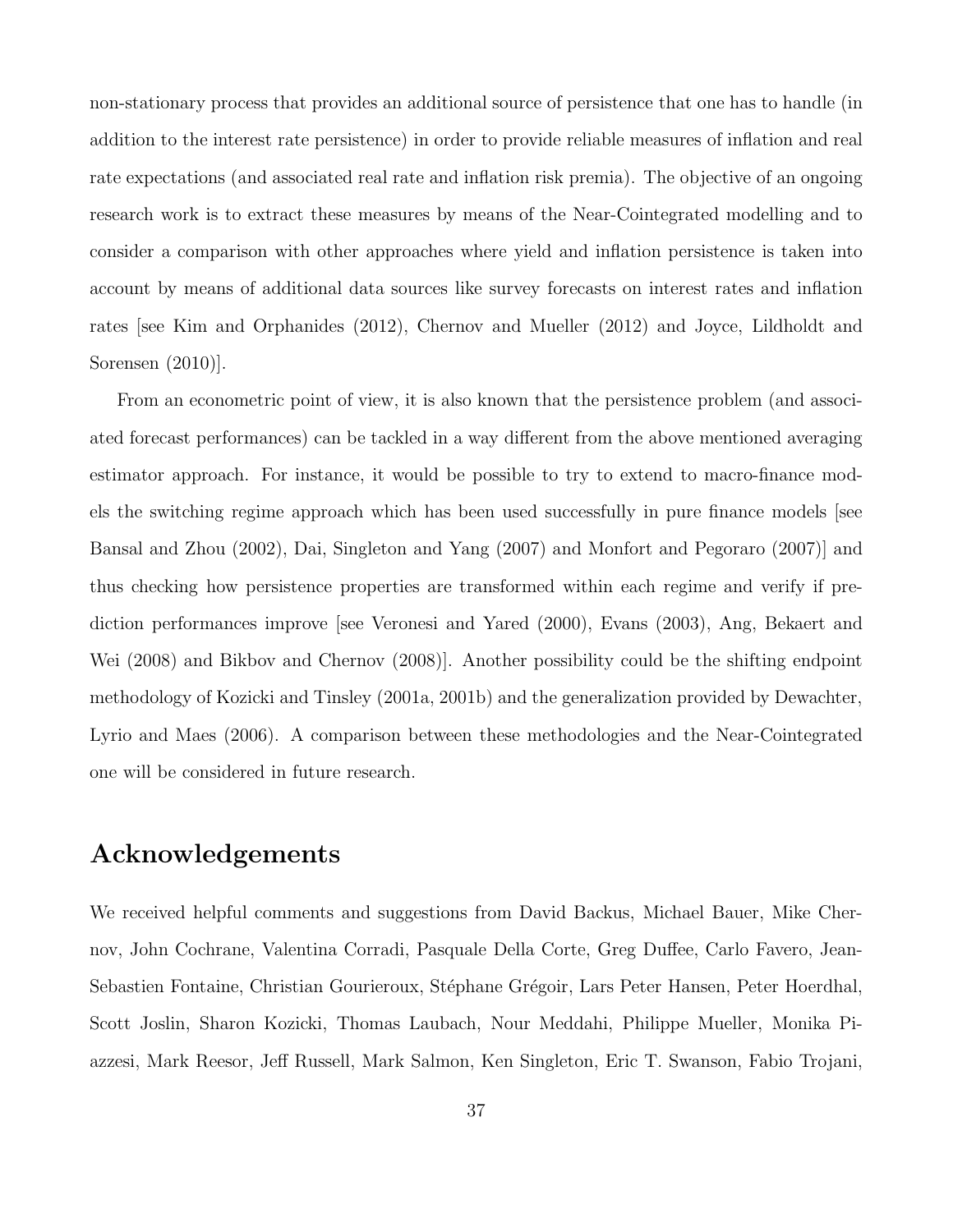Amir Yaron and seminar participants at the September 2008 Bank of Canada Conference on "Fixed Income Markets", October 2008 CREST Financial Econometrics Seminar, November 2008 Bank of France Conference on "Financial Markets and Real Activity", March 2009 University of Lugano (USI) Finance Seminar, April 2009 Warwick Finance Seminars, June 2009 Bank of France - Bundesbank Conference on "The Macroeconomy and Financial Systems in Normal Times and in Times of Stress", EFA 2009 Conference, ESEM 2009 Conference, Toulouse School of Economics Financial Econometrics Conference 2010, ASSA Meeting (Econometric Society) 2011 in Denver, April 2011 Bank of Canada seminar. Finally, we would like to thank Ike Mathur (the Editor) and an anonymous referee for helpful feedbacks which helped us to improve the quality of the paper.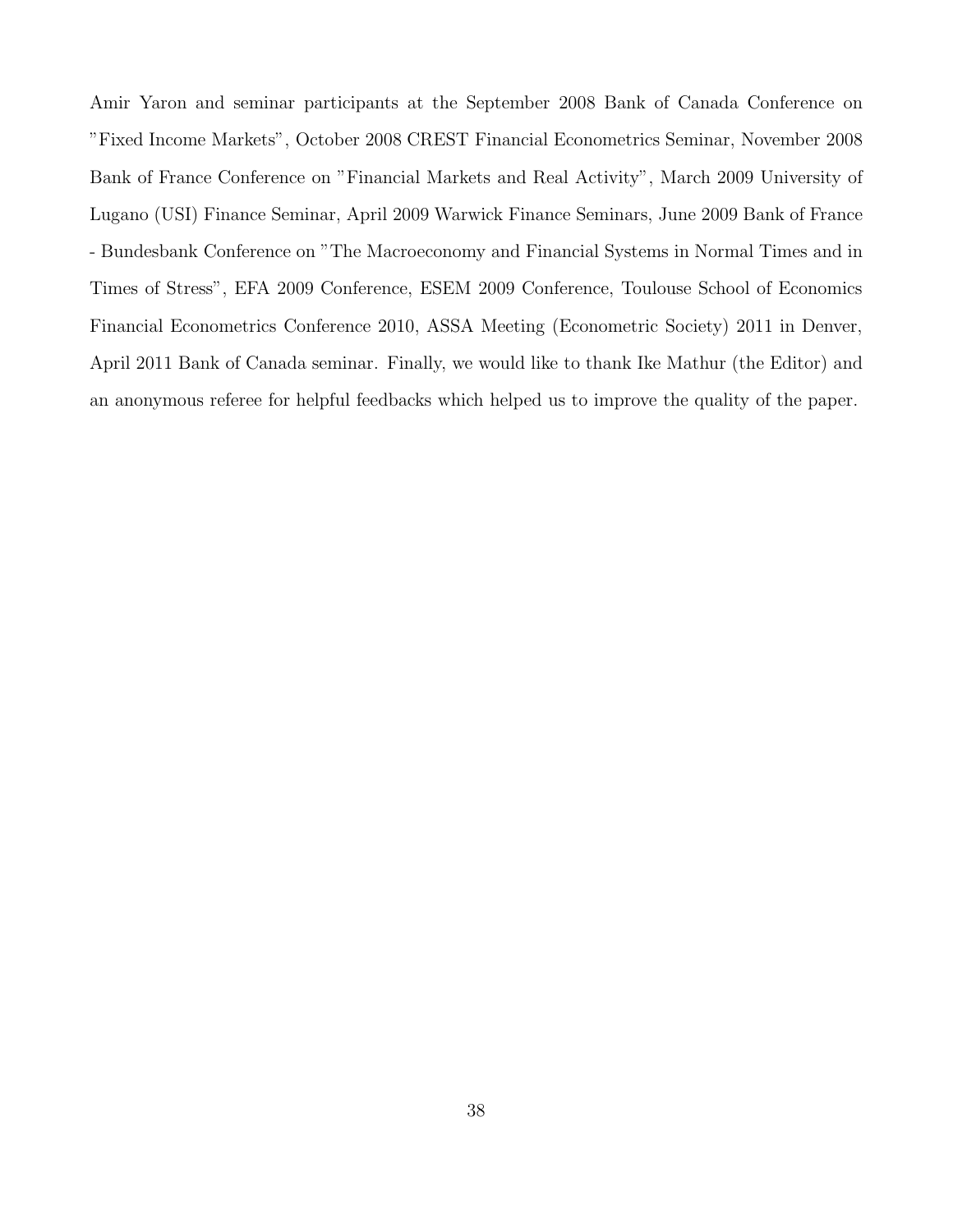# References

Agiakloglou, C., Newbold, P., Wohar, M., 1993. Bias in an estimator of the fractional difference parameter. Journal of Time Series Analysis 14, 235-246.

Ang, A., Bekaert, G., 2002. Short rate nonlinearities and regime switches. Journal of Economic Dynamics and Control 26, 1243-1274.

Ang, A., Bekaert, G., Wei, M., 2008. Term structure of real rates and expected inflation. The Journal of Finance 63, 797-849.

Ang, A., Piazzesi, M., Wei, M., 2006. What does the yield curve tell us about GDP growth. Journal of Econometrics 131, 359-403.

Backus, D., and Wright, J., 2007. Cracking the conundrum. Brookings Papers on Economic Activity, Economic Studies Program, The Brookings Institution 38, 293-329.

Bansal, R., Zhou, H., 2002. Term structure of interest rates with regime shifts. Journal of Finance 57, 1997-2043.

Bauer, M., 2010. Term premia and the news. Working paper, Federal Reserve Bank of San Francisco.

Bauer, M., Rudebusch, G., Wu, C., 2012. Unbiased estimation of dynamic term structure models. Journal of Business and Economic Statistics 30, 454-467.

Bernanke, B.S., Reinhart, V.R., and Sack, B., 2004. Monetary policy alternatives at the zero bound: An empirical assessment. The Brooking Papers on Economic Activity 35, 1-100.

Beechey, M., 2007. A closer look at the sensitivity puzzle: The sensitivity of expected future short rates and term premia to macroeconomic news. Working paper 2007-06, Board of Governors of the Federal Reserve System.

Beechey, M., Hjalmarsson, E., and Osterholm, P., 2009. Testing the expectation hypothesis when interest rates are near integrated. Journal of Banking and Finance 33, 934-943.

Bikbov, R., and Chernov, M., 2008. Monetary policy regimes and the term structure of interest rates. Working paper, London Business School.

Bikbov, R., and Chernov, M., 2010. No-arbitrage macroeconomic determinants of the yield curve. Journal of Econometrics 159, 166-182.

Cochrane, J., and Piazzesi, M., 2008. Decomposing the yield curve. Working paper, Graduate School of Business, University of Chicago.

Chernov, M., Mueller, P., 2012. The term structure of inflation expectations. Journal of Financial Economics, forthcoming.

Claeskens, G., and Lid Hjort, N., 2008. Model Selection and Model Averaging. Cambridge University Press, Cambridge.

Dai, Q., Singleton, K., Yang, W., 2007. Regime shifts in a dynamic term structure model of U.S. treasury bond yields. Review of Financial Studies 20, 1669-1706.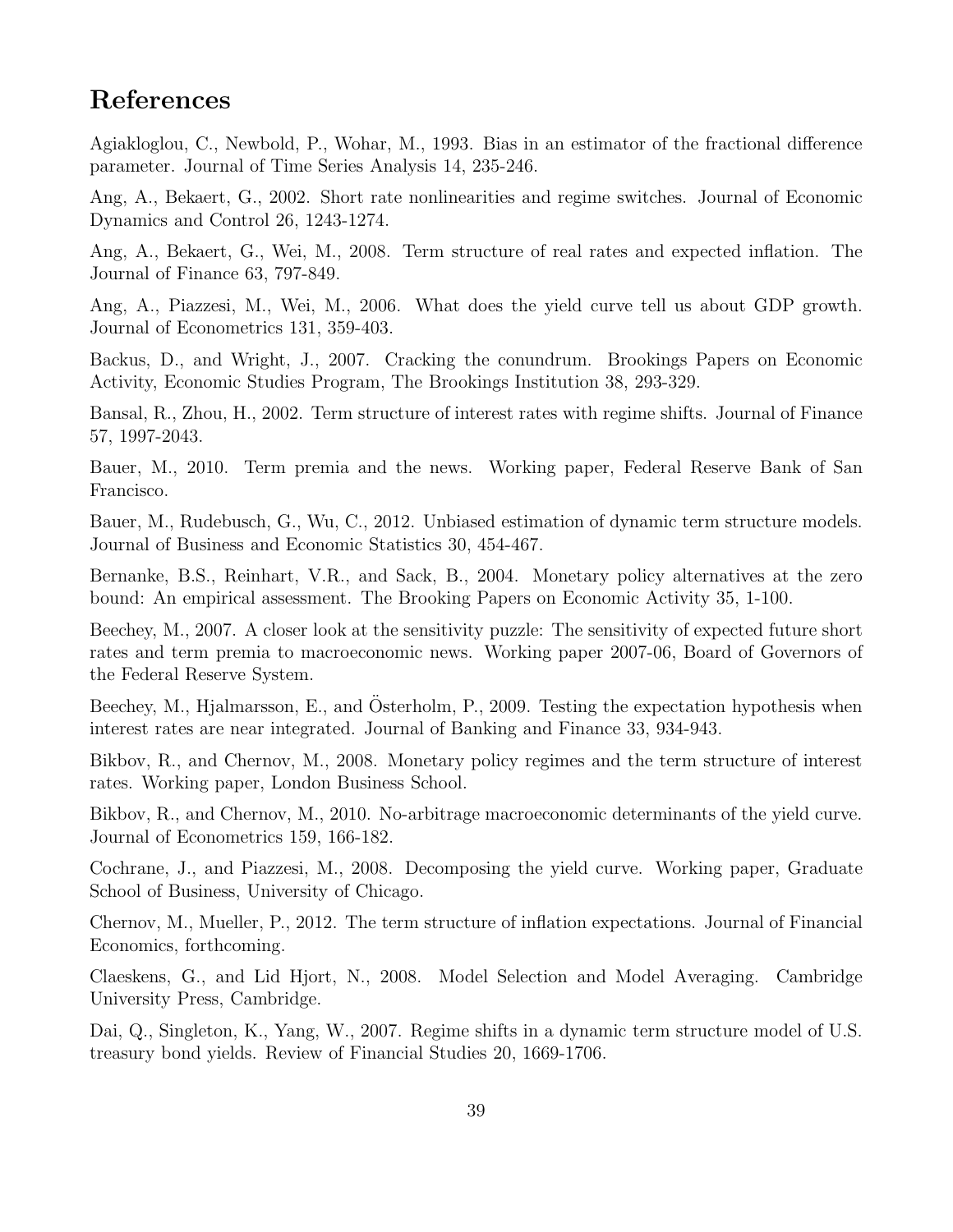Duffee, G., Stanton, R., 2008. Evidence on simulation inference for near unit-root processes with implications for the term structure. Journal of Financial Econometrics 6, 108-142.

Dewachter, H., Lyrio, M., Maes, K., 2006. A joint model for the term structure of interest rates and the Macroeconomy. Journal of Applied Econometrics 21, 439-462.

Evans, M., 2003. Real risk, inflation risk, and the term structure. The Economic Journal 113, 345-389.

Favero, C., Kaminska, I., Södeström, U., 2005. The predictive power of the yield spread: further evidence and a structural interpretation. Working paper, Università Bocconi.

Garcia, R., Luger, R., 2012. Risk aversion, intertemporal substitution, and the term structure of interest rates. Journal of Applied Econometrics, forthcoming.

Gil-Alana, L.A., Moreno, A., 2012. Uncovering the U.S. term premium: an alternative route. Journal of Banking and Finance 36, 1181-1193.

Geweke, J., Porter-Hudak, S., 1983. The estimation and application of long memory time series models. Journal of Time Series Analysis 4, 221-238.

Gourieroux, C., Monfort, A. 1996. Simulation based econometric methods. Oxford University Press, Oxford.

Gourieroux, C., Monfort, A., Renault, E., 1993. Indirect inference. Journal of Applied Econometrics 8, S85-S118.

Gourieroux, C., Renault, E., Touzi, N. 2000. Calibration by simulation for small sample's bias correction. In: Mariano, R., Schuermann, T., Weeks M. (Eds.), Simulation-Based Inference in Econometrics, Cambridge University Press, Cambridge.

Gray, S., 1996. Modeling the conditional distribution of interest rates as a regime switching process. Journal of Financial Economics 42, 27-62.

Greenwood, R., and Vayanos, D., 2008. Bond supply and excess bond returns. Working paper, Harvard Business School.

Gürkaynak, R., Sack, B., Wright, J., 2007. The U.S. treasury yield curve: 1961 to the present. Journal of Monetary Economics 54, 2291-2304.

Gürkaynak, R., Wright, J., 2012. Macroeconomics and the term structure. Journal of Economic Literature 50, 331-367.

Hamilton, J.D., Kim, D.H., 2002. A re-examination of the predictability of the yield spread for real economic activity. Journal of Money, Credit, and Banking 34, 340-360.

Hansen, B., 2010. Averaging estimators for autoregressions with a near unit root. Journal of Econometrics 158, 142-155.

Hansen, L.P., and Sargent, T.J., 2007. Robustness. Princeton University Press, Princeton.

Hansen, L.P., and Sargent, T.J., 2010. Fragile beliefs and the price of model uncertainty. Quantitative Economics 1, 129-162.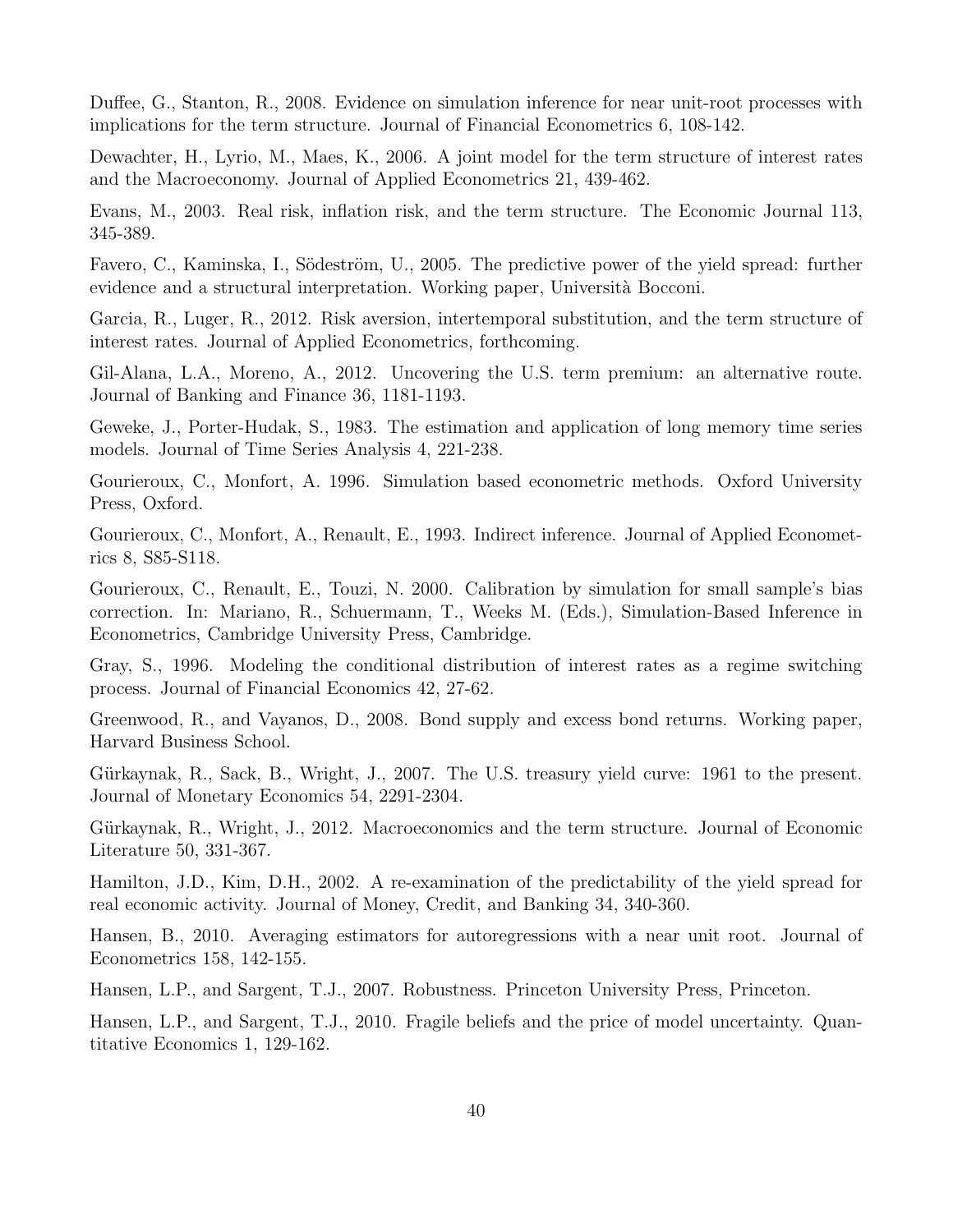Hialmarsson, E., and Österholm, P., 2010. Testing for cointegration using the Johansen methodology when variables are near-integrated: size distortions and partial remedies. Empirical Economics 39, 51-76.

Hordahl, P., Tristani, O., and Vestin, D., 2006. A joint econometric model of macroeconomic and term structure dynamics. The Journal of Econometrics 131, 405-444.

Hordahl, P., Tristani, O., and Vestin, D., 2008. The yield curve and macroeconomics dynamics. The Economic Journal 118, 1937-1970.

Jardet, C., Monfort, A., and Pegoraro, F., 2009. No-arbitrage near-cointegrated  $VAR(p)$  term structure models, term premia and GDP growth. Working paper n. 234, Banque de France.

Jardet, C., Monfort, A., and Pegoraro, F., 2011. Persistence, bias, prediction and averaging estimators. Working paper, available at http://www.crest.fr/ pageperso / pegoraro / pegoraro.htm.

Jardet, C., Monfort, A., and Pegoraro, F., 2012a. New Information Response Functions and Applications to Monetary Policy. Working paper, available at http://www.crest.fr / pageperso / pegoraro / pegoraro.htm.

Jardet, C., Monfort, A., and Pegoraro, F., 2012b. Online Appendix for 'No-arbitrage nearcointegrated  $VAR(p)$  term structure models, term premia and GDP growth', available at http: // www.crest.fr / pageperso / pegoraro / pegoraro.htm.

Joslin, S., Priebsch, M., and Singleton, K., 2010. Risk premiums in dynamic term structure models with unspanned macro risks. Working paper, Graduate School of Business, Stanford University.

Joyce, M.A.S., Lildholdt, P., and Sorensen, S., 2010. Extracting inflation expectations and inflation risk premia from the term structure: A joint model for the UK nominal and real yield curves. Journal of Banking and Finance 34, 281-294.

Kendall, M.G. 1954. A note on bias in the estimation of autocorrelation. Biometrika 41, 403-404.

Kim, D.H., and Orphanides, A., 2007. The bond market term premium: what is it, and how can we measure it ? Quarterly Review, Bank of International Settlement.

Kim, D.H., and Orphanides, A., 2012. Term structure estimation with survey data on interest rate forecasts. Journal Financial and Quantitative Analysis 47, 241-272.

Kim, D.H., and Wright, J., 2005. An arbitrage-free three-factor term structure model and the Recent behavior of long-term yields and distant-horizon forward rates. Working paper 2005-33, Board of Governors of the Federal Reserve System.

Kozicki, S., and Tinsley, P.A., 2001a. Term structure views of monetary policy under alternative models of agent expectations. Journal of Economic Dynamics and Control 25, 149-184.

Kozicki, S., and Tinsley, P.A., 2001b. Shifting endpoints in the term structure of interest rates. Journal of Monetary Economics 47, 613-652.

Monfort, A., Pegoraro, F., 2007. Switching VARMA term structure models. Journal of Financial Econometrics 5, 105-153.

Orphanides, A., Wei, M., 2010. Evolving macroeconomic perceptions and the term structure of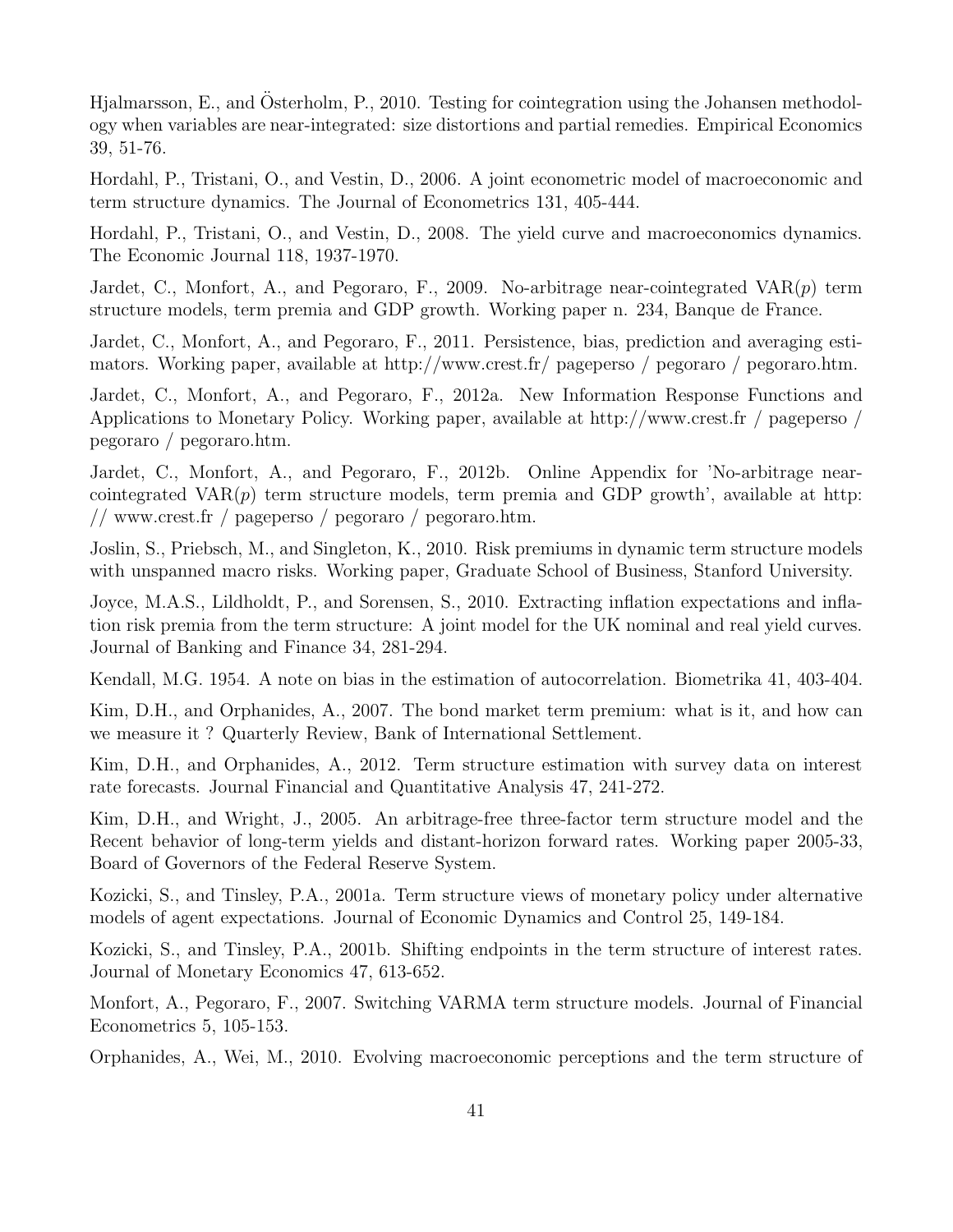interest rates. Working paper, Federal Reserve Board.

Pesaran, M.H., Shin, Y., 1998. Generalized impulse response analysis in linear multivariate models. Economic Letters 58, 17-29.

Piazzesi, M., Schneider, M., 2011. Trend and cycle in bond premia. Working paper, Stanford University.

Robinson, P. M., 1995. Log periodogram regression of time series with long range dependence. Annals of Statistics 23, 1048-1072.

Rosenberg, J.V., Maurer, S., 2008. Signal or noise? Implications of the term premium for recession forecasting. Economic Policy Review 14, Federal Reserve Bank of New York.

Rudebusch, G.D., Sack, B., Swanson, E., 2007. Macroeconomic implications of changes in the term premium. Federal Reserve Bank of St. Louis Review 89, 241-269.

Rudebusch, G.D., Swanson, E., 2008. The bond premium in a DSGE model with long-run real and nominal risks. Working paper, Federal Reserve Bank of San Francisco.

Rudebusch, G.D., Wu, T. 2008. A macro-finance model of the term structure, monetary policy, and the economy. Economic Journal 118, 906-926.

Sims, C. A., Uhlig, H., 1991. Understanding unit roots: A helicopter tour. Econometrica 59, 1591-1599.

Sowell, F., 1992. Maximum likelihood estimation of stationary univariate fractionally integrated time series. Journal of Econometrics 53, 165-188.

Svensson, L.E.O., 1995. Estimating forward interest rates with the extended Nelson and Siegel method. Sveriges Riksbank Quarterly Review 3, 13-26.

Timmermann, A., 2006. Forecast Combinations. In: Elliott, G., Granger, C.W.J., Timmermann, A. (Eds.), Handbook of Economic Forecasting, Vol. 1. Elsevier, Amsterdam.

Uhlig, H., 1994. What macroeconomists should know about unit roots: A Bayesian perspective. Econometric Theory 10, 645-671.

Uhlig, H., 2005. What are the effects of monetary policy on output? Results from an agnostic identification procedure. Journal of Monetary Economics 52, 381-419.

Veronesi, P., and Yared, F., 2000. Short and long horizon term and inflation risk premia in the US term structure. Working paper, University of Chicago.

Wright, J. H., 2011. Term premiums and inflation uncertainty: Empirical evidence from an international panel dataset. American Economic Review 101, 1514-1534.